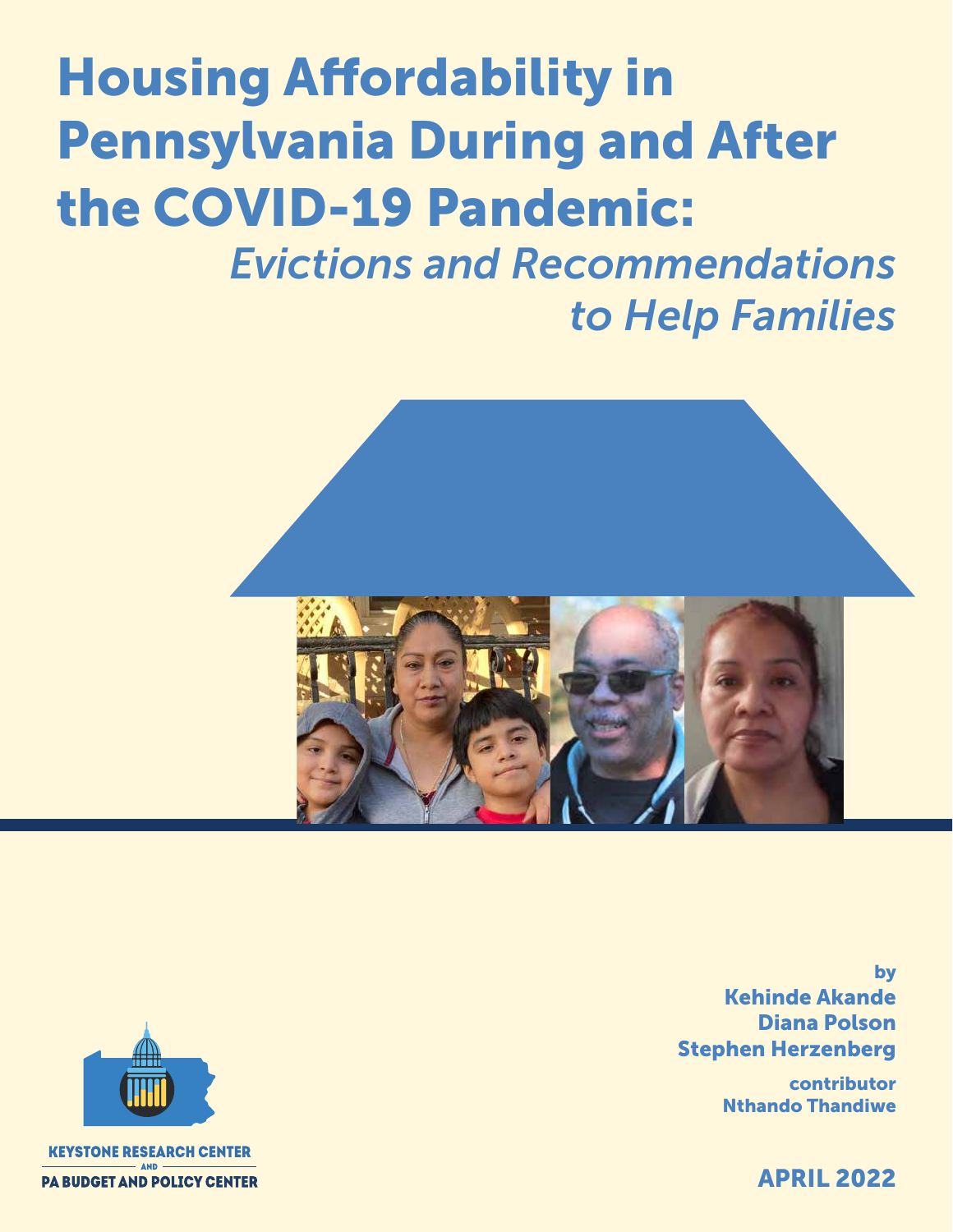# EXECUTIVE SUMMARY

Home. It's such a simple word that encompasses so much—both mundane and extraordinary. Ideally, a home is a place of retreat, safety—a place for us to conduct life's daily business, to recharge, and to connect with children, family, pets, and friends.

Despite this ideal, many thousands of Pennsylvanians have precarious living situations and are facing housing insecurity due to insufficient wages, underemployment, the ever-increasing cost of rent, and long waitlists for housing assistance. The federal eviction moratorium—a temporary, nation-wide halt on filing new eviction cases—has ended. Additionally, with the ongoing COVID-19 pandemic, there have been various spikes of fast-moving, contagious, and deadly variants leaving many Pennsylvanians hospitalized and grieving for loved ones.<sup>1</sup> Individuals, businesses, organizations, and government have taken precautions to limit community spread and keep lives safe during these times. In many states, including Pennsylvania, rental relief funds are running out. In some counties, such as Berks and Philadelphia, aid has been completely depleted.<sup>2</sup> In other counties, much of the aid remains unused. Also, counties have begun to receive reallocated excess rental relief money since January of this year.<sup>3</sup> All the while, individuals and families across Pennsylvania continue to be at risk of eviction.<sup>4</sup>

Pennsylvania faced a pre-pandemic housing affordability problem, but the crisis has made matters worse. In this report, we look at who Pennsylvania's renters are, who was housing cost-burdened before the pandemic, and the number of people at risk of eviction now. We examine critical social policies put in place to protect renters at risk—namely, housing moratoriums and rental relief programs. And finally, we provide a detailed housing agenda for Pennsylvania, which includes both short-term and longterm recommendations for keeping renters in their homes. Housing is a vital issue—and for this report we've drawn from a wealth of wisdom and knowledge of advocates, practitioners, and the individuals who are affected.

We find the following:

#### **The share of renters in Pennsylvania has been growing over the last two decades. Renters have lower incomes than typical Pennsylvanians and are disproportionately Black.**

Renters make up 32% of households in the state or a total of 1.6 million units. Across the state, the

3 U.S. Department of the Treasury Emergency Rental Assistance Under the Consolidated Appropriations Act, 2021 Reallocation Guidance (updated March 30, 2022), https://home.treasury.gov/system/files/136/REDLINED-Updated-ERA1-Reallocation-Guidance-3-30-2022.pdf.

"The Consolidated Appropriations Act, 2021 requires Treasury to begin reallocating 'excess' ERA1 funds on September 30, 2021. Treasury's objective in reallocations is to ensure ERA funds remain available to Grantees in accordance with their jurisdictional needs and demonstrated capacity to deliver assistance while the ERA appropriations remain available."… Treasury will publish guidance for the reallocation of ERA2 funds, which will not begin until March 31, 2022, at a later date."

- Treasury Guidance on ERAP Program Delivery & Design, https://home.treasury.gov/policy-issues/coronavirus/assistance-for-state-local-andtribal-governments/emergency-rental-assistance-program/service-design. (Under January see "Reallocation: On January 7, Treasury released the reallocation amounts for **ERA1 Round 1 Reallocation** and *Voluntary Reallocation.*")
- 4 Michael Casey, "States, cities running out of rental assistance funds," Public Broadcasting Service, November 30, 2021, https://www.pbs. org/newshour/economy/states-cities-running-out-of-rental-assistance-funds.

<sup>1</sup> Robert Bollinger and Ray Stuart, "COVID Variants: What You Should Know," *Johns Hopkins Medicine*, accessed January 18, 2022, https:// www.hopkinsmedicine.org/health/conditions-and-diseases/coronavirus/a-new-strain-of-coronavirus-what-you-should-know; Stephanie Adeline, Connie Hanzhang Jin, Alyson Hurt, Thomas Wilburn, Daniel Wood, and Ruth Talbot, "Tracking the coronavirus around the U.S.: See how your state is doing," NPR, January 17, 2022, https://www.npr.org/sections/health-shots/2020/09/01/816707182/map-trackingthe-spread-of-the-coronavirus-in-the-u-s.

<sup>2</sup> Charlotte Keith, "Renters in parts of Pa. shut out of rent relief as counties elsewhere sit on millions in unused aid," *Spotlight PA*, December 10, 2021, https://www.spotlightpa.org/news/2021/12/pennsylvania-rent-relief-reading-berks-county/.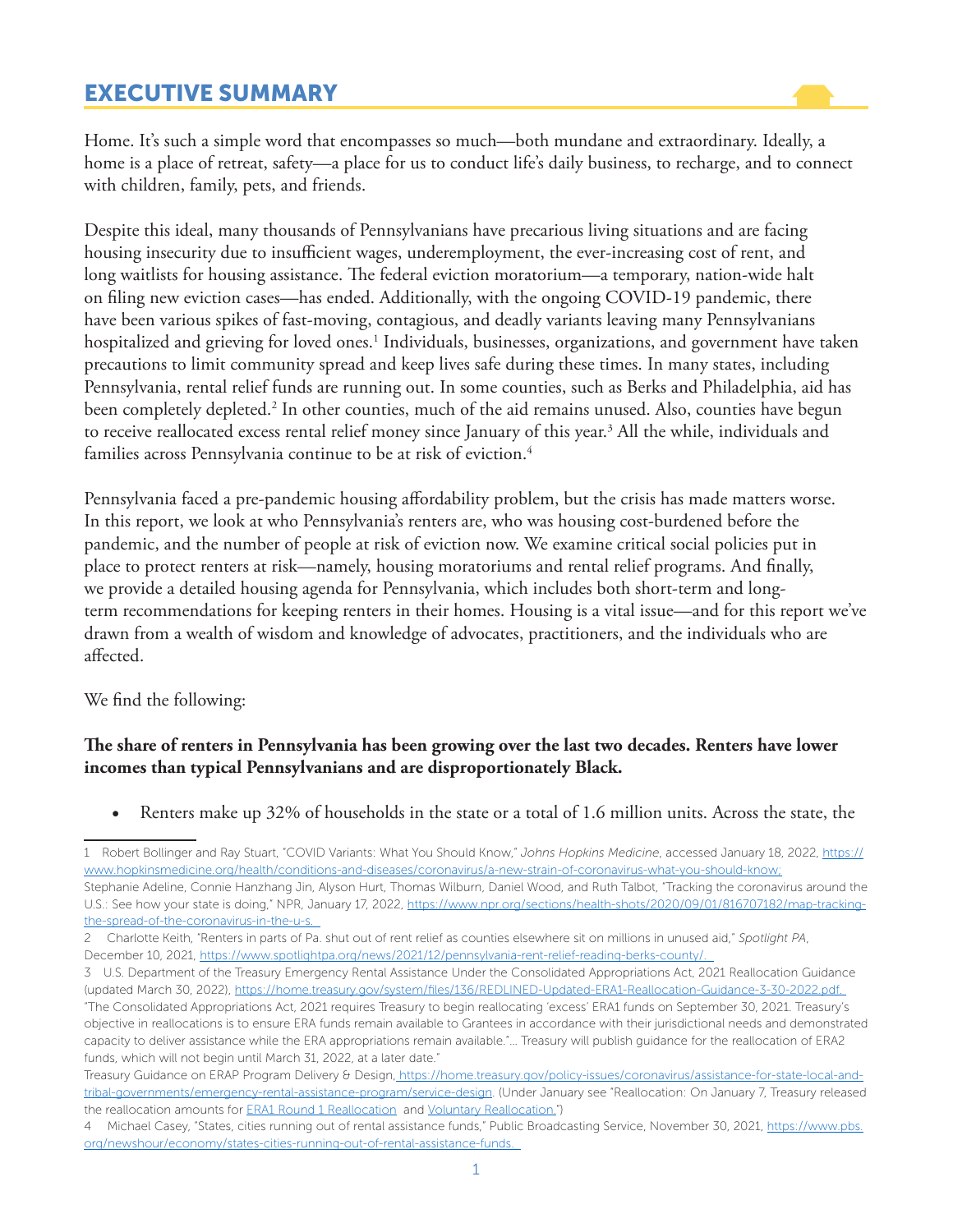share of households that are renters has been growing over the last two decades, accounting for 78% of the net growth in households between 2000 and 2017.

- Most renters in the state are white (71%). However, Black people are disproportionately renters—19% are renters compared to their 12% share of the state's population.
- Renters are all ages, with more than two-thirds of renters over the age of 35.
- The median income of renters (\$37,761 per year) is much below the state median income (\$63,463).

## **Pennsylvania had a housing affordability problem prior to the pandemic.**

Even before the pandemic, Pennsylvania had a severe housing affordability problem among low-income renters, one that had grown increasingly since just before the Great Recession in December 2007.

- Households are considered cost-burdened if they must spend more than 30% of their income on housing; they are considered severely cost-burdened if they spend more than 50% of their income on housing. In 2019, prior to the pandemic, more than a quarter (about 27%) of renter households were extremely low income, meaning they earned between \$0 and \$18,999 per year. The vast majority of these households were cost-burdened with respect to housing (84%) and more than twothirds were severely cost-burdened (68%).
- Roughly one-third (35%) of additional renter households were "very low-income" (\$19,000 to \$31,999) or "low-income" (\$32,000 to \$49,999) in 2019; 71% and 35% of these two groups respectively were severely cost-burdened.
- The number of cost-burdened households has trended upwards over time since 2007, with increases of 28%, 12.2%, and 13.5% by 2019, respectively, in the "low-income," "very low-income," and "extremely low-income" categories.

## **The COVID-19 pandemic has worsened Pennsylvania's housing crisis.**

- While the pandemic has had an impact on all of us, it has had the most severe impact on lowincome people.
- For example, the number of low-wage jobs in Pennsylvania in late 2021 remained 20% below prepandemic levels, while the number of middle- and high-wage jobs had increased since before the pandemic began.
- Today, Black and Hispanic unemployment rates remain more than five percentage points higher than white unemployment.
- Census Pulse data provide insight into the likelihood of eviction or foreclosure. The average percentage of "adults in households not current on rent or mortgage where eviction or foreclosure in the next two months is either very likely or somewhat likely" over the last year was 30%, or 471,638 renter households, across Pennsylvania. More than 84,000 renters at risk for eviction live in Philadelphia County and more than 58,000 in Allegheny County.

Two policies, eviction moratoriums and rental assistance, helped renters in need during much of the pandemic. But the end of eviction moratoriums and a slow distribution of rental aid in some locations are putting renters at risk.

Two rounds of federal emergency rental assistance have been distributed called ERA 1, from the late December 2020 federal relief bill (the "Consolidated Appropriations Act"), and ERA 2 from the American Rescue Plan enacted in March 2021.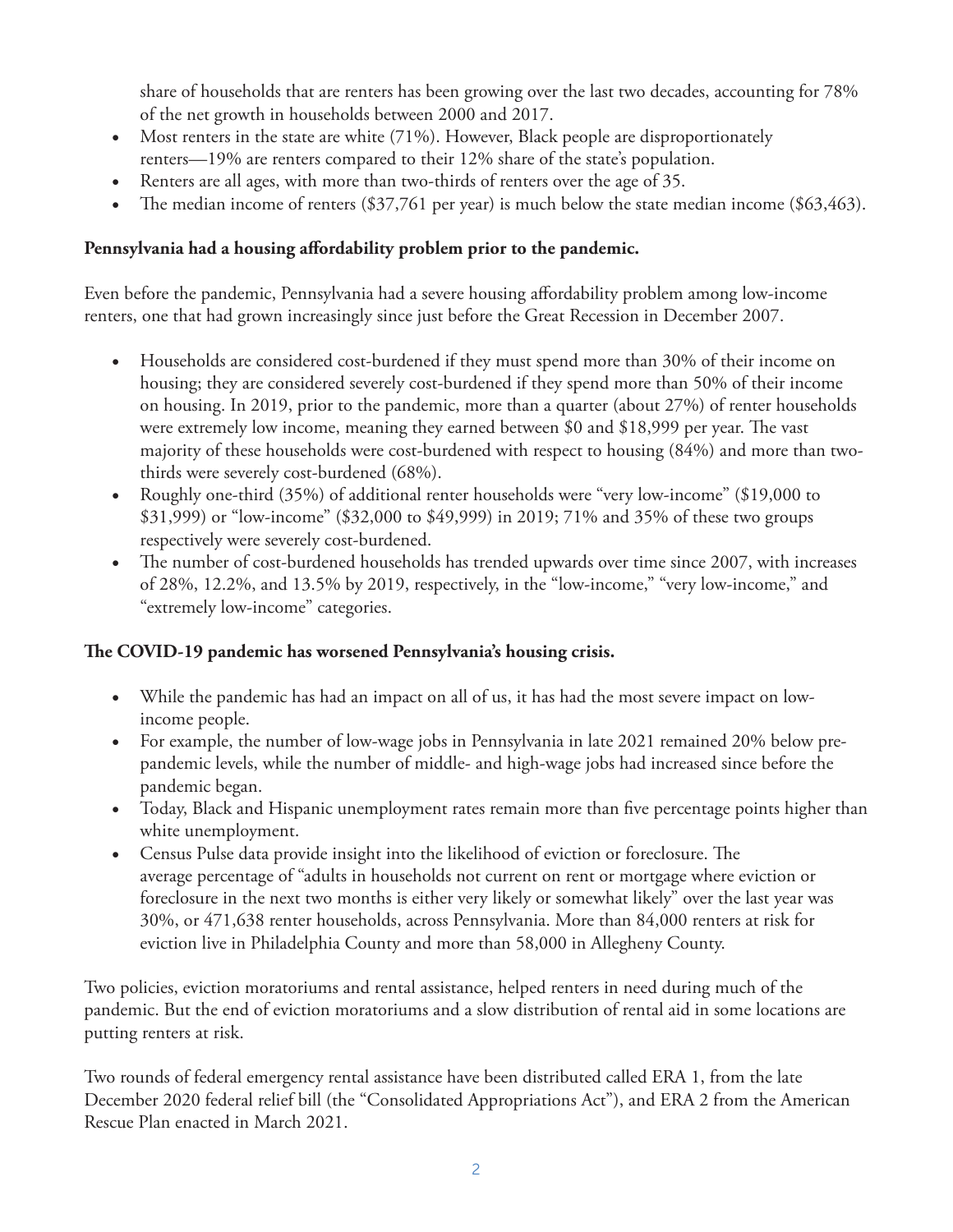Because of the way the state distributed rental assistance funds (i.e., on a per capita basis), more ERA assistance is available per renter for rural renters than urban renters, even though rents are higher in urban areas. This allocation of federal funds by the Commonwealth of Pennsylvania is stunningly inequitable, based on race and ethnicity as well as geography. And disbursal of Emergency Rental Assistance varies greatly by county. As of January 2022, Monroe and Philadelphia Counties had given out more than 80% of their total state and federal ERA funds, while Forest and Juniata Counties had given out less than 11%.

The short- and long-term policy solutions below are first steps to stem the crisis. We further recommend looking at the structural inequalities that underlie the lack of safe and affordable housing for all people and determining how to remove those structural barriers.

## **Policy Recommendations**

Short-Term Policy Solutions:

- 1. Pursue solutions via the legal system, including implementation of eviction diversion programs and educating all president judges about COVID-19's widespread impact on vulnerable renters and available resources.
- 2. Improve outreach by helping families and individuals fill out applications and by attaching Emergency Rental Assistance Program (ERAP) applications to hearing notices. Ensure that all programs are available to all applicants, regardless of immigration status, and ensure that state housing laws ban data-sharing with immigration agencies.
- 3. Improve the design and implementation of ERA programs: use a more equitable funding formula, reduce administrative barriers, and promote data transparency.
- 4. Request reallocation of unused American Rescue Plan funds to "shorted" counties and cities (which received less than a "fair" share initially) to supplement ERA funds and fill in eligibility gaps.

Long-Term Policy Solutions:

- 1. Fund a universal "Right to [Legal] Counsel" (RTC) program for renters at risk of eviction.
- 2. Harness the power of data collection and visualization to forecast and track eviction hotspots for mitigation. Pursue legislative solutions to end evictions without "good cause" and sealing eviction records to protect tenants from being refused future housing.
- 3. Fund a long-term Emergency Rental Assistance program.
- 4. Make more funds available for increased affordable housing development.

There are legislative proposals at the state and federal levels that would implement these short- and longterm solutions. We recommend that policy organizations, advocates, grassroots groups, and stakeholders meet with legislators to educate them about the substantial affordable housing problems in Pennsylvania and about available solutions.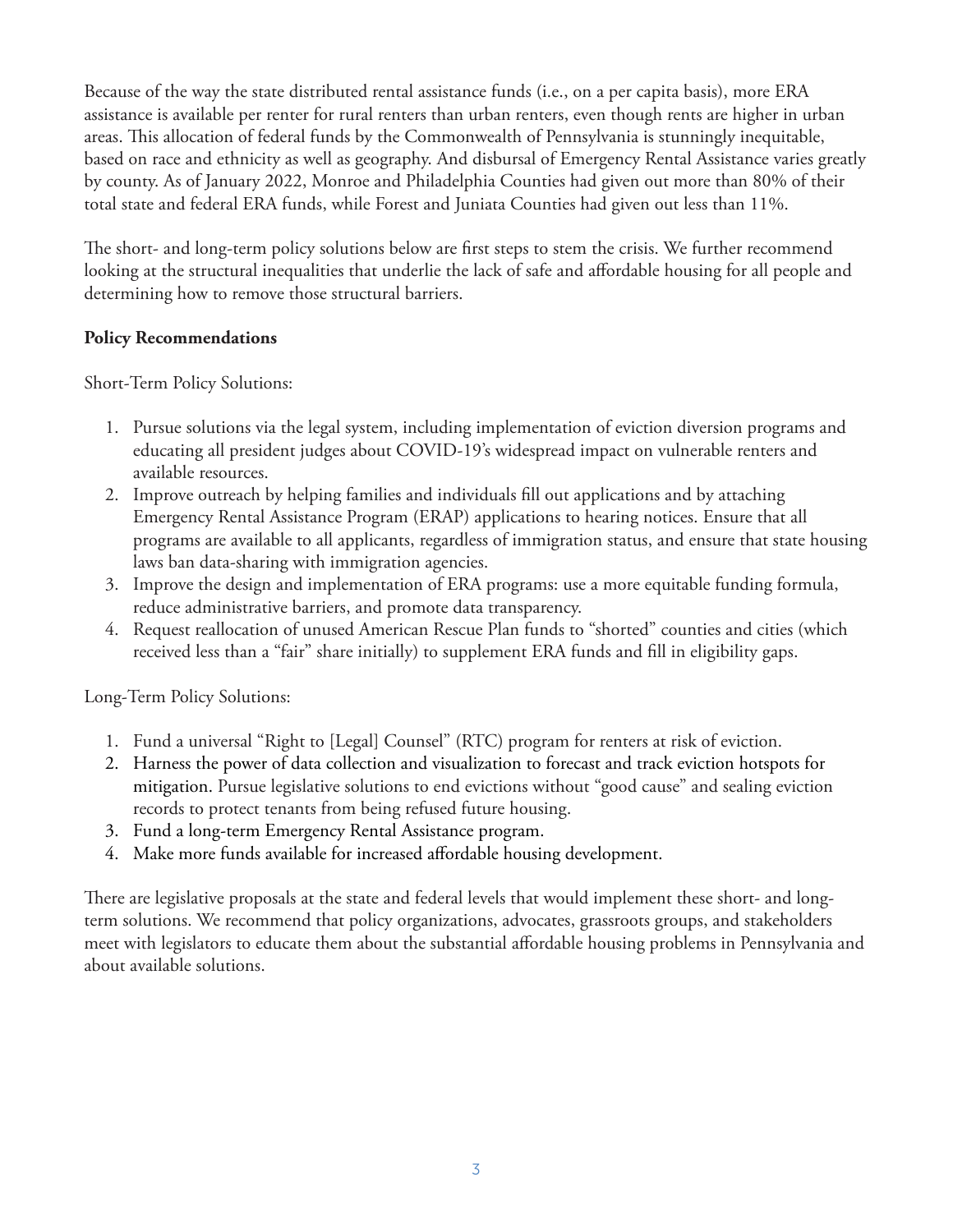# INTRODUCTION

Housing is one of the most important "social determinants of health." If you don't have a place to live that is stable and adequately safe, your health is in jeopardy. Safe and stable housing matters even more to people's health during a global pandemic. The U.S. Department of Health and Human Services has established a goal of reducing the housing-insecure share of families from 35% to 25% by 2030.5 However, during this pandemic, renters around the country have struggled to pay rent due to the COVID-19 recession.<sup>6</sup> Some estimates predicted that, nationally, between one and two million households faced risk of eviction at the end of the CDC moratorium on October 3, 2021, between 39,000 and 78,000 in Pennsylvania.7 For Pennsylvania, the end of the CDC moratorium means that renters are vulnerable to eviction if no action is taken.8

In August 2021, we released a report examining policy responses to the state of housing during the pandemic and the impact of eviction moratoriums and rental assistance programs in Pittsburgh and Allegheny County, Pennsylvania.<sup>9</sup> We also reviewed the impact of these policies and what could be done to help families stay in their homes. This brief examines rental housing affordability in the entire state of Pennsylvania and what public policy solutions could help alleviate affordability problems.

# OVERVIEW OF PENNSYLVANIA'S RENTERS

#### Demographics of Pennsylvania Renters

This section profiles the demographics of Pennsylvania's renters. As figure A below shows, renters made up approximately 32% of all households in the state in 2019, or a total of 1,617,425 renter-occupied units.<sup>10</sup> The share of renter households has been growing in Pennsylvania in recent decades. In fact, between 2000 and 2017, 78% of the net growth in households in the state was among renter households.<sup>11</sup>

## Women and children are affected disproportionately. Of all adults in renter households in Pennsylvania, 54% are

# *Figure A*



<sup>6</sup> Tom Ozimek, "Around 750,000 Households Face Eviction in 2021 Following Moratorium Ban: Goldman Sachs," *Entrepreneur,* August 31, 2021, https://www.entrepreneur.com/article/382777.

https://data.census.gov/cedsci/table?q=pennsylvania%20renters&tid=ACSST1Y2019.S2502&hidePreview=true. 11 Pennsylvania Housing Finance Agency, "Pennsylvania Comprehensive Housing Study 2020," 2021. Data accessed from PHFA report

using U.S. Census data, https://www.phfa.org/forms/housing\_study/2020/pennsylvania-comprehensive-housing-study-full-report.pdf.

<sup>5</sup> U.S. Department of Health and Human Service: Office of Disease Prevention and Health Promotion, *Reduce the Proportion of Families That Spend More than 30 Percent of Income on Housing - SDOH04*, accessed September 3, 2021, https:// health.gov/healthypeople/objectives-and-data/browse-objectives/housing-andhomes/reduce-proportion-families-spend-more-30-percent-income-housingsdoh-04.

<sup>7</sup> Ibid. Note: These are rough estimates. Please see https://fivethirtyeight.com/features/what-happened-to-the-eviction-tsunami/.

<sup>8</sup> Michaelle Bond, "The Only Eviction Moratorium That Covers Pa. Remains in Effect - for Now," *Philadelphia Inquirer*, May 6, 2021, https:// www.inquirer.com/real-estate/housing/eviction-moratorium-cdc-ruling-philadelphia-pa-nj-20210506.html.

<sup>9</sup> Nthando Thandiwe, Stephen Herzenberg, and Diana Polson, "There's No Place Like Home: Avoiding a Wave of Evictions in Pittsburgh as Moratoriums End," Pittsburgh Budget and Policy Center, August 3, 2021, https://krc-pbpc.org/research\_publication/theres-no-place-likehome-avoiding-a-wave-of-evictions-in-pittsburgh-as-moratoriums-end/.

<sup>10</sup> U.S. Census Bureau (2019), "Demographic Characteristics for Occupied Housing Units: American Community Survey," (Table ID: S2502) (2019: ACS 1-Year Estimates Subject Tables),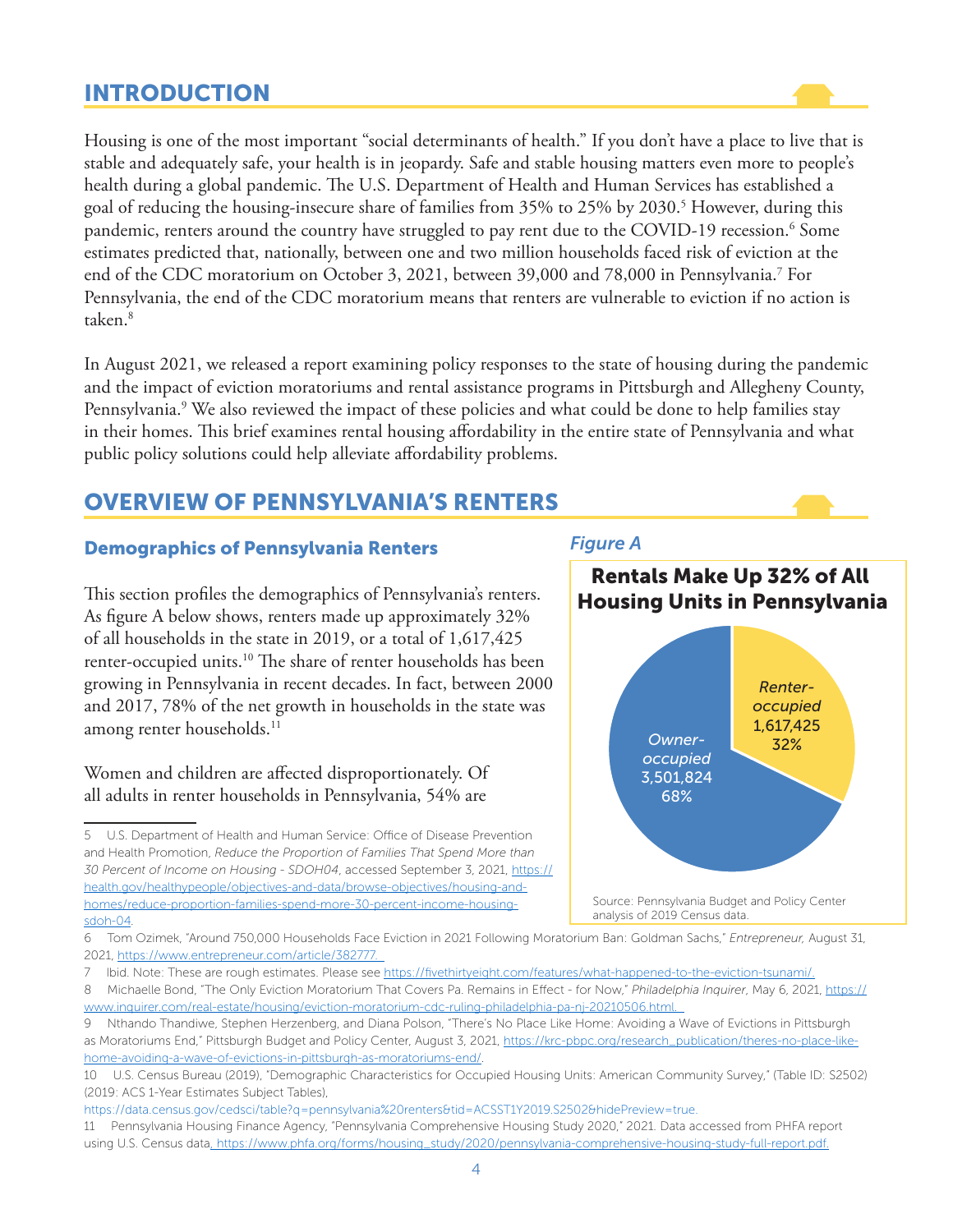women. Nearly half (48%) of all Pennsylvania renters live in a household with at least one child (under age  $18$ ).<sup>12</sup>

Chart A and figure B below show the racial breakdown of Pennsylvania's renters.13 The majority of renters in the state are white (71%). Black people rent disproportionately, however: 19% are renters compared to their 12% share of the total state population. Ten percent of renters are Hispanic or Latino, despite making up only 7.8% of Pennsylvania's population.<sup>14</sup>

## *Chart A*

| <b>Race of All Pennsylvanians and of Pennsylvania Renters, 2019</b>         |         |           |                                             |  |
|-----------------------------------------------------------------------------|---------|-----------|---------------------------------------------|--|
|                                                                             | % in PA | % Renters | Difference Between %<br>in PA and % Renters |  |
| White                                                                       | 81.6%   | 70.7%     | 10.9%                                       |  |
| Black or African-American                                                   | 12.0%   | 19.0%     | $-7.0\%$                                    |  |
| Other Race                                                                  | 0.5%    | 4.1%      | $-3.6%$                                     |  |
| Asian                                                                       | 3.8%    | 3.6%      | 0.2%                                        |  |
| Two or more races                                                           | 2.1%    | 2.6%      | $-0.5%$                                     |  |
| Hispanic or Latino origin                                                   | 7.8%    | 2.6%      | $-2.3%$                                     |  |
| Source: Pennsylvania Budget and Policy Center analysis of 2019 Census data. |         |           |                                             |  |

*Figure B*



<sup>12</sup> American Community Survey, 2019 data; Avery Brien, Marvin So, Christine Ma, and Lauryn Berner, "Homelessness & Adverse Childhood Experiences: The health and behavioral health consequences of childhood trauma," National Health Care for the Homeless Council and National Network to End Family Homelessness, January 2019, http://www.nh xz vchc.org/aces.

https://data.census.gov/cedsci/table?q=pennsylvania%20renters&tid=ACSST1Y2019.S2502&hidePreview=true.

Note: Housing instability can contribute to childhood trauma, which could have an adverse impact on neurological development and health outcomes.

<sup>13</sup> U.S. Census Bureau (2019), "Demographic Characteristics for Occupied Housing Units: American Community Survey" (Table ID: S2502) (2019: ACS 1-Year Estimates Subject Tables),

<sup>14</sup> Hispanics can be of any race and are not included in applicable race categories. We used the "race alone" method from the Census, which creates mutually exclusive groups.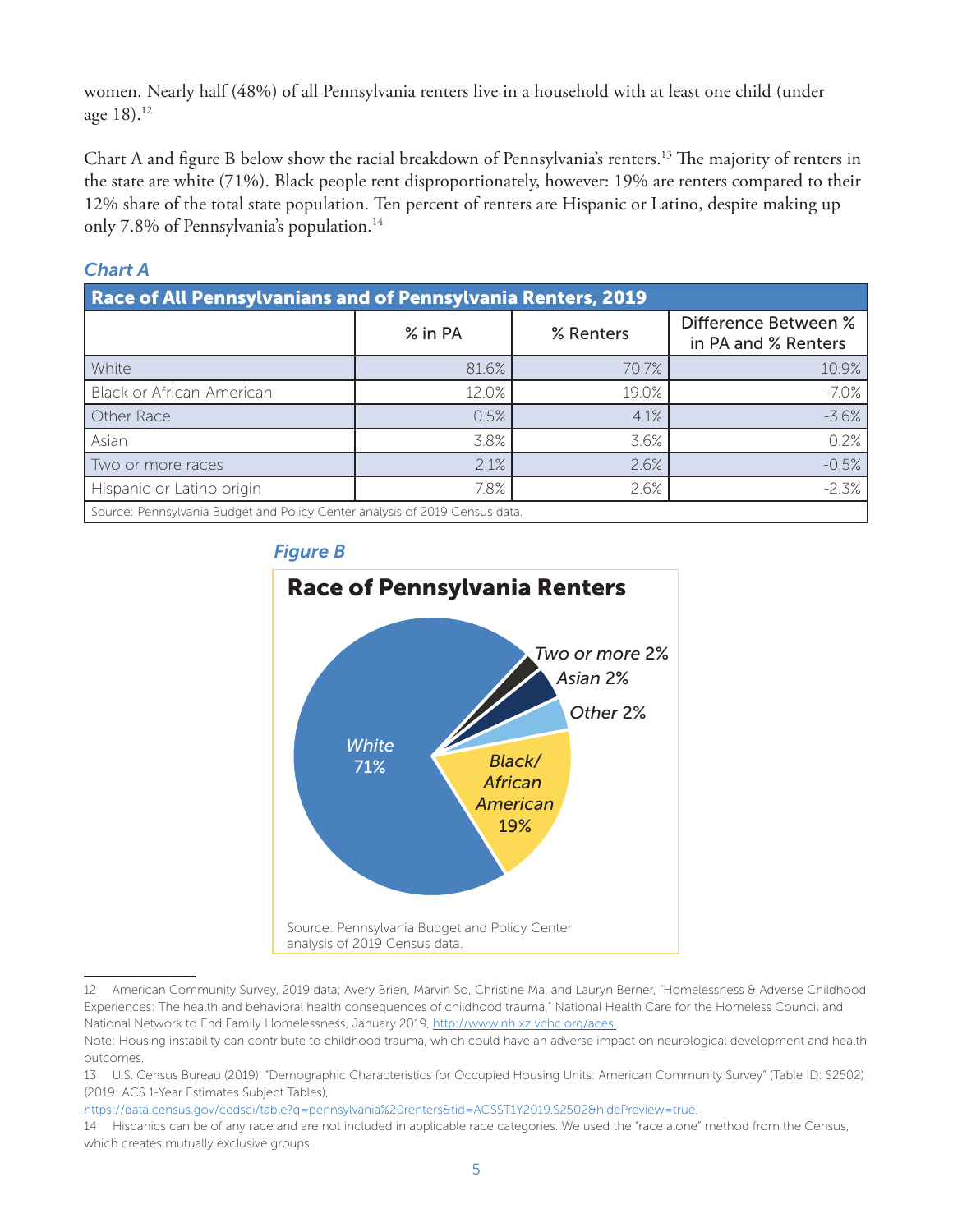## *Figure C*



The median household income in Pennsylvania was \$63,463 in 2019.15 The median household income for renters in the state was just \$37,761, showing that lowerincome Pennsylvanians are more likely to be renters.<sup>16</sup> Figure D shows how household incomes vary among Pennsylvania's renters. Sixty-two percent of renters have a household income below \$50,000 per year and more than a quarter of Pennsylvania's renters (27%) earn less than \$20,000 per year.

People often think of renters as young people. While it is true that people under age 35 make up more than a third of renters in Pennsylvania (35%), it's also important to note that about two-thirds of renters are middle aged or older. In fact, 21% of renters in Pennsylvania are aged 65 and over (see figure C).

## *Figure D*



15 U.S. Census Bureau (2019), "Citizen, Voting-Age Population By Selected Characteristics: American Community Survey," (Table ID: S2901 (2019: ACS 1-Year Estimates Subject Tables), https://data.census.gov/cedsci/table?q=S2901&q=0400000US42&tid=ACSST1Y2019. S2901&hidePreview=true.

<sup>16</sup> U.S. Census Bureau (2019), "Financial Characteristics American Community Survey," (Table ID: S2503) (2019: ACS 1-Year Estimates Subject Tables), https://data.census.gov/cedsci/table?t=Housing%3AOwner%2FRenter%20%28Householder%29%20 Characteristics&g=0400000US42&y=2019&tid=ACSST1Y2019.S2503.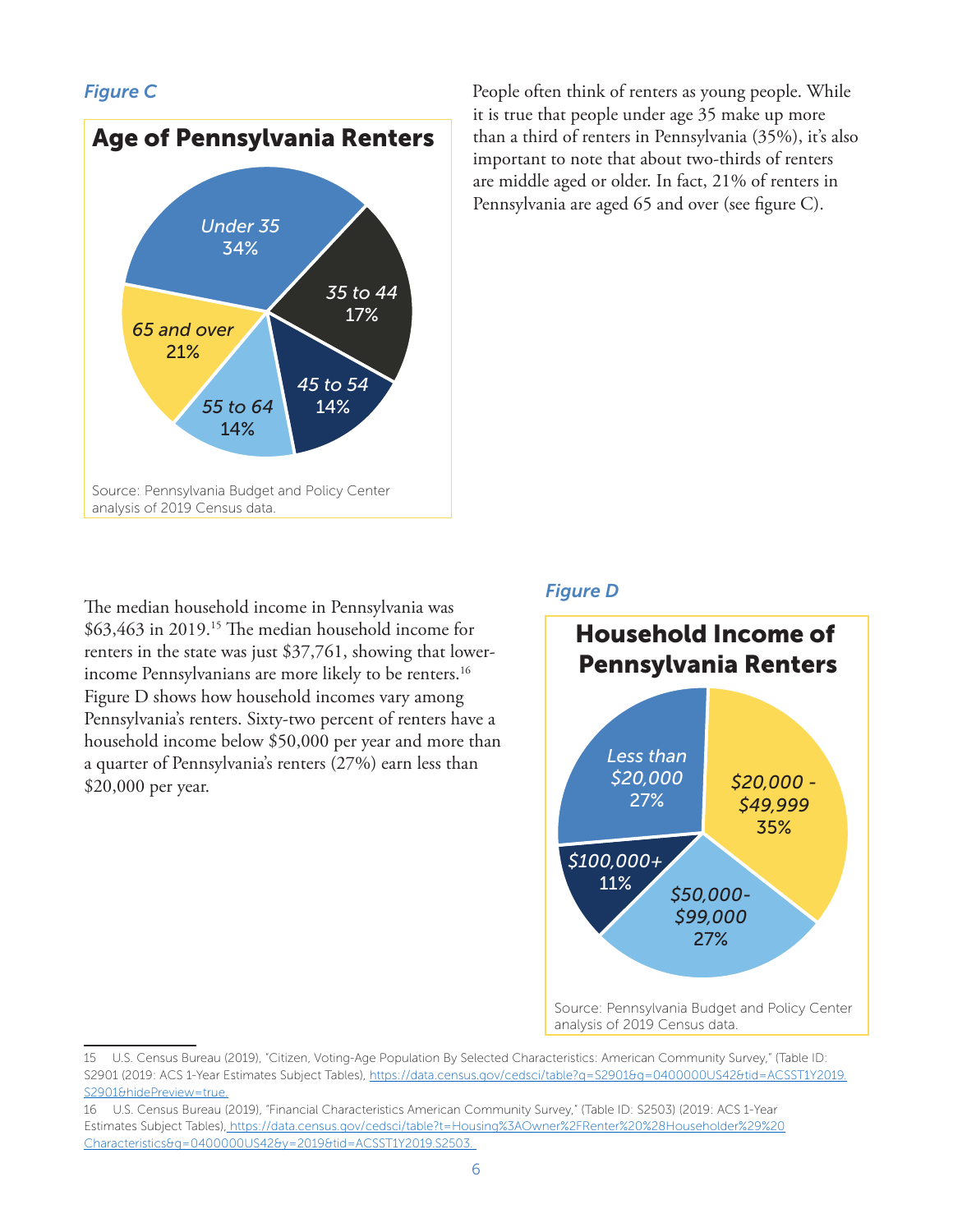## Pre-pandemic Housing Affordability in Pennsylvania

Pennsylvania had a housing affordability problem prior to the pandemic, with many households spending too much of their income on housing. Individuals are considered cost-burdened if they spend 30% or more of their income on housing costs and are considered severely cost-burdened if they spend 50% of their income or more on housing.<sup>17</sup>

Figure E illustrates the impact of being cost-burdened in Pennsylvania on renter households of differing incomes in 2019. Extremely low-income households are most at risk of being cost-burdened for housing. Approximately 27% of renter households in the state were extremely low-income. Of this group, 84% were cost-burdened, and 68% were extremely cost-burdened because they had to spend more than 50% of their income on housing.18



#### *Figure E*

<sup>17</sup> Mary Schwartz and Ellen Wilson, "Who Can Afford To Live in a Home?: A Look at Data from the 2006 American Community Survey," U.S. Census Bureau, 2006, https://cdn2.hubspot.net/hubfs/4408380/PDF/General-Housing-Homelessness/who-can-afford.pdf. The categories within this term, which illuminate severity, include 1) *cost-burdened*, which is more than 30% of income spent on housing costs; 2) *moderately housing cost-burdened* ("moderately cost-burdened"), which is "30.0 to 49.9 percent of income spent on housing costs"; and 3) *severely housing cost-burdened* ("severely cost-burdened"), which is "50% or more of income spent on housing costs." 18 National Low Income Housing Coalition, Housing Needs by State: Pennsylvania, accessed September 3, 2021, https://nlihc.org/ housing-needs-by-state/pennsylvania. Defined as "…households whose incomes are at or below the poverty guideline or 30% of their area median income (AMI)." Note: Figure D and figure E uses similar, but not identical, income brackets. Figure D data source is from 2019 Census data, while figure F is from NLIHC's tabulations of 2019 ACS PUMS.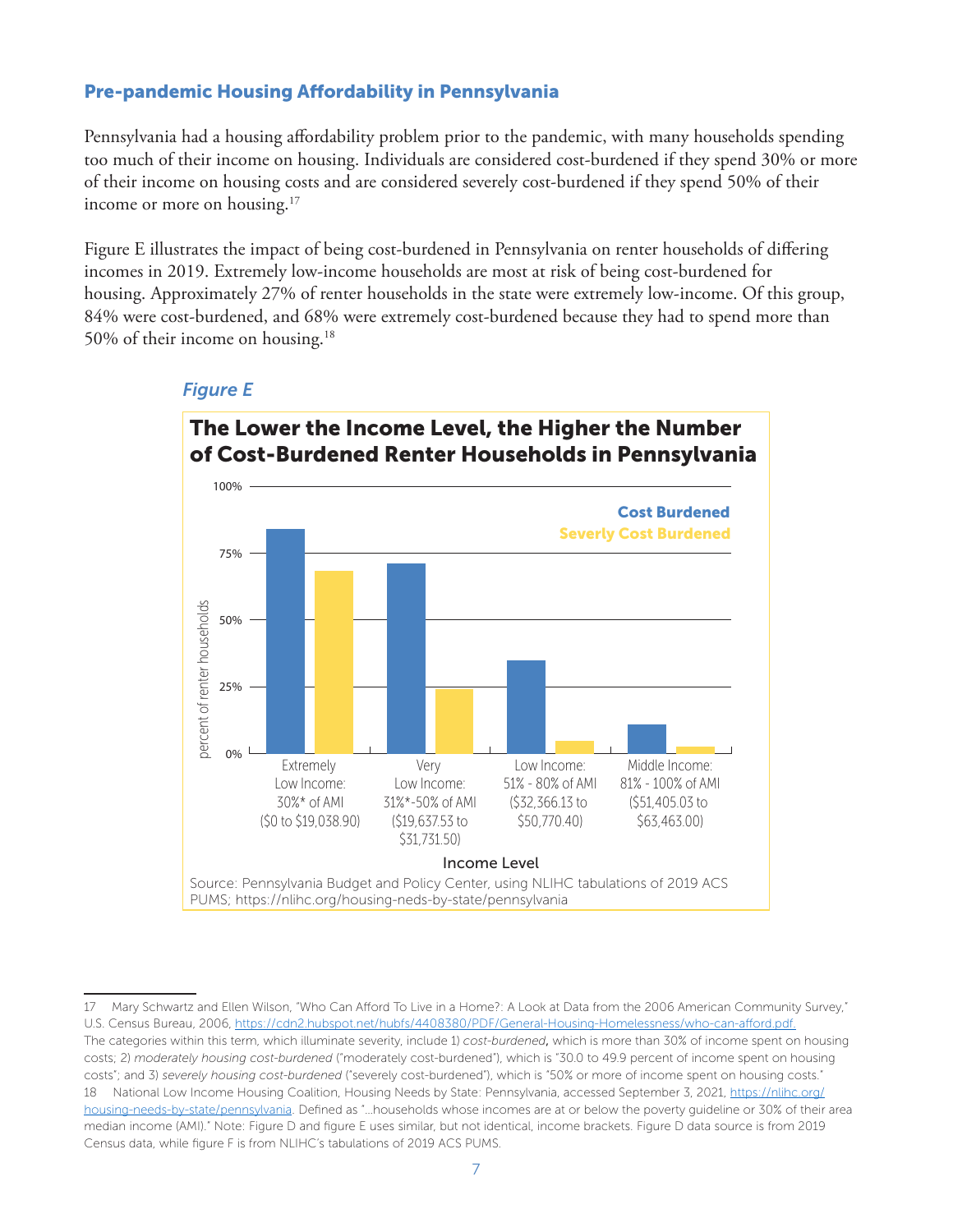As we can see, those households most at risk of housing insecurity pre-COVID are either extremely lowincome or very low-income. Most (84%) extremely low-income households are either seniors (31%), are in the workforce (30%), or are disabled (23%). Members of these and other low-income households are many of the same individuals who will be at risk of losing their homes once eviction moratoriums expire.

Figure F shows that the number of cost-burdened renter households in Pennsylvania has increased since 2007 despite only a modest (2.2%) increase in Pennsylvania's overall population from 2007 to 2019. The greatest percentage increase in cost-burdened households since 2007 has been among low-income households, with smaller increases in very low- and extremely low-income households. One explanation for these increases is that rent and utility costs are growing faster than wages. A critical factor holding down wages: the Pennsylvania minimum wage has been stagnant at \$7.25 per hour since 2009. Given that the median household income for renter households in Pennsylvania was only \$37,761<sup>19</sup> in 2019, it is likely that a substantial share of working members of such households work in low-wage jobs, which would benefit from an increase in the Pennsylvania minimum wage. When the cost of living increases faster than their wages, more low-income households slip into cost-burdened status.

## *Figure F*



University of Minnesota, www.ipums.org.

<sup>19</sup> U.S. Census Bureau (2019), "Financial Characteristics," American Community Survey, (Table ID: S2503) (2019: ACS 1-Year Estimates Subject Tables), https://data.census.gov/cedsci/table?t=Housing%3AOwner%2FRenter%20%28Householder%29%20 Characteristics&g=0400000US42&y=2019&tid=ACSST1Y2019.S2503.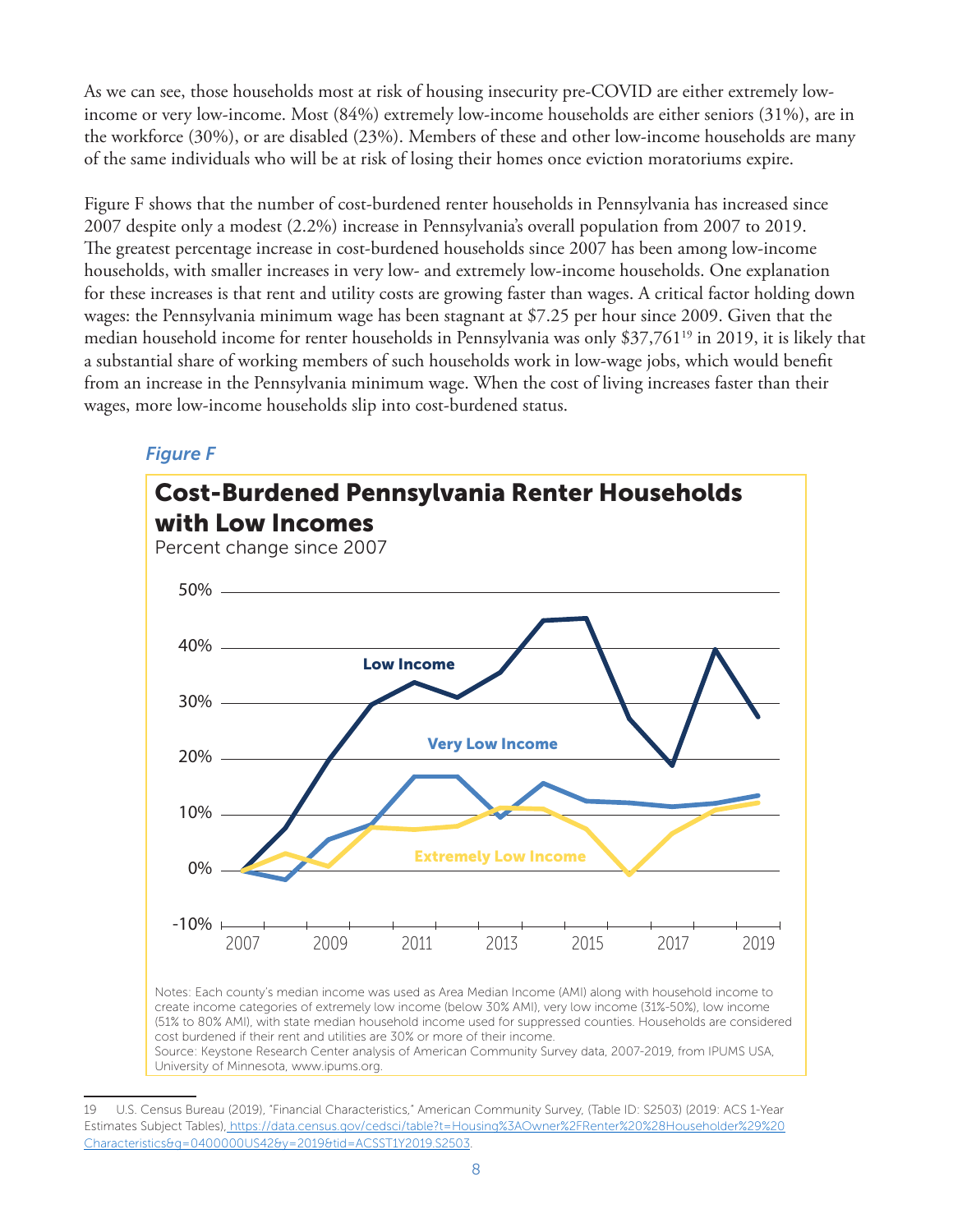Housing affordability is a problem in our state. There are only 39 affordable, available homes for every 100 extremely low-income households in Pennsylvania.20 And the average wage required to afford the average two-bedroom in Pennsylvania is \$19.95 per hour, around three times the Pennsylvania minimum wage. To afford a two-bedroom rental unit, a minimum wage worker would have to work 110 hours each week.<sup>21</sup> While from 2007 to 2019, the median gross rent was \$951 per month, a minimum-wage worker would only have been able to afford rent costs of \$377 per month.<sup>22</sup> Many Pennsylvanians spend too much of their income on housing, which makes them housing-insecure. Any crisis, or change in economic circumstances, can make these households vulnerable to eviction.

# THE COVID-19 PANDEMIC HAS WORSENED PENNSYLVANIA'S HOUSING CRISIS

Pennsylvania lost 1.13 million jobs from February 2020 to April 2020. This was a stunning and more rapid decline than in any other downturn in U.S. history, including the Great Depression. The reason for this plunge was that "non-essential" businesses, in which workers cannot work from home (e.g., eat-in restaurants, hospitality), had to shut down partly or completely so that customers and workers would not contract or spread the coronavirus.<sup>23</sup>

While the pandemic affected all of us, it has had the most severe impact on low-income people, who we've seen were cost-burdened for housing even before the pandemic. In the first two months of the COVID crash, employment of low-wage workers (in jobs that pay less than \$27,000 per year) fell 40%—and was still down 20%. This workforce is disproportionately women and people of color. As of September 2021, Black and Hispanic unemployment rates in Pennsylvania remained more than five percentage points higher than white unemployment. These employment trends stem partly from concentration of low-wage workers and people of color in the leisure and hospitality industry (including restaurants, bars, hotels, casinos, theaters, etc.), which has seen the largest decline in employment since the pandemic.<sup>24</sup>

Further, it is estimated that, due to the nature of the novel coronavirus, 3 to 10 million Americans have "long COVID," and many of them are members of the workforce. With the ongoing pandemic, this number could rise. This adverse health impact is pushing some workers out of the labor force. As a result, many are applying for social security disability insurance (SSDI), which if granted would shift them from salaries to benefits of approximately \$1,288 per month.<sup>25</sup> This translates into a yearly benefit of \$15,456, barely above the poverty line of \$12,880 per year for a household of one,<sup>26</sup> and low enough to increase housing insecurity

<sup>20</sup> National Low-Income Housing Coalition (NLIHC), "2021 Pennsylvania Housing Profile," July 19, 2021, https://nlihc.org/sites/default/ files/SHP\_PA.pdf.

<sup>21</sup> National Low-Income Housing Coalition (NLIHC), "Out of Reach: Pennsylvania," October 4, 2021, https://reports.nlihc.org/oor/ pennsylvania.

<sup>22</sup> National Low-Income Housing Coalition (NLIHC), "Out of Reach: Pennsylvania," https://reports.nlihc.org/oor/pennsylvania; U.S. Census Bureau (2019), "Selected Housing Characteristics," American Community Survey, (Table ID: DP04) (2019: ACS 1-Year Estimates Subject Tables), https://data.census.gov/cedsci/table?g=0400000US42&tid=ACSDP1Y2019.DP04&hidePreview=true.

<sup>23</sup> Keystone Research Center (KRC), "State of Working Pennsylvania 2021," September 2021, https://krc-pbpc.org/wp-content/uploads/ SWP-Final\_rev1432.pdf.

Note: This statistic was last updated in August 2021.

<sup>24</sup> Ibid.

<sup>25</sup> Amanda Morris, "Another Struggle for Long COVID Patients: Disability Benefits," *New York Times,* October 27, 2021, https://www. nytimes.com/2021/10/27/us/long-covid-disability-benefits.html.

<sup>26</sup> U.S. Department of Health and Human Services ASPE–Office of the Assistant Secretary for Planning and Evaluation, 2021 Poverty Guidelines, accessed November 20, 2021, https://aspe.hhs.gov/topics/poverty-economic-mobility/poverty-guidelines/prior-hhs-povertyguidelines-federal-register-references/2021-poverty-guidelines.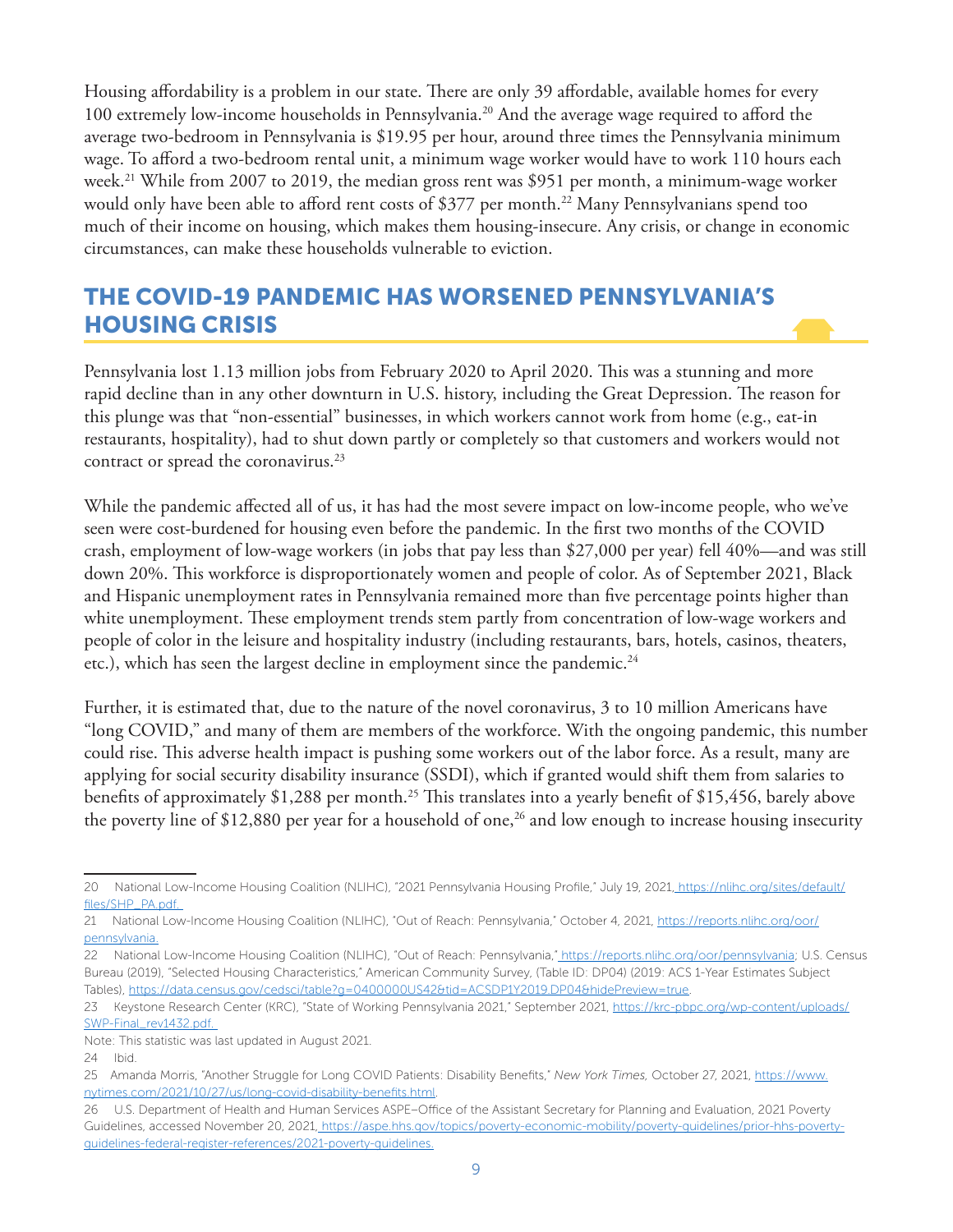for many individuals with disability brought on by COVID-19 complications.<sup>27</sup>

Surgo Ventures estimated the number of households per county in rental arrears and instances in which a household has missed one or more rental payment. Surgo's analysis is based on combining data from the U.S. Census Bureau Household Pulse Survey and more granular microdata, rather than just relying on statelevel estimates. The model takes into account income-level, race, living quarters, and education.<sup>28</sup>

Figure G shows the estimated number of households in rental arrears in each Pennsylvania county from December 29, 2021, through January10, 2022. The data used for this figure are based on the question: "Is the household currently caught up on rent?" If a household has already received rental assistance and is currently caught up on rent, the answer would be "yes" and would not be included in the number of households estimated to be in rental arrears in the figure below. So, this is a point-in-time estimate for those households still struggling with unpaid rent.

As you can see in figure G, Philadelphia has 34,912 renter households estimated to be in arrears—that's about one in five renter households. It has the greatest percentage of households in arrears (23%) of all Pennsylvania counties and, by far, the greatest number in arrears. Allegheny County has the next highest number of renter households in arrears: 19,019, or 16%, of renter households. Delaware, Berks, and Lebanon Counties also have a high share of renter households estimated to be in arrears (19%). The average statewide is 17%.

<sup>27</sup> Mythea Mazzola, "Eliminating Financial and Physical Barriers to Housing for People with Disabilities in Philadelphia," National Community Reinvestment Coalition (NCRC), February 21, 2020, https://ncrc.org/eliminating-financial-and-physical-barriers-to-housingfor-people-with-disabilities-in-philadelphia/. "People with disabilities are two times more likely to experience sheltered homelessness and housing insecurity, and nearly 50% of people experiencing homelessness identified as having a disability."

<sup>28</sup> Surgo Ventures, "Rental Arrears in the Pandemic: Responding to the U.S. Rent Debt Crisis with a Precision County-Level Approach," 2021, http://precisionforcovid.org/rental\_arrears.

For detailed information on the methodology, see this link: https://surgo-housing-vulnerability.s3.amazonaws.com/surgo\_ventures\_rental\_ arrears\_technical\_manuscript\_july2021.pdf.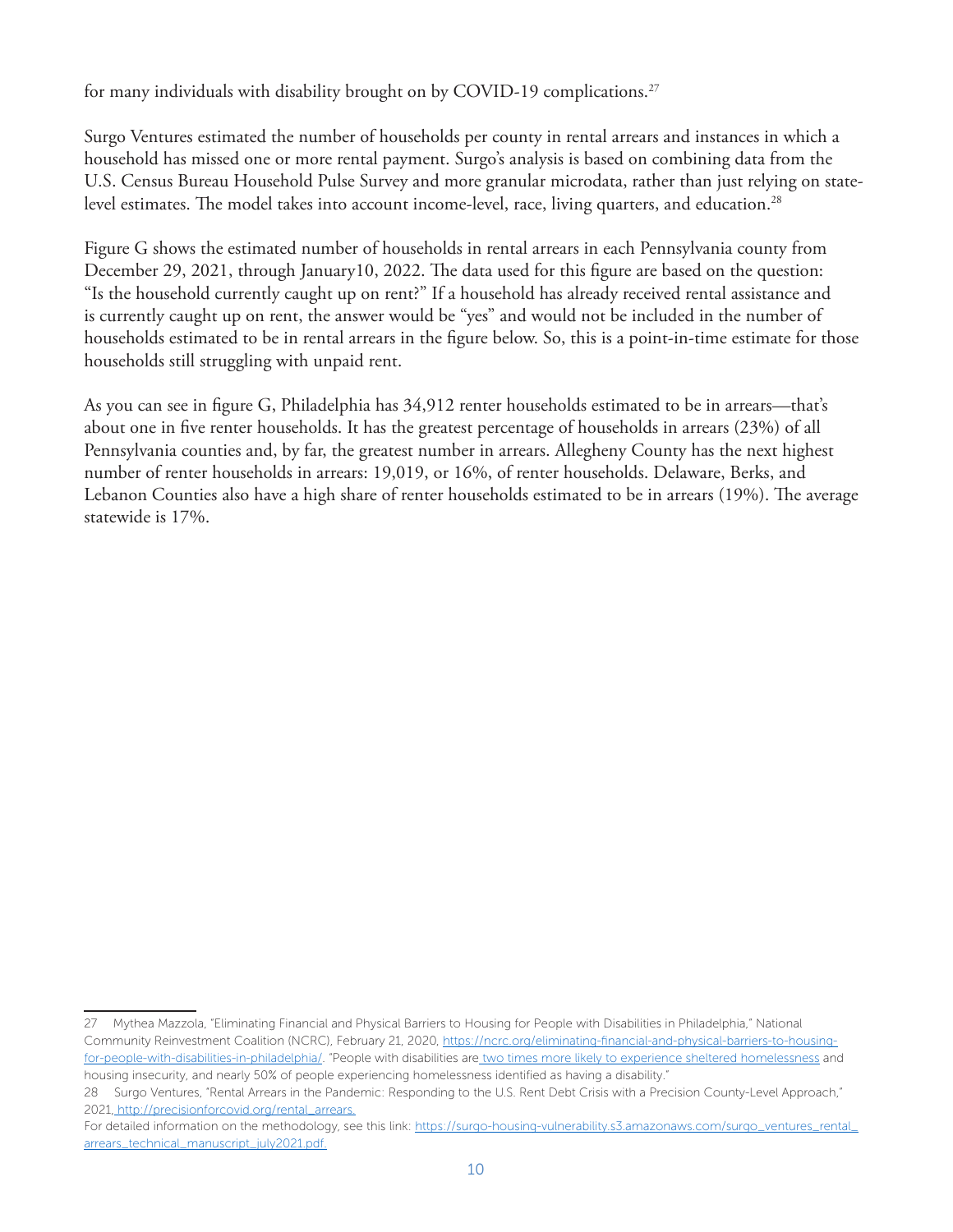*Figure G*



Figure H below shows the estimated number of households in rental arrears since the beginning of the pandemic. At the end of April/early-May 2020, there were an estimated 184,358 renter households in arrears (12% of renter households). The number of households in rental arrears spiked in October/November 2020 to 336,211 (22% of renter households) and then again to 318,641 in January 2021 (21% of renter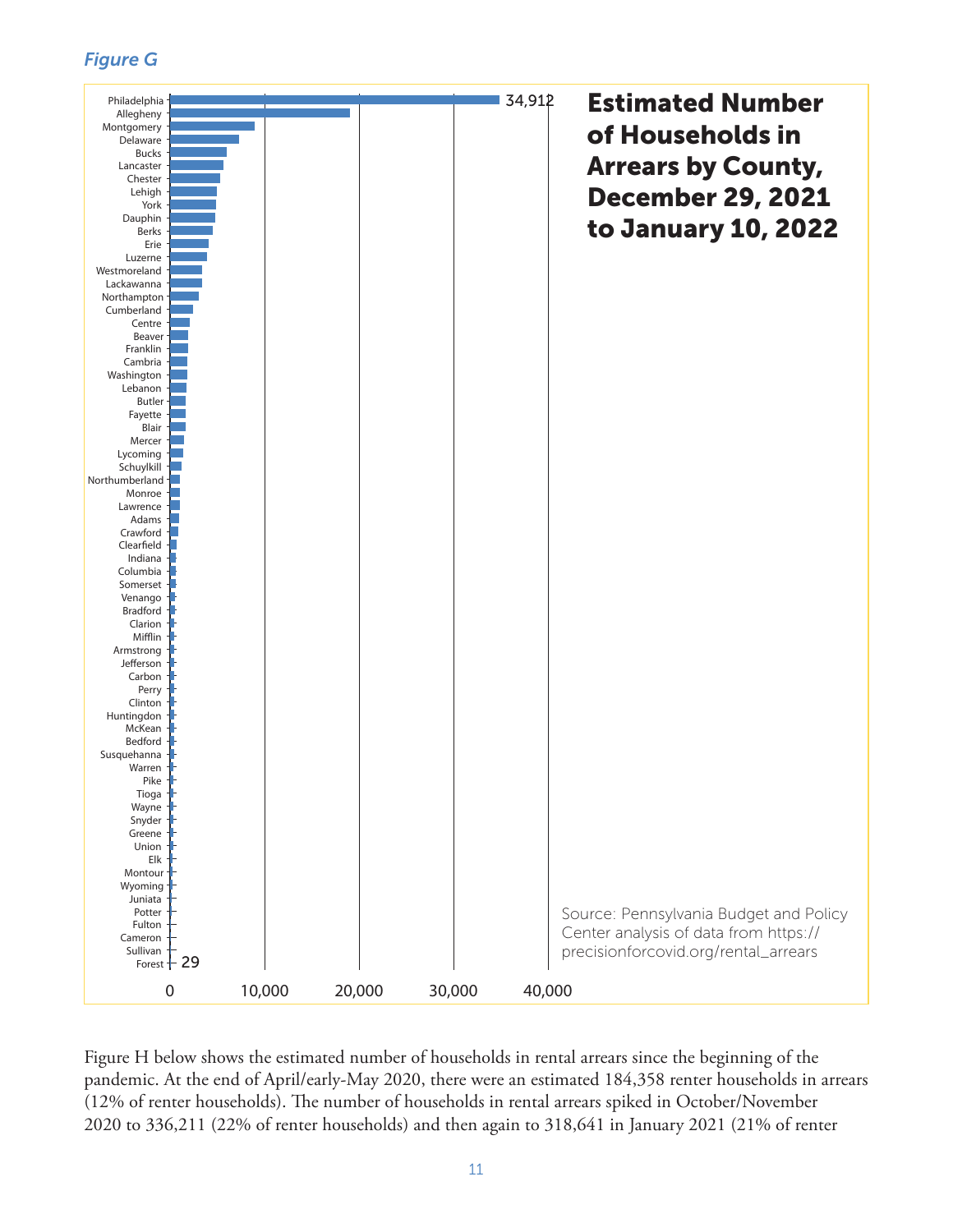households). Arrears in the state have fallen since then, but the latest data (December 2021–January 2022) show that 17% of renter households in Pennsylvania are still in arrears.

## *Figure H*



Figure I below shows the estimated amount of rental arrears owed per household in Pennsylvania. In April/ May 2020, the amount owed per household in Pennsylvania was \$1,635; the amount has increased over time and has hovered above \$3,000 per household since October/November 2020. The fact that arrears amounts per household remain high indicates that renters are not yet able to pay off their rental debt.

## *Figure I*

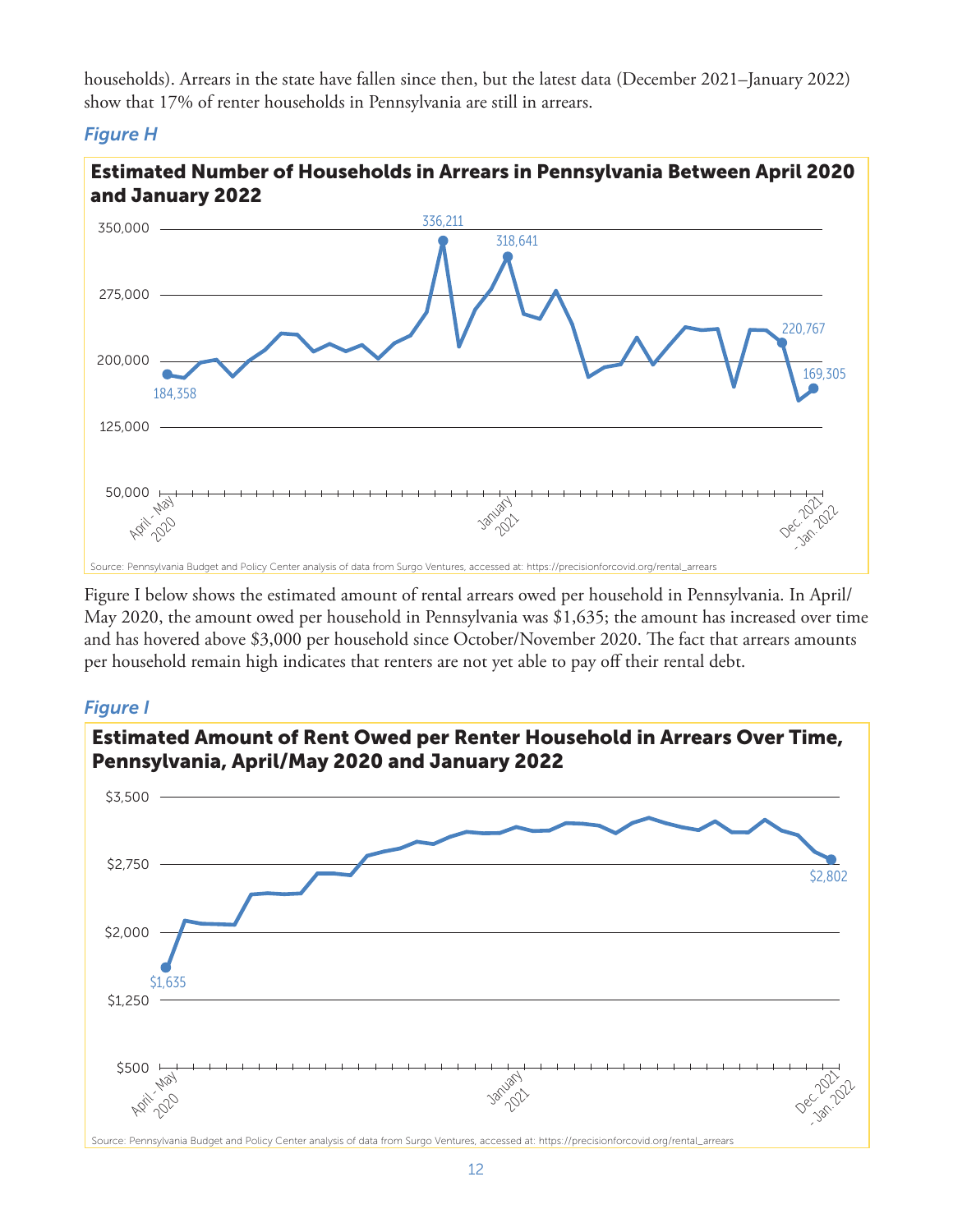While the above figure shows the average amount of rental arrears in Pennsylvania throughout the pandemic, figure J below shows that this amount varies tremendously by county. During the period December 29, 2021, through January 10, 2022, the estimated amount of rental arrears owed per household was more than \$3,500 in Chester, Montgomery, and Bucks Counties, while in Armstrong and Indiana Counties the estimated amount in arrears was less than half as much at \$1,628.



#### *Figure J*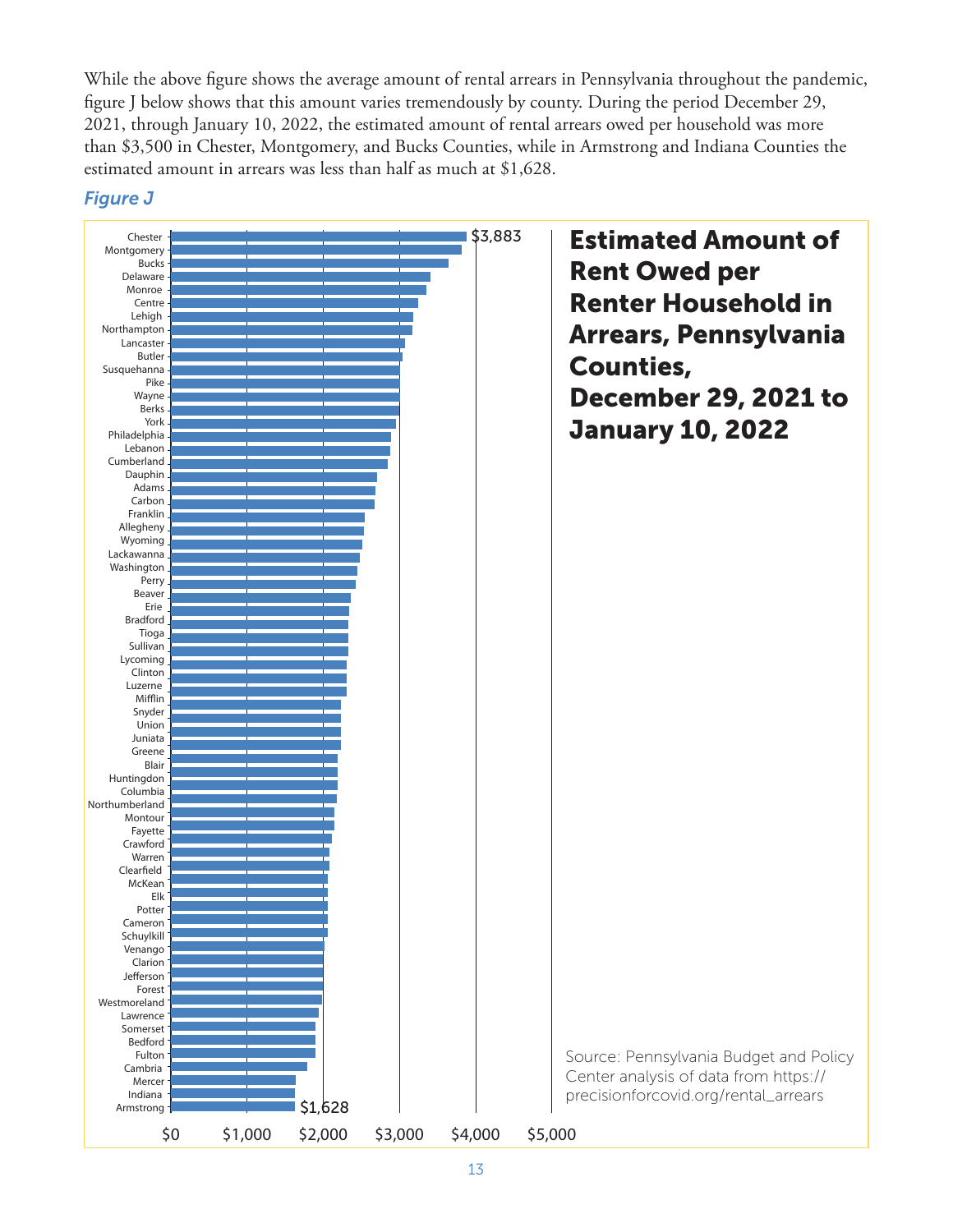## Eviction Moratoriums and Rental Assistance: Two Policies Addressing the Housing **Crisis**

During this crisis, the short-term methods of managing eviction risk, implemented by federal, state, and local governments, have included eviction moratoriums and rental assistance programs. Eviction moratoriums are policies that halt evictions due to missed rent payments. Rental assistance programs provide rent support to individuals who have been unable to pay rent due to decreased income, unemployment, etc. These two policies can work effectively in combination: moratoriums provide renters the time and rental assistance the resources needed to avoid eviction.<sup>29</sup>

## **Eviction Moratoriums**

A number of moratoriums have been put in place to temporarily halt evictions at different levels of government. The CARES Act Moratorium started on March 27, 2020, and ended on July 25, 2020.30 Governor Wolf instituted a moratorium for Pennsylvania which lasted, ultimately, from May through August 2020.<sup>31</sup> The federal Centers for Disease Control and Prevention (CDC) issued a moratorium from September 4, 2020, to December 31, 2020, which was extended multiple times through June 2021.<sup>32</sup> A second order issued by the CDC implemented another moratorium, on August 3, 2021, and expired on October 3, 2021.33 The Biden administration attempted a partial extension of the CDC moratorium through executive authority, but the Supreme Court unanimously voted to invalidate the order.<sup>34</sup>

This means that much of Pennsylvania now has no eviction moratoria protecting its renters in need.

The box below shows the Pennsylvania eviction timeline in more detail.

#### Box #1. 2020 Eviction Moratoriums Timeline

- Pennsylvania Supreme Court Moratorium: March 18, 2020 May 11, 2020
- CARES Act Eviction Moratorium: March 27, 2020 July 25, 2020
- Governor Wolf's Eviction Moratorium by Executive Order: May 7, 2020 Aug. 31, 2020
- CDC Eviction Moratorium: Sept. 4 Oct.10, 2021

<sup>29</sup> Michaelle Bond, "The Only Eviction Moratorium That Covers Pa. Remains in Effect – for Now."

<sup>30 &</sup>quot;Congressional Research Service, "Federal Eviction Moratoriums in Response to the COVID-19 Pandemic," accessed September 23, 2021. https://crsreports.congress.gov/product/pdf/IN/IN11516#:~:text=The%20CARES%20Act%20eviction%20moratorium.

<sup>31</sup> Michaelle Bond, "The Only Eviction Moratorium That Covers Pa. Remains in Effect – for Now."

<sup>32</sup> Federal Register, "Temporary Halt in Residential Evictions To Prevent the Further Spread of COVID-19," September 23, 2021, https:// www.federalregister.gov/documents/2020/09/04/2020-19654/temporary-halt-in-residential-evictions-to-prevent-the-further-spread-ofcovid-19.

<sup>33</sup> Congressional Research Service, Maggie McCarty, Libby Perl, and David H. Carpenter, "The CDC's Federal Eviction Moratorium," (2021), https://crsreports.congress.gov/product/pdf/IN/IN11673.

<sup>34</sup> Adam Liptak and Glenn Thrush, "Supreme Court Ends Biden's Eviction Moratorium," *New York Times*, August 27, 2021, https://www. nytimes.com/2021/08/26/us/eviction-moratorium-ends.html.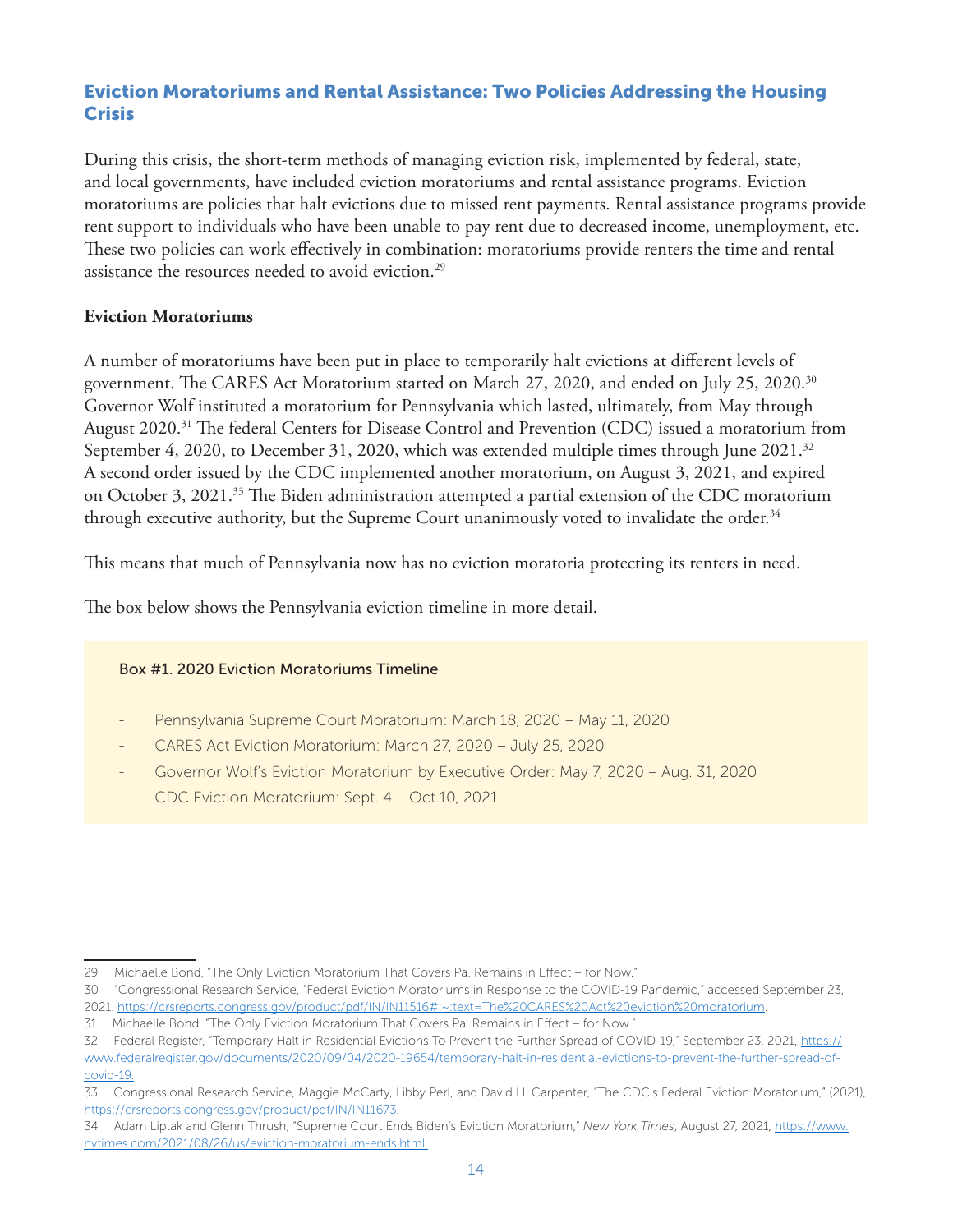Some counties and cities, although not many in Pennsylvania, have instituted local moratoriums, emergency orders, and administrative rules, adapting language in many cases from the governor's Executive Order, the CARES Act, or the CDC Moratorium on evictions to allow renters and landlords more time to apply or receive a determination on rental aid. Allegheny County had an eviction moratorium.35 Examples include the cities of Pittsburgh and Harrisburg.<sup>36</sup> President Judge Kim Clark requested and received approval to extend Allegheny County's eviction moratorium beyond the CDC's expiration date to October 31, 2021.<sup>37</sup> Philadelphia courts stayed eviction proceedings in part of 2020, and its Landlord-Tenant Diversion Program received approval to continue through October 31, 2021.38

Most counties have orders on the PA courts website stating how landlord-tenant proceedings are handled in light of the availability of federal rental aid relief.<sup>39</sup> Protections are limited to eviction cases for non-payment in line with ERAP eligibility guidelines. Counties varied on guidance handling evictions due to nonpayment.40 Some president judges allowed for the temporary postponement of eviction-nonpayment cases to allow tenants and landlords to receive rental aid.

These moratoriums are limited by duration, have varying levels of protection and cover different jurisdictions, therefore having unequal reach and impact amongst renters across Pennsylvania. For some, moratoriums instituted on the local level may not include all locations, and the federal moratorium's end leaves many vulnerable.41 Further, due to loopholes within the CDC moratorium, when it was in effect, renters could still be evicted due to lease expiration, termination or a no-fault violation of the lease.<sup>42</sup> This jeopardized some renters' stability.

<sup>35</sup> Ryan Deto, "Allegheny County extended its local eviction moratorium, and data shows it's necessary," *Pittsburgh City Paper*, https://www.pghcitypaper.com/pittsburgh/allegheny-county-extended-its-local-eviction-moratorium-and-data-shows-its-necessary/ Content?oid=19990418. Known moratoriums on the county level: Allegheny.

<sup>36</sup> Harrisburg moratorium: 2/12/21 (2nd extension); 3/12/21 (3rd extension); 04/14/21 (4th extension); 05/14/21 (5th extension) and Pittsburgh moratorium, https://pittsburgh.legistar.com/LegislationDetail.aspx?ID=4806307&GUID=008E2E11-2ED9-45D1-BAF8-60E388CC0 AB8&Options=ID%7CText%7C&Search=moratorium&FullText=1

<sup>37</sup> *Pennsylvania Capital Star,* "Allegheny County Extended Its Local Eviction Moratorium, and Data Shows It's Necessary - Pennsylvania Capital," August 11, 2021, https://www.penncapital-star.com/covid-19/allegheny-county-extended-its-local-eviction-moratorium-and-datashows-its-necessary/.

<sup>38</sup> Jo Ciavaglia, "Pa Supreme Court Greenlights Bucks County Eviction Stay Program," *Bucks County Courier Times*, August 2, 2021, https://www.buckscountycouriertimes.com/story/news/2021/08/02/court-order-stay-evictions-bucks-county-renters-tenants-covid-19-cdcmoratorium-landlord/5444616001/.

<sup>39</sup> https://www.pacourts.us/ujs-coronavirus-information

<sup>40</sup> For example, some president judges stayed or offered a continuance on eviction cases due to non-payment. Berks County did the same in their March 18, 2020, and March 25, 2020, orders.

<sup>(</sup>Berks County) Order, dated March 18, 2020; Order, dated March 25, 2020.

Also, in their September 1, 2020, order they allow for the initial hearing date to be used as a status conference. (Berks County) Order, dated September 1, 2020.

In a January 5, 2021, administrative order, Mifflin County courts stayed the notice requirement for eviction proceedings until January 31, 2021, not allowing such cases to start until February, 1, 2021. (Mifflin County) Administrative Order, dated January 5, 2021.

<sup>41</sup> Charlotte Keith, "The inside story of how Pa. failed to deliver millions in coronavirus rent relief," WHYY, February 16, 2021, https://whyy. org/articles/the-inside-story-of-how-pa-failed-to-deliver-millions-in-coronavirus-rent-relief/.

Note: Judges across Pennsylvania are handling eviction cases differently. See Charlotte Keith's article in Spotlight PA's "Locked Out" series: https://www.spotlightpa.org/news/2020/11/pa-eviction-cdc-ban-loophole-renters-despair/. Also, Keith's article, "What renters in Pa. need to know about available relief, the new eviction ban," illustrates the geographical contours of the CDC moratorium in PA as of August 11, 2021. It shows that the CDC, and local protections were not all encompassing: https://www.spotlightpa.org/news/2021/08/pennsylvania-rentrelief-eviction-ban-faq/.

<sup>42</sup> Kendra Nichols, "Pa. eviction moratoriums do not protect everyone," abc27.com, September 16, 2021, https://www.abc27.com/ investigators/pa-eviction-moratoriums-do-not-protect-everyone/.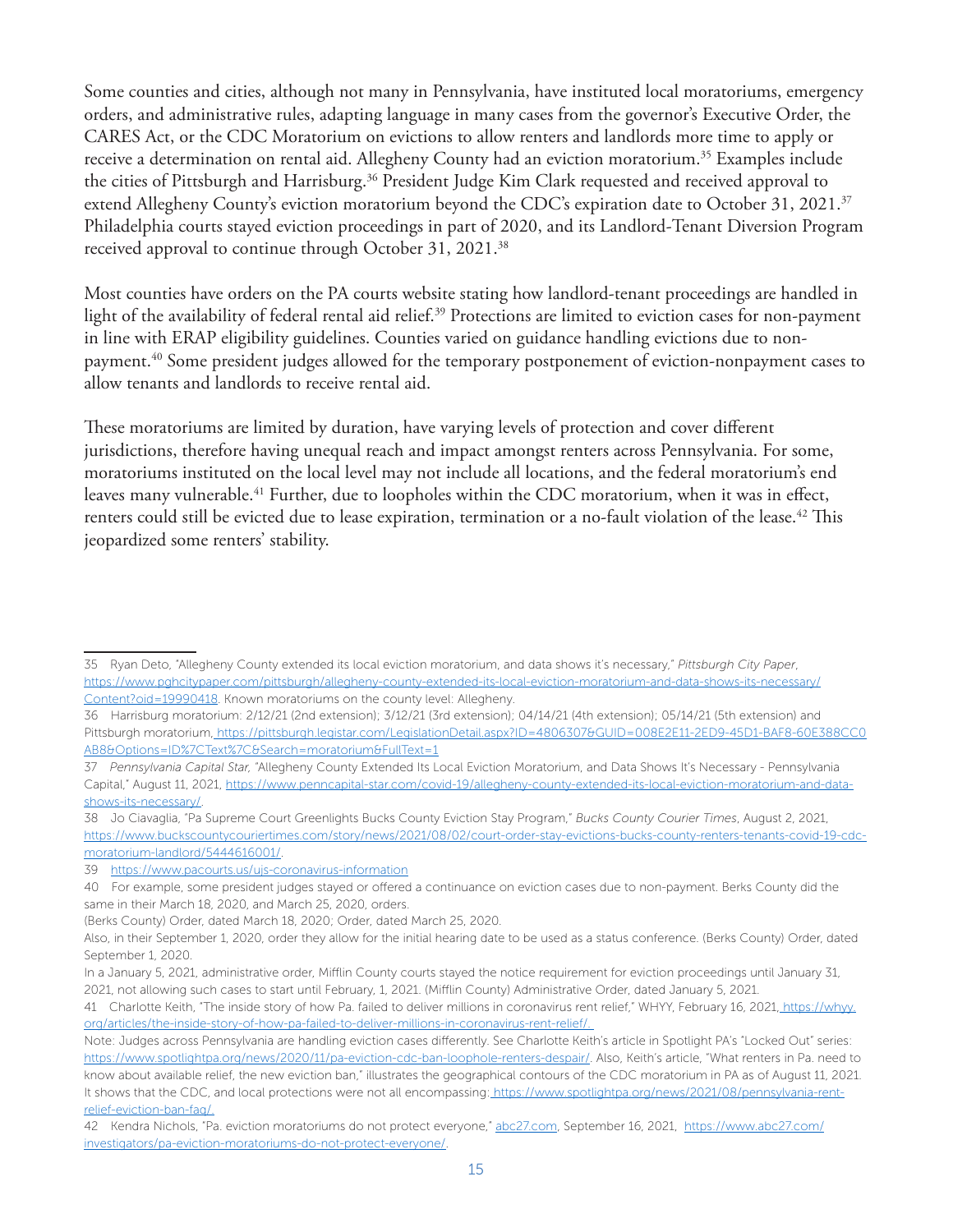#### **Rental Assistance**

The federal government passed the following pieces of legislation which provided funding for rental assistance through the state.

The Pennsylvania Housing Finance Agency's (PHFA) Rent Relief Program (RRP) was made possible through the Coronavirus Relief Funds (CRF) from the federal Coronavirus Aid, Relief and Economic Security (CARES) Act, Act 24 of 2020.<sup>43</sup> It provided \$150 million in aid to the state. This program provided aid to households who were behind on rent for 30 days or more, or who had suffered a loss of income and made 80% of the area median income (AMI) or lower, due to the pandemic.<sup>44</sup> Recipients were eligible to receive up to \$4,500 in a 6-month period for coverage of rent expenses incurred between March 1, 2020, and December 2020.45 Not all of these funds were distributed, however. In Pennsylvania, about \$96 million out of \$150 million, which could have helped families in need, was reallocated in part towards the Department of Corrections.46 There was not enough capacity to distribute the funds, and the policy process missed some forethought necessary for successful implementation. Strict eligibility requirements left out many who were intended to benefit from the program, like individuals who had lost employment and may have only lost a portion of their income, but the loss was not enough to qualify for assistance. Also, the 30-day delinquency rent requirement forced renters to put their credit scores at risk to become eligible for assistance.<sup>47</sup> Some lessons learned in the first round of ERA distribution improved second round distribution, including a reduction in the paperwork required to prove eligibility restrictions.<sup>48</sup>

The Emergency Rental Assistance Program (ERAP), also known as ERA 1, was made possible through the Consolidated Appropriations Act of 2021.<sup>49</sup> Funds are available to cover up to 12 months of rent with the possibility of an additional 3 months based upon need and availability. A total of \$847.7 million was allocated to the state of Pennsylvania.<sup>50</sup> Of this money, some larger counties and cities got direct aid from the federal government totaling \$278 million; the state disbursed money to counties across Pennsylvania, totaling \$564 million; and an additional \$5.7 million was used for DHS administrative costs. The Department of Human Services launched the program on March 15, 2021, and the program was operating in each county by the end of that month.<sup>51</sup> ERA 1 funds expire on September 30, 2022, and prior to that point, unobligated funds can be reassigned by the Treasury to grantees who have spent 65% or more of their funds.52 Recently, Treasury released guidance on the precise process it would use to reassign unallocated  $funds.<sup>53</sup>$ 

47 Charlotte Keith, "The inside story of how Pa. failed to deliver millions in coronavirus rent relief."

48 Charlotte Keith, "Locked Out," Spotlight PA.

- 49 Department of Human Services, "Emergency Rental Assistance Program (ERAP) Monthly Report," https://www.ds.pa.gov/ERAP/ Documents/ERAP%20Legislature%20Report%20June%202021%207.20.21.pdf.
- 50 National Low Income Housing Coalition, "Out of Reach: Pennsylvania," July 12, 2021, https://reports.nlihc.org/oor/pennsylvania.; House Appropriations Committee, "Senate Bill 109: Rental and Utility Assistance," accessed
- 51 Pennsylvania Department of Human Services, "Emergency Rental Assistance Program (ERAP) Instructions And Requirements," March 2021, https://www.dhs.pa.gov/ERAP/Documents/ERAP%20I%20R%202021.pdf.
- 52 National Low-Income Housing Coalition (NLIHC), "FAQs: Treasury's Emergency Rental Assistance (ERA) Program," 2021, https://nlihc. org/sites/default/files/FAQs\_Emergency-Rental-Assistance.pdf.

<sup>43</sup> Department of Human Services, FAQ-PA Emergency Coronavirus Relief Funds, accessed September 3, 2021, https://www.dhs.pa.gov/ coronavirus/Pages/FAQ-PA-Emergency-Coronavirus-Relief-Funds.aspx.

<sup>44</sup> Ibid.

<sup>45</sup> Pennsylvania Housing Finance Agency (PHFA), "CARES Rent Relief Program Guidelines," accessed September 3, 2021, https://www. phfa.org/forms/pacares/rental/cares-rent-relief-program-guidelines.pdf.

<sup>&</sup>quot;Area Median Income is a metric calculated by the U.S. Department of Housing and Urban Development (HUD) to determine the income eligibility requirements of federal housing programs," https://affordablehousingonline.com/glossary/Area-Median-Income.

<sup>46</sup> Nthando Thandiwe, Stephen Herzenberg, and Diana Polson, "There's No Place Like Home: Avoiding a Wave of Evictions in Pittsburgh as Moratoriums End."

<sup>53</sup> U.S. Department of the Treasury, "U.S. Department of the Treasury Emergency Rental Assistance Under the Consolidated Appropriations Act, 2021 Reallocation Guidance," https://home.treasury.gov/system/files/136/ERA-Reallocation-Guidance.pdf.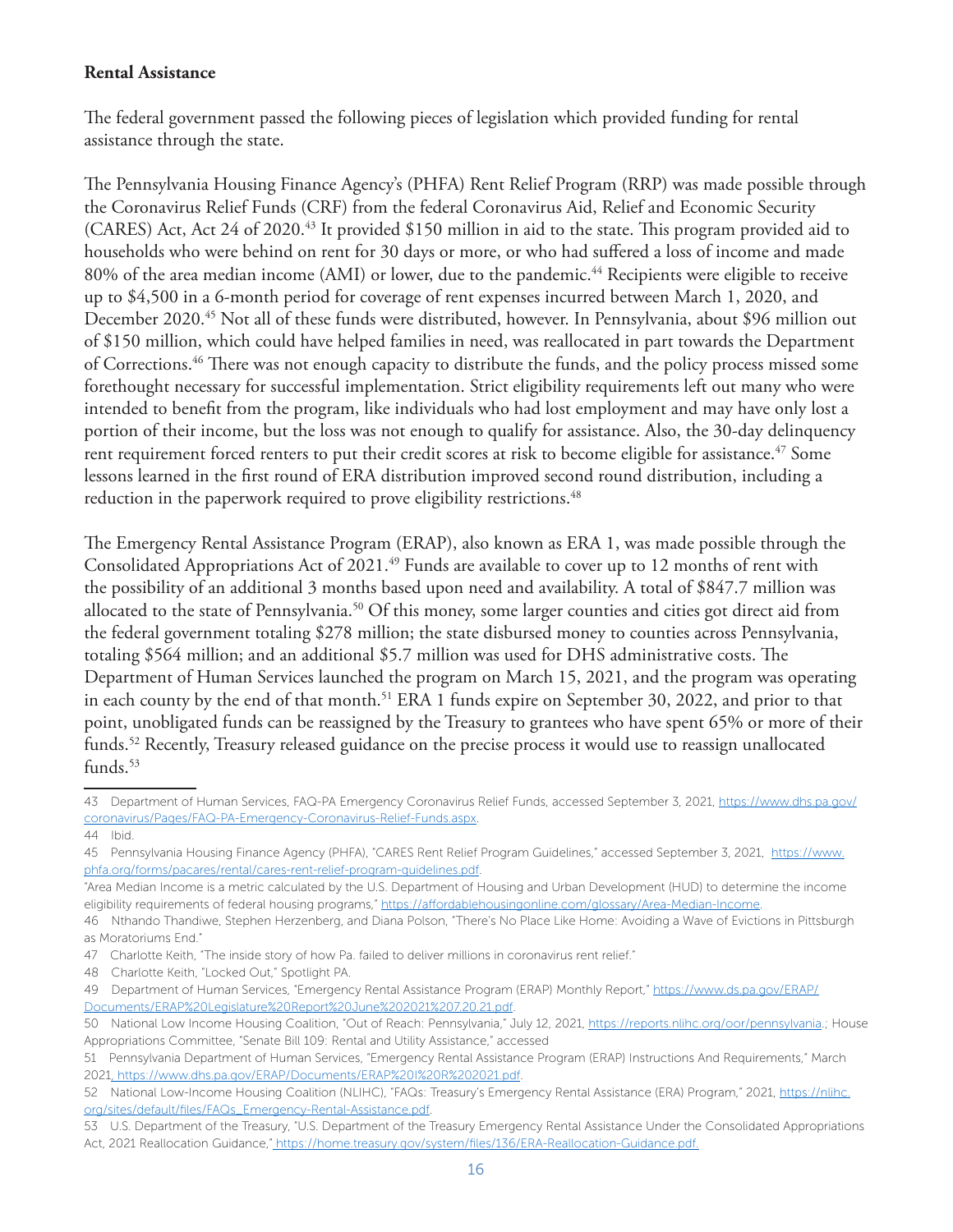The American Rescue Plan (ARP) allocated additional rental assistance money to the Emergency Rental Assistance Program, what we call the ERA 2 allocation, provided through the U.S. Department of Housing and Urban Development (HUD).<sup>54</sup> A total of \$670,736,457 was allocated to the state of Pennsylvania.<sup>55</sup> These funds were appropriated by Governor Wolf and the General Assembly in Act 24 of 2021.<sup>56</sup> They must be used by September 30th of 2025.<sup>57</sup> Complete aggregate data on ERA 2 county spending are not yet available.

## **ERAP's Purpose**

The ERAP program provides rental and utility assistance and housing stability services. Rental and utility aid can be used to assist renters at risk of homelessness or in need of assistance due to COVID-19 or unemployment. Applicants are eligible to receive assistance for up to 12 months plus an additional three months based upon need and availability of funds. For rental arrears, or money that has accrued in unpaid

rent, the rent must have been accrued on or after March 13, 2020. Tenants can apply directly, or landlords can apply on their behalf. If landlords refuse to accept funds from ERAP, the program can make the payment directly to the tenant, after which they can pay the landlord.<sup>58</sup>

Additionally, ERAP provides assistance to applicants with utility and home energy expenses, including electricity, gas, water, sewer, and trash removal. The program also assists applicants with other housing expenses, including relocation, rental fees, reasonable late fees, and internet fees associated with school, work or telemedicine.<sup>59</sup>

Lastly, housing stability services related to COVID-19 are provided to assist eligible households in obtaining or maintaining housing. The services include related

#### Box #2. Pennsylvania's faulty ERA distribution strategy shorted urban counties and those with higher Black population shares.

In the late 2020 federal COVID relief package, Pennsylvania received Emergency Rental Assistance funds (ERA 1) to help renters in need who had been negatively impacted by the pandemic. Pennsylvania then allocated the funds to counties on a per capita basis, taking into account direct assistance received by the most urban counties (i.e., these urban counties got less of the statedistributed funds because they had earlier received direct funding from the federal government). This formula was highly unfair because it didn't take into account the fact that a) a higher share of households in urban counties rent as opposed to owning their own homes and b) rents are higher in urban counties. The variation in the share of households that rent by county is quite dramatic, ranging from 14% in Forest County to 47% in Philadelphia. The variation in fair market rents is also substantial, ranging from \$1,200 per month in some counties to just above \$700 in others. These two ignored factors in distribution led to counties with more renters and higher rents—as well as with more Black households that rent—getting shorted Emergency Rental Assistance funds. This faulty distribution strategy was then repeated with the additional Emergency Rental Assistance funds (ERA 2) from the American Rescue Plan. As a result of this distribution strategy for ERA 1 and ERA 2 funds, Philadelphia was shorted nearly \$80 million in rental assistance funds and Allegheny County was shorted by \$45 million. For more information, see this report and this report.

<sup>54</sup> H.R. 1319, "American Rescue Plan Act of 2021," (see Sec. 3201), https://www.congress.gov/bill/117th-congress/house-bill/1319/text#toc-HBBF8660D9D784C56B9AB4D1063AA8256.

<sup>55</sup> U.S. Department of the Treasury, " U.S. Department of the Treasury Emergency Rental Assistance Program Allocations to States and Eligible Units of Local Government," https://home.treasury.gov/system/files/136/ERA 2\_Allocations\_Eligible\_Entities\_572021.pdf 56 Commonwealth of Pennsylvania, "DHS Details," Pennsylvania Pressroom, 2021, https://www.media.pa.gov/pages/dhs\_details. aspx?newsid=749.

<sup>57</sup> National Low-Income Housing Coalition (NLIHC), "FAQs: Treasury's Emergency Rental Assistance (ERA) Program," 2021.

<sup>58</sup> Pennsylvania Department of Human Services, "Emergency Rental Assistance Program (ERAP) Instructions And Requirements," March 2021.

<sup>59</sup> Ibid.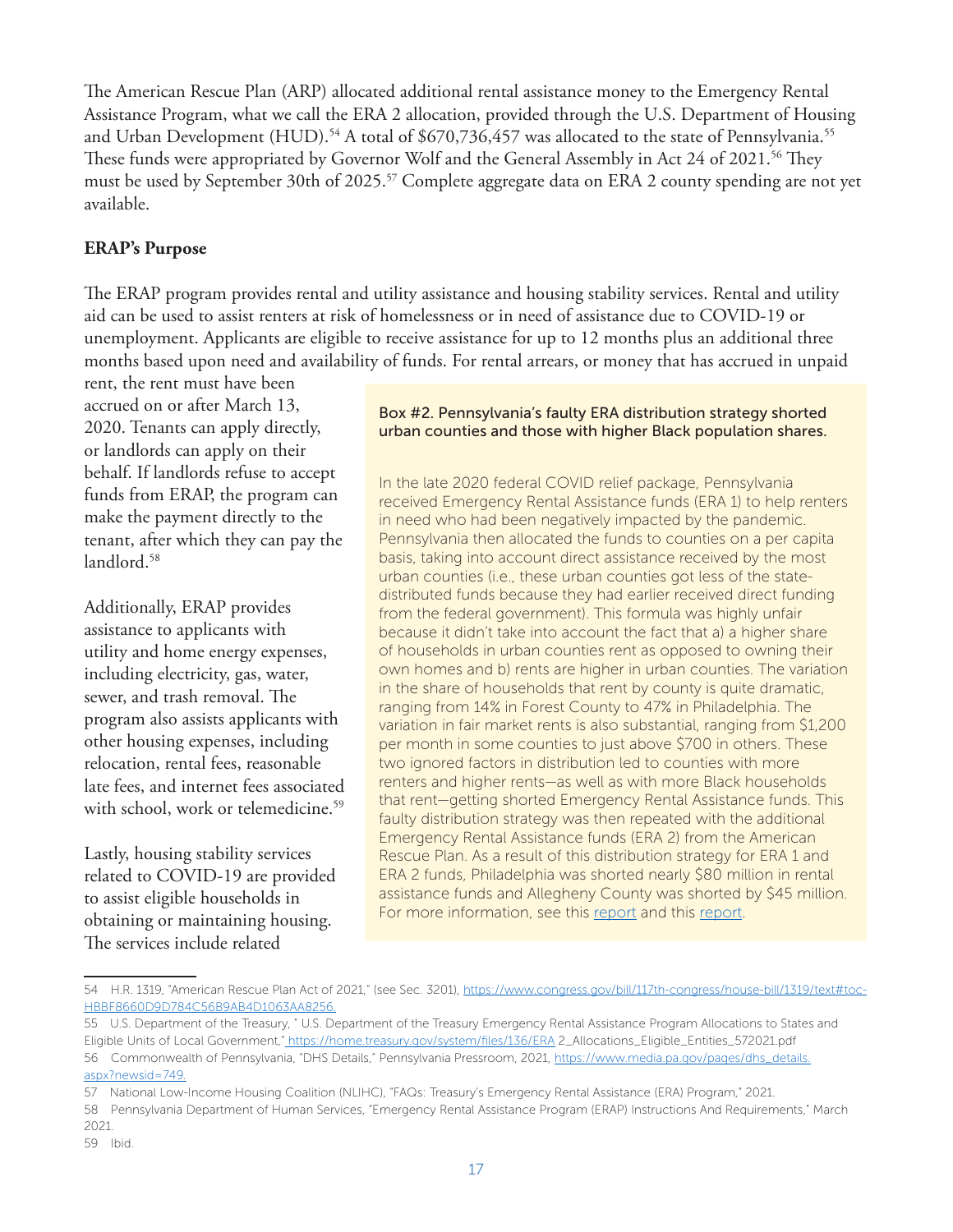counseling, case management, services for survivors of domestic violence and human trafficking, attorney fees for eviction or utility termination proceedings, and homelessness prevention services for seniors and individuals with disabilities.<sup>60</sup>

For more information on ERAP requirements, please see the Appendix.

## **Treasury Guidance Updates**

The U.S. Treasury shared policy changes to ERAP on August 25, 2021, to help subgrantees address some of the implementation issues such as processing delays.<sup>61</sup> The Treasury clarified that self-attestations could be used for household eligibility, to prove financial hardship, and in lieu of unavailable documentation. Also, the agency clarified that advance assistance could be provided to landlords or utility providers, including additional payments to landlords who aid renters who have been evicted or experienced homelessness or barriers to obtaining a lease. The agency also broadened "other expenses" that could be covered for renter households to include hearings or appeals to an order of eviction.<sup>62</sup>

#### Box #3: There's an even harder reality of housing insecurity for a single-parent family with a sick child.

When Celia Mocada arrived in Reading 18 years ago, she had all four of her young children with her. Since then, three of her four children have been deported to Mexico, and after leaving her abusive husband, Celia was left alone to care for her youngest daughter, who was diagnosed with schizophrenia at 14. Every day Celia faces a battle to give her daughter the care she needs and make ends meet. As the single parent of a child with a serious illness, Celia has been forced to choose between work and family, and food and rent.

Because a mental health crisis is unpredictable, Celia can often work only two or three days to make the money she needs to pay rent on the studio apartment where she and her daughter live. When her daughter is in crisis, Celia must leave work and come home to look after her. When she needs to be hospitalized and no beds are available in Pennsylvania, Celia and her daughter are sent to other states, and must leave everything behind, including their home and Celia's work, borrowing money to make the trip and get by. Forced to make the decision between eating and paying rent, there have

*Celia Mocada, Member of Make the Road Pennsylvania*

been many months when Celia couldn't make rent payments. Already a few months behind on rent and facing the threat of eviction and homelessness for her and her sick daughter, Celia decided to apply for the Emergency Rental Assistance Program (ERAP) in April 2021.

The current ERAP guidelines require both the renter and the landlord to participate in applying for assistance, and despite her family's financial and health situation, Celia's landlord refused to complete his part of the application, saying it didn't benefit him and he didn't want to get involved. Although Celia submitted her portion of the application to her local ERAP office, it was never processed because of the landlord's refusal to participate.

As a single parent and an immigrant woman, Celia doesn't receive any of the basic benefits like food stamps or WIC that could support her and her daughter. The ERAP was designed to support struggling families like hers, but the requirement for landlords to participate in the application process prevented Celia and her daughter from even being considered for, much less receiving, much-needed aid to cover their rent, leaving a single mom and a sick child at risk of eviction and homelessness.

<sup>60</sup> Pennsylvania Department of Human Services, "Emergency Rental Assistance Program (ERAP) Instructions And Requirements," March 2021.

<sup>61</sup> U.S. Department of the Treasury, "Treasury Announces Seven Additional Policies to Encourage State and Local Governments to Expedite Emergency Rental Assistance," August 25, 2021, https://home.treasury.gov/news/press-releases/jy0333.

<sup>62</sup> U.S. Department of the Treasury, "Treasury Announces Seven Additional Policies to Encourage State and Local Governments to Expedite Emergency Rental Assistance," August 25, 2021.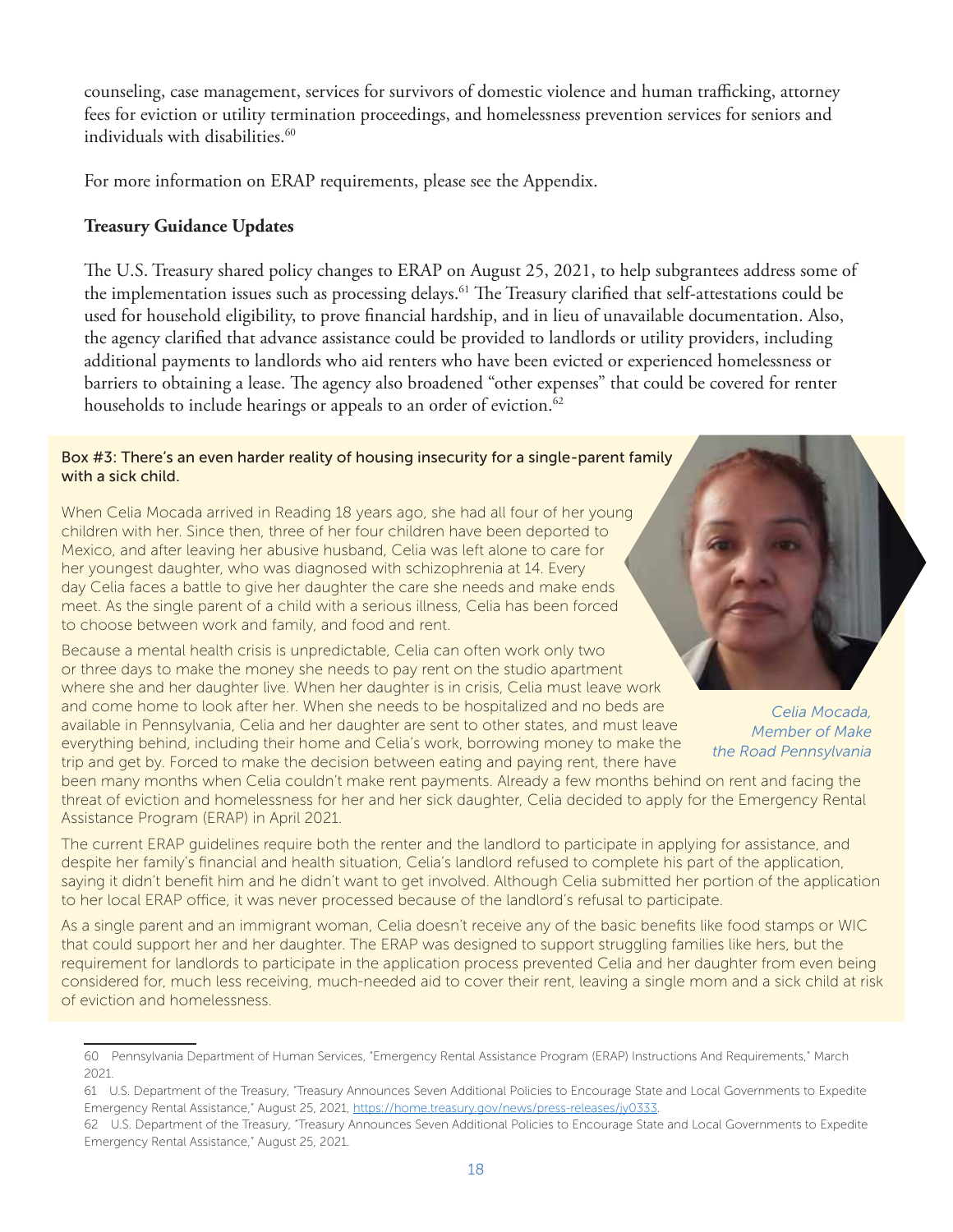#### Box #4: Lack of transparency and communication in ERAP allowed a landlord to double dip while a family struggled.

Benita Gonzalez has lived in Reading for more than 20 years, where she and her husband have raised four children and built a life together. She worked for many years, but ultimately had to leave her job to stay home and care for her small children, relying solely on her husband's income to support the family of six. When the pandemic hit, her husband's restaurant job reduced his hours, and the family's already small household income was reduced by more than half.

To be able to stay in their home, Benita applied for rental relief funds through the Emergency Rental Assistance Program (ERAP) with the help of Make the Road Pennsylvania and submitted her application to the local ERAP office in Reading in May 2021. But nine months later, in February 2022, Benita still had not received notice of assistance from the ERAP office, and her landlord was demanding rent payments that she couldn't make.

Make the Road visited the Reading ERAP office that month to check on the status of her application and discovered that Benita's landlord had received a check for \$7,500 in October 2021—payment for 10 months of rent. The landlord never notified Benita that he received the rent assistance money, and he continued to

collect monthly rent from the Gonzalez family, dishonestly doubling his income from the property. When Benita found out that her landlord was getting paid by both her family and the ERAP, she confronted him and he confirmed he'd received the rent assistance check and never told her about it. Although her housing is now stabilized and the landlord has agreed to return some overpayments to the Gonzalez family and apply some payments towards upcoming months' rent, Benita continues to worry that since the ERAP does not notify renters when assistance is granted, other families like hers are being harassed for rent by landlords who are already receiving payments through the program.

*Benita Gonzalez, Member of Make the Road Pennsylvania*

63

#### **How Much Emergency Rental Assistance 1 (ERA 1) Funding Has Been Used to Date**

As of January 2022, only 29% of Pennsylvania counties (20 out of 67) had spent more than half of their total ERA funds (ERA 1 and 2, state and federal). As figure K below shows, Philadelphia County has spent 84% of its total ERA funds. On the other end of the spectrum, Forest, Juniata, Wyoming, Indiana, and Sullivan Counties have spent less than 15% of their ERA funds. As a whole, the state has spent 52.5% of ERA funds.

<sup>63</sup> Giving rental assistance to tenants for payment to their landlord is allowed within the U.S. Treasury Guidance for the ERA program. See "Treasury Announces Seven Additional Policies to Encourage State and Local Governments to Expedite Emergency Rental Assistance," https://home.treasury.gov/news/press-releases/jy0333.

However, not all grantees offered rental assistance directly to tenants. In a 2021 review of ERA Programs only 39% of those surveyed provided rental assistance directly to the tenants in absence of landlord participation. See "Treasury Emergency Rental Assistance Programs in 2021: Analysis of a National Survey," https://nlihc.org/sites/default/files/HIP\_NLIHC\_Furman\_2021\_6-22\_FINAL\_v2.pdf. Omitting this program flexibility from program practices can be a barrier for applicants in need of rental assistance.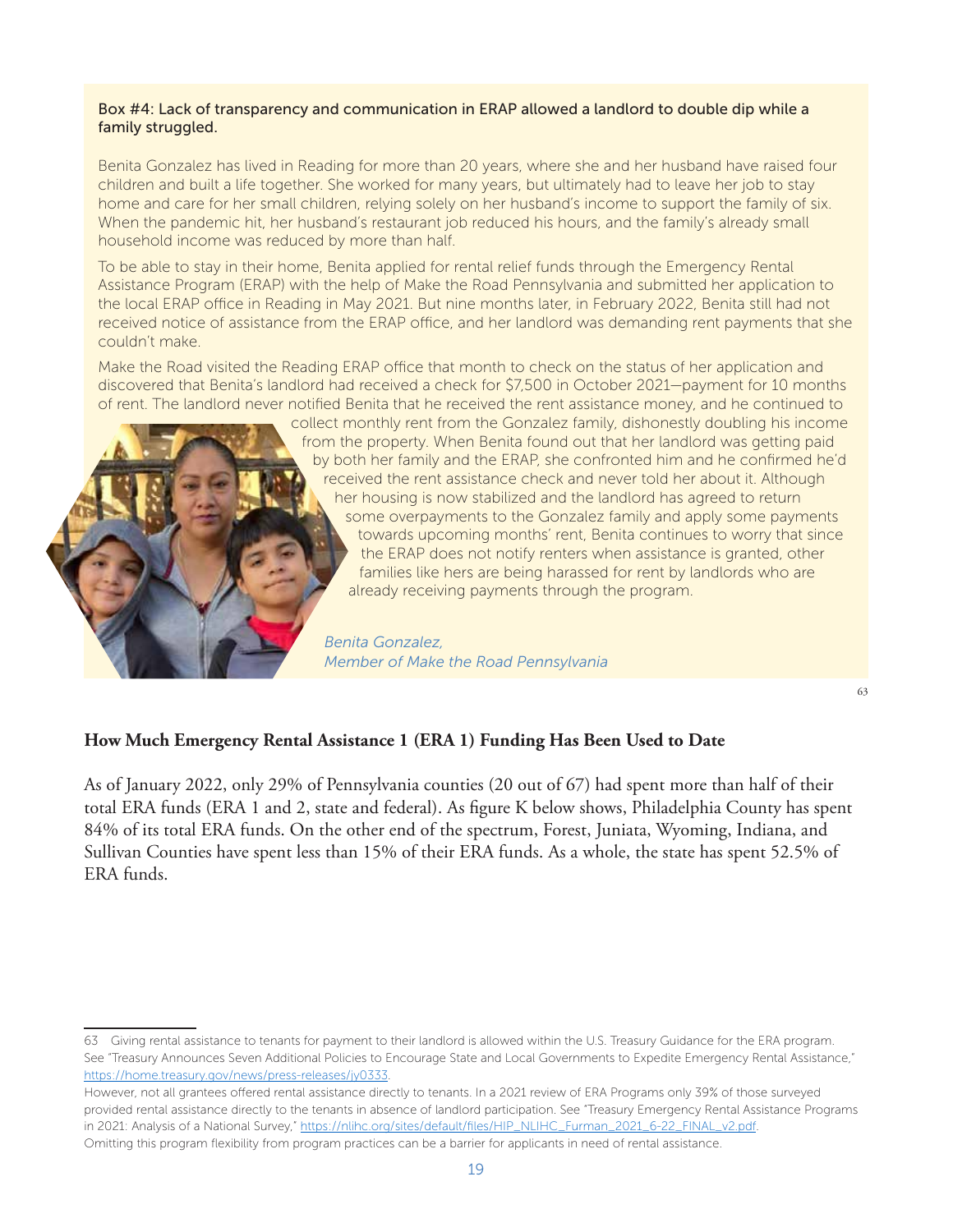## *Figure K*

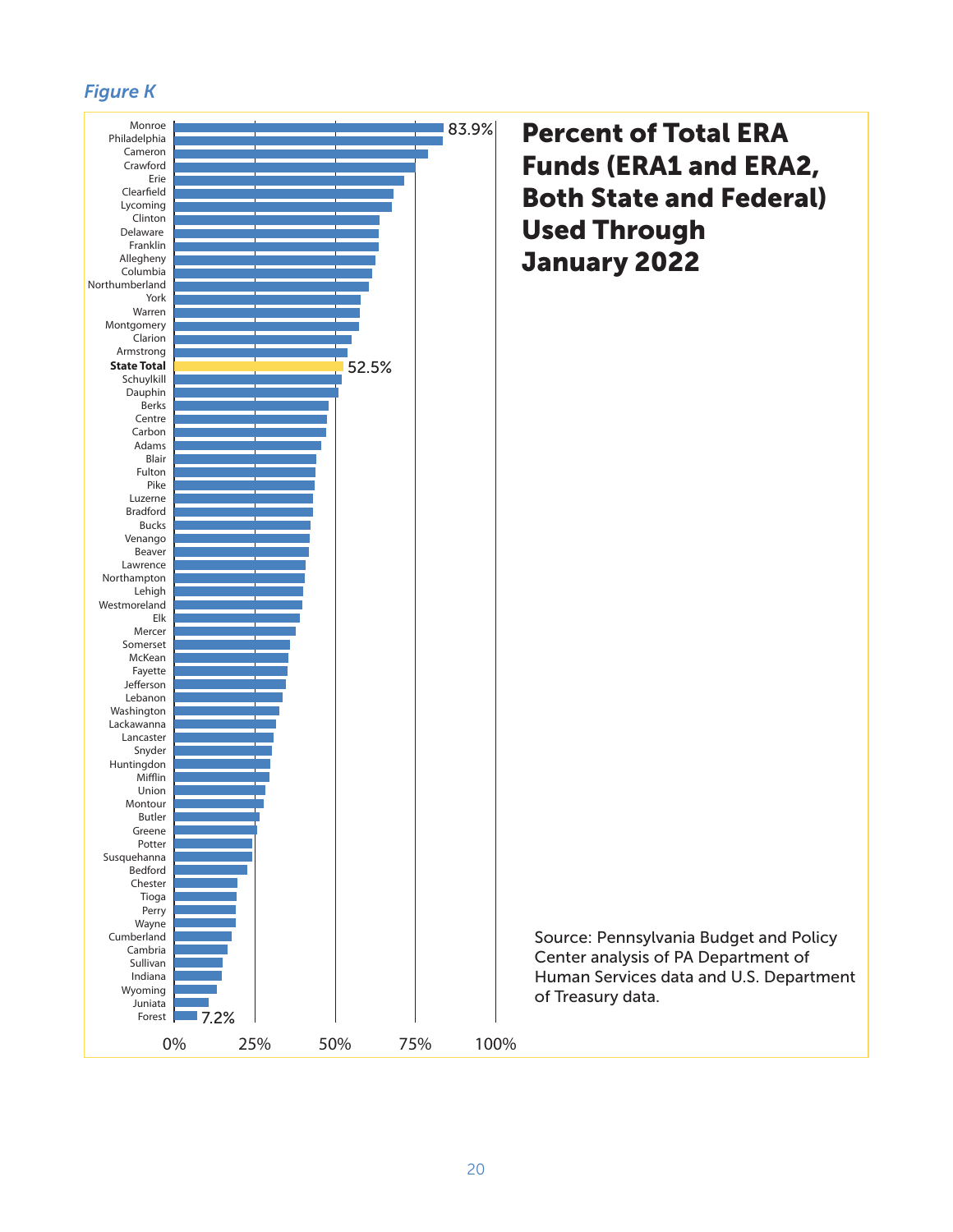There are funds available to help renters in Pennsylvania at the county level, but from our observation of ERA 1 data, disbursement was initially slow in many counties. Challenges of both staff and technical capacity were significant in the deployment of the ERAP program.<sup>64</sup> Interviews with housing advocates and nonprofits revealed some of the challenges faced in distribution of ERA, as well as some successes. Rachel Blake, director of strategic initiatives from Regional Housing Legal Services, mentioned the importance of reaching out to families in need of rental assistance during this period. Gale Schwartz, associate director of policy and strategic initiatives for the Housing Alliance of Pennsylvania, stressed that outreach is critical to ensure that at-risk renters know about the Emergency Rental Assistance program.<sup>65</sup> In addition, she highlighted the increased flexibility the U.S. Treasury has provided to allow counties to disburse funds widely and efficiently.<sup>66</sup> Action Housing and the YWCA noted that this allowed them to tailor their program to the needs of their residents, to leverage collaboration with other partners to improve the program, and to benefit from existing networks to uncover ways to inform families about the availability of rental assistance through ERA. (For a case study on ERA rental relief outreach, see Appendix Box #8.)

In some counties, disbursement has been especially slow. If counties delay distributing ERA 1 funds to families, they risk losing the funds. Further, if counties fail to spend at least 75% of the initial ERA 2 allocation by the deadline they may lose the remainder of that funding.<sup>67</sup>

## Eviction Filings in Pennsylvania

The figure below shows eviction filings in Pennsylvania from the beginning of 2019 to the beginning of 2022. 68 Several points stand out. First, the federal CARES Act eviction moratorium worked, possibly reinforced by the Pennsylvania Supreme Court moratorium and Governor Wolf's moratorium. From March 27 to July 25, 2020, the period of the CARES Act moratorium, weekly eviction filings averaged less than 90 per week, compared to more than 1,500 per week from the beginning of 2019 to mid-March 2020. Second, there was a huge spike in evictions—to 2,822—in a single week starting August 1, 2020, after the end of both the CARES Act moratorium on July 25, 2020, and the Wolf moratorium on August 31, 2020. Third, this spike was nipped in the bud by the imposition of the CDC moratorium on September 4, 2020, which brought average weekly filings down to a bit over half their pre-pandemic level (i.e., about 850) until the end of July 2021. In total, there were about 64,000 fewer eviction filings from late March 2020 to the end of August 2021 than if weekly evictions had averaged the same as in the 14 ½ months before mid-March 2020.69 Fourth, since August 2021, even before the lifting of the CDC moratorium on October 31, 2021, eviction filings have been trending back up, averaging 1,300 per week in the first seven weeks of 2022.

<sup>64</sup> Vincent Reina, Claudia Aiken, Isabel Harner, Julia Verbrugge, Ingrid Gould Ellen, Tyler Haupert, Andrew Aurand, and Rebecca Yae, "Treasury Emergency Rental Assistance Programs in 2021: Analysis of a National Survey," Housing Initiative at Penn; NYU Furman Center; National Low Income Housing Coalition, June 2021, https://nlihc.org/sites/default/files/HIP\_NLIHC\_Furman\_2021\_6-22\_FINAL\_v2.pdf. 65 From interviews with Pennsylvania housing experts.

<sup>66</sup> Ibid.

<sup>67</sup> Grant A. Driessen, Maggie McCarty, and Libby Perl, "Pandemic Relief: The Emergency Rental Assistance Program," Congressional Research Service, September 8, 2021, https://crsreports.congress.gov/product/pdf/R/R46688.

<sup>68</sup> Eviction filings are the best proxy we have for actual evictions.

<sup>69</sup> Here is the basis for the estimate in the text that the moratoriums helped avoid about 64,000 eviction filings. From January 2019 to mid-March 2020, the 14 1/2 months before the pandemic, eviction filings averaged 1,561 per week. We take this as our "baseline" estimate of eviction filings with no moratorium in pace. In the 19 weeks from the start of the CARES Act moratorium on March 27, 2020, to August 30, 2020, eviction filings averaged 88 per week. In the 52 weeks ending August 31, 2021, weekly filings averaged 845. Therefore, across these 71 weeks there were 65,220 fewer filings than if weekly filings average 1561 (i.e., (1561-88)\*19+(1561-845)\*52 = 65,219). If we subtract from 65,219 the roughly 1,000 extra filings in the two weeks starting August 31, 2020, we get 64,219 or roughly the 64,000 figure used in the text.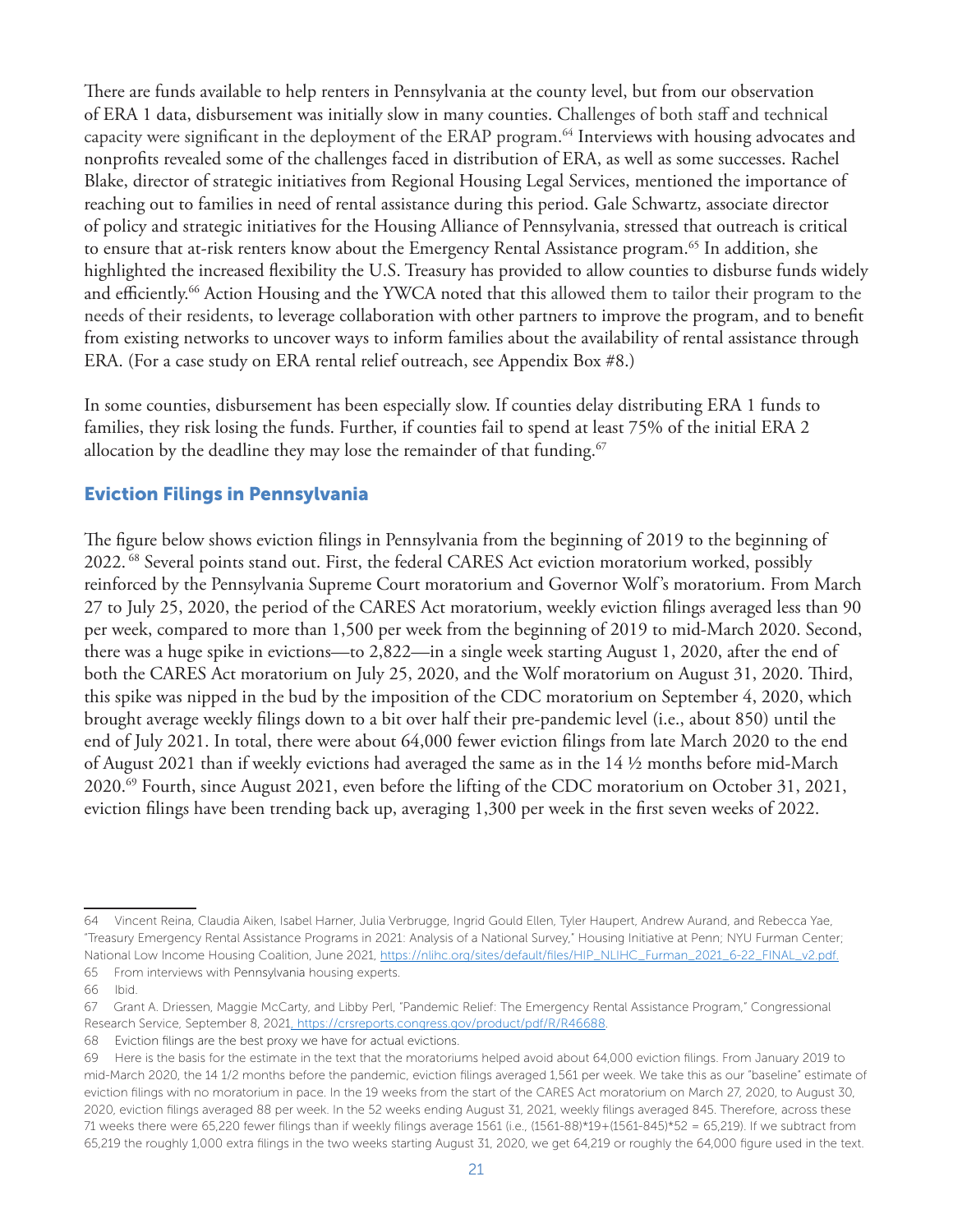## *Figure L*



The fact that eviction filings have not shot up above pre-pandemic levels—that we did not get an extended repeat of the 2,822 filings the week starting August 31, 2020—is a relief. At least temporarily, we have avoided the "evictions tsunami" feared if the avoided 64,000 eviction filings ended up getting filed in a few months after the lifting of the CDC moratorium. This could reflect, in part, the improvements in ERA assistance from late summer 2020 to late summer 2021, and the strengthening of county protocols for using eviction filings to trigger efforts to connect landlords and tenants to rental assistance and also to encourage mediation.

We are not out of the woods, however. The threat that many more renters will now be evicted remains. While some landlords are willing to work with renters who have applied for rental assistance, others are less willing to cooperate. Continued delays in disbursement and difficulties in applying and qualifying for aid in some places remain a challenge. To avoid an increase in eviction filings, evictions and homelessness, the next section presents short-term and long-term recommendations identified in interviews with housing experts and advocates and in the policy and research literature.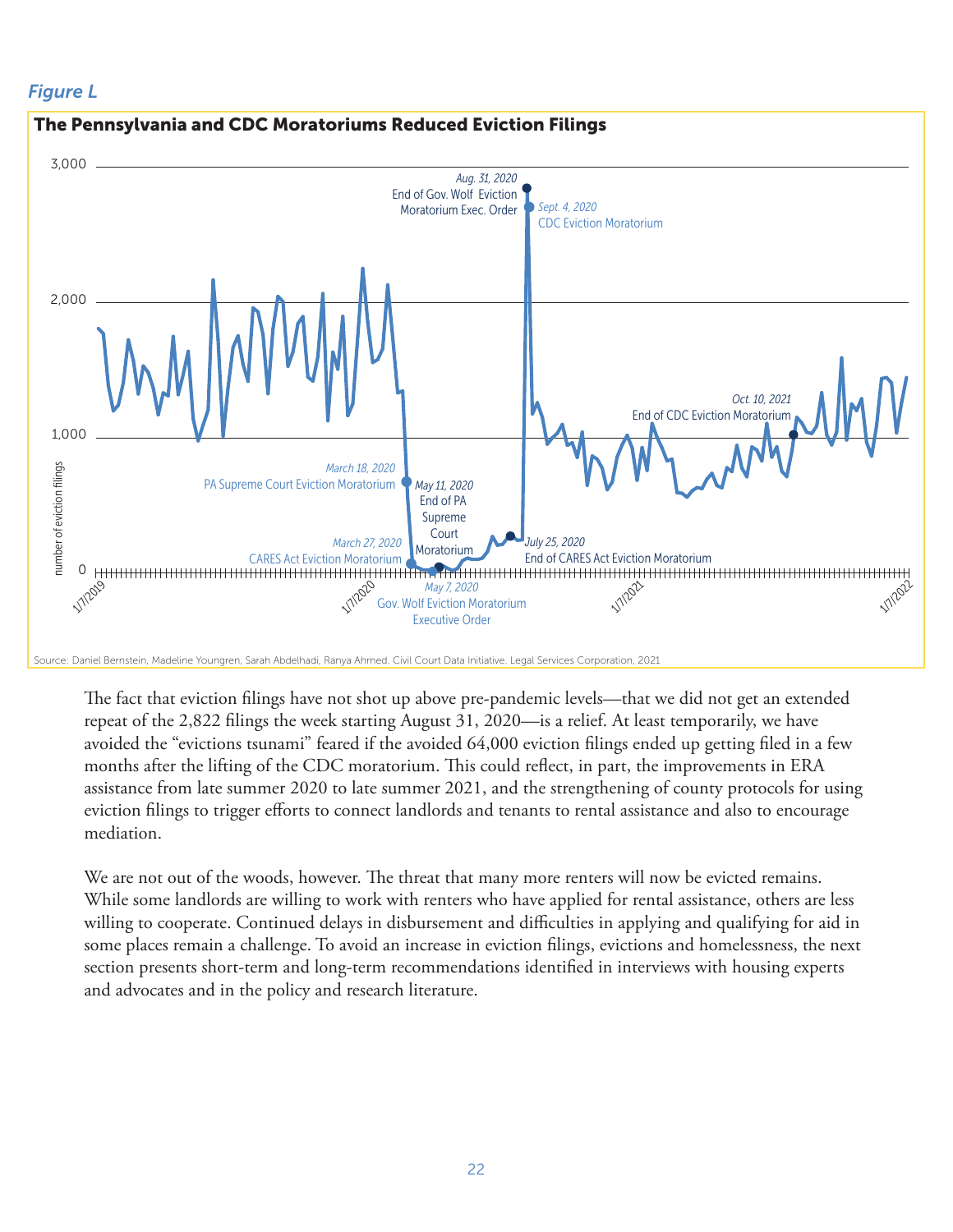## Short-Term

#### **1. Solutions Via the Legal System**

*Implement eviction diversion programs.* 

Philadelphia County's Eviction Diversion program was heralded as a national example of steps cities and localities could take to protect renters during the public health crisis (Box #5).<sup>70</sup> The county provided resources to renters and used mediation within Philadelphia's courts to arrive at resolutions between landlords and tenants.<sup>71</sup> The state should adopt the Eviction Diversion program statewide as proposed in PA SB466. Doing this will help more families stay in their homes while obtaining access to resources to reduce or eliminate rental arrears. Similarly, a 60-day cooling-off period requiring rental assistance submissions for families in need should be implemented by the courts.72 For example, Bucks County received the green light to pause eviction cases for a 60-day period following applications for rental relief.73 These are steps that can be taken to help renters remain in their home while we work nationally and at the state level to overcome the myriad of issues arising from the pandemic.

#### Box #5. Philadelphia Leads the Way on Eviction Diversion Program and Tenant Rights to Counsel

The City of Philadelphia has led the way in Pennsylvania and nationally in developing housing policies that prevent evictions.74 The city has the freedom to innovate to reduce eviction risk because its home rule charter protects Philadelphia against state preemption legislation.

Since 2015, Philadelphia has seen 112,000 eviction filings, more than 80% (90,500) in communities of color. In the pandemic, the volume of eviction filings dropped, but communities of color still accounted for the same high share (4,500 or 79%) of the total. In response, Philadelphia City Council adopted a local eviction moratorium combined, in September 2020, with a mandatory "eviction diversion program." The Municipal Court of Philadelphia extended the diversion program in April 2021.

The Eviction Diversion Program brings partners together to help tenants and landlords to "access rental assistance, case management, mediation, access to legal representation, and other supportive resources aimed at preventing eviction." Under the program extension, landlords must enroll in the EDP and apply to PHLRentAssist, Philadelphia's online rental assistance website, before filing an eviction for nonpayment, ensuring that rental assistance goes to many high-risk households. According to Benfer and Philips, "Early results indicate that this program is effective at preventing displacement: 86 percent of cases either reached an agreement or consented to further mediation…."

Data from Philadelphia also document the benefits of tenants' rights to counsel in eviction cases. Benfer and Philips again: "In Philadelphia, 96 percent of represented tenants avoided an involuntary move or eviction, saving the city an estimated \$45.2 million in associated costs…. Due to the success of these interventions, the state's legislature is considering a statewide right to counsel in eviction measure, demonstrating the value of local innovation to the state as a whole."

- 72 Charlotte Keith, "High court gives Pa. county OK to delay eviction cases while tenants wait for rental relief," PennLive.com, August 3, 2021, https://www.pennlive.com/coronavirus/2021/08/high-court-gives-pa-county-ok-to-delay-eviction-cases-while-tenants-wait-for-rentalrelief.html.
- 73 Ibid.

<sup>70</sup> The Inquirer Editorial Board, "Philadelphia's eviction diversion program became a national model. What's next as COVID-19 relief funds run out?," *Philadelphia Inquirer*, August 26, 2021, https://www.inquirer.com/opinion/editorials/philadelphia-evictions-emergency-rentalassistance-treasury-funds-diversion-20210826.html.

<sup>71</sup> City of Philadelphia (website), "About City of Philadelphia's Eviction Diversion Program," https://eviction-diversion.phila.gov/ - /About. ("Philadelphia Municipal Court requires Landlords seeking to evict for nonpayment of rent to apply for Phase 4 rental assistance and participate in the Eviction Diversion Program first and wait 45 days before filing in court if the issues are not resolved.")

<sup>74</sup> Emily Benfer and Rasheedah Philips, "Housing Policy," *The Local Power and Politics Review*, 2nd edition, 10-14, https://static1. squarespace.com/static/5ce4377caeb1ce00013a02fd/t/621ef122d42c703ace74086b/1646194985581/LPPR-VolumeII-2022.pdf.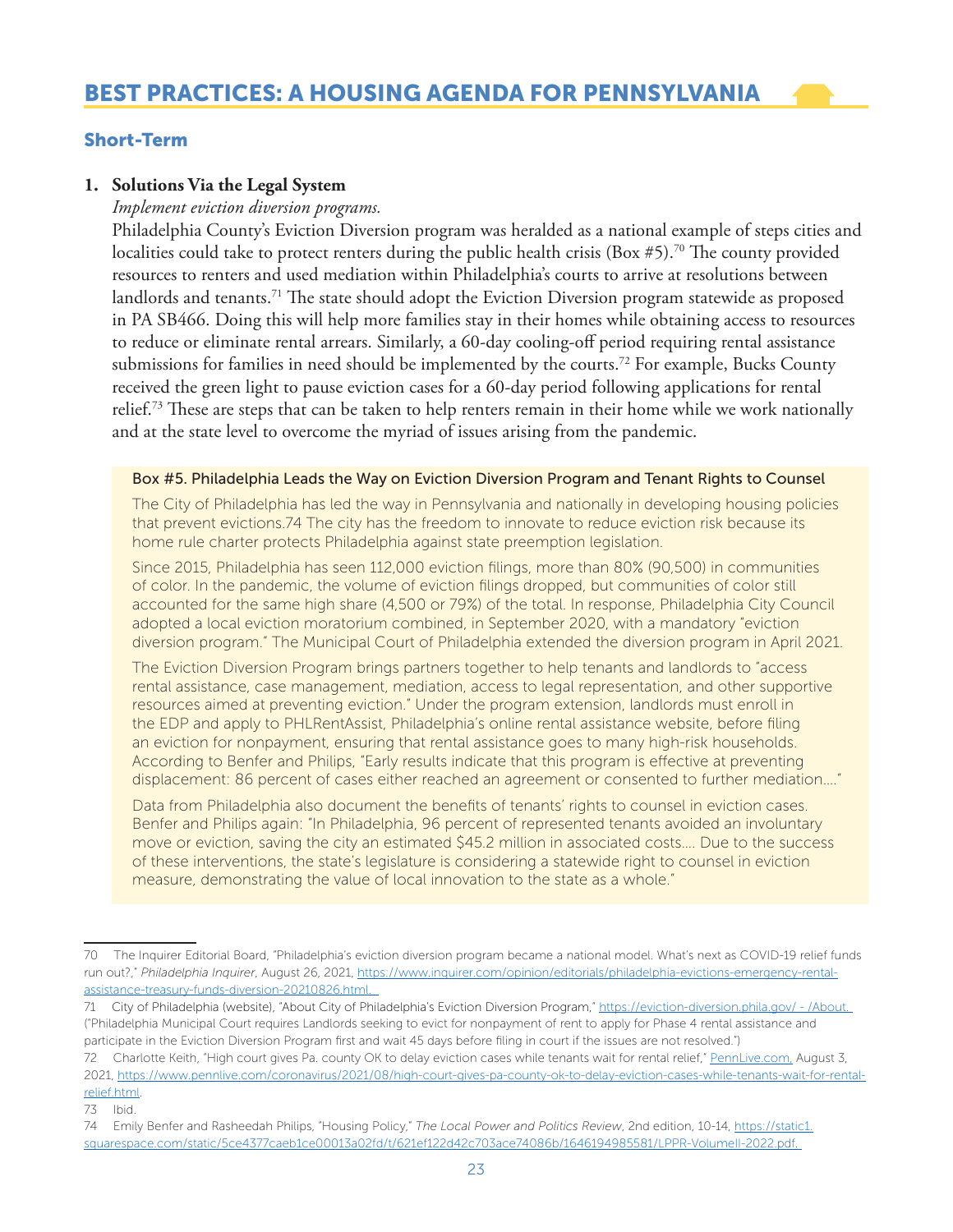## *Educate all president judges on the widespread impact of COVID-19 on vulnerable renters and available resources.*

During this period, president judges within the state have taken action to mitigate evictions, keeping families from homelessness. For example, Judge Kim Berkeley Clark of the Allegheny County Court of Common Pleas petitioned the state's supreme court seeking a delay in eviction proceedings.75 Also, President Judge Wallace Bateman Jr. allowed tenants who had applied for ERAP to obtain up to 60 days waiting period to avoid eviction.<sup>76</sup> As we have seen earlier from the numbers of court eviction filings in Philadelphia County, the number of evictions can be kept low when there is legal action taken to help renters at risk of eviction.

## **2. Outreach, Collaboration, and Promoting Access to Aid**

*Improve outreach to ensure families that are the most in need apply for and receive assistance.*<sup>77</sup> It is important to ensure those who are at risk of eviction know they can apply for rental aid and receive assistance in doing so. Meeting families where they are can make a great difference in avoiding homelessness.

Outreach could include working with the courts and housing stability programs. Judge Michael Gallagher has allowed Bucks County Emergency Rental Assistance (BERA) program representatives to help tenants with applications. Also, his court has sent out ERAP applications with hearing notices.<sup>78</sup> By meeting people where they are directly during the eviction process, we can ensure that the right people are getting the information they need in a timely manner.

While the ERAP program does not prohibit access based on immigration status, some connected programs may limit access on this basis.79 To ensure that all applicants regardless of immigration status are able to access ERAP, state housing laws should ban data-sharing with immigration agencies. Also, it should ensure that any related limitations are lifted.

Other examples of effective outreach include the following:

**Reducing the stigma associated with participating in ERAP programs by carefully crafting outreach materials to families who are at risk of eviction.** Making the pivot to "de-stigmatizing" communications in ERAP information increased the likelihood of request and submission of rental assistance applications in a randomized experiment of over 62,500 households conducted by The People Lab of UC Berkeley's Goldman School of Public Policy, in collaboration with the City of Denver.<sup>80</sup>

<sup>75</sup> Zoe Stratos, "Allegheny County Judge Requests Delay in Evictions," *Pittsburgh Post-Gazette*, August 5, 2021, https://www.postgazette.com/local/region/2021/08/05/allegheny-county-judge-Clark-requests-halt-eviction-hearings-renters-pittsburgh-pandemic/ stories/202108050151.

<sup>76</sup> Jo Ciavaglia, "Pa Supreme Court Greenlights Bucks County Eviction Stay Program."

<sup>77</sup> Nthando Thandiwe, Stephen Herzenberg, and Diana Polson, "There's No Place Like Home: Avoiding a Wave of Evictions in Pittsburgh as Moratoriums End."

<sup>78</sup> Jo Ciavaglia, "Pa Supreme Court Greenlights Bucks County Eviction Stay Program."

<sup>79</sup> National Immigration Law Center (NILC)| National Housing Law Project (NHLP)| National Low-Income Housing Coalition (NLIHC), "Frequently Asked Questions: Eligibility for Assistance Based on Immigration Status," April 2021,

https://www.nilc.org/resources-covid19-crisis-and-consequences/faq-eligibility-for-assistance-based-on-immigration-status/. 80 Berkeley Public Policy: The Goldman School, "Reducing Stigma to Improve Take-Up of Rental Assistance," The People Lab, accessed September 24, 2021, https://peoplelab.berkeley.edu/wp-content/uploads/2021/03/Rental-Assistance-Policy-Brief-7\_22\_21.pdf.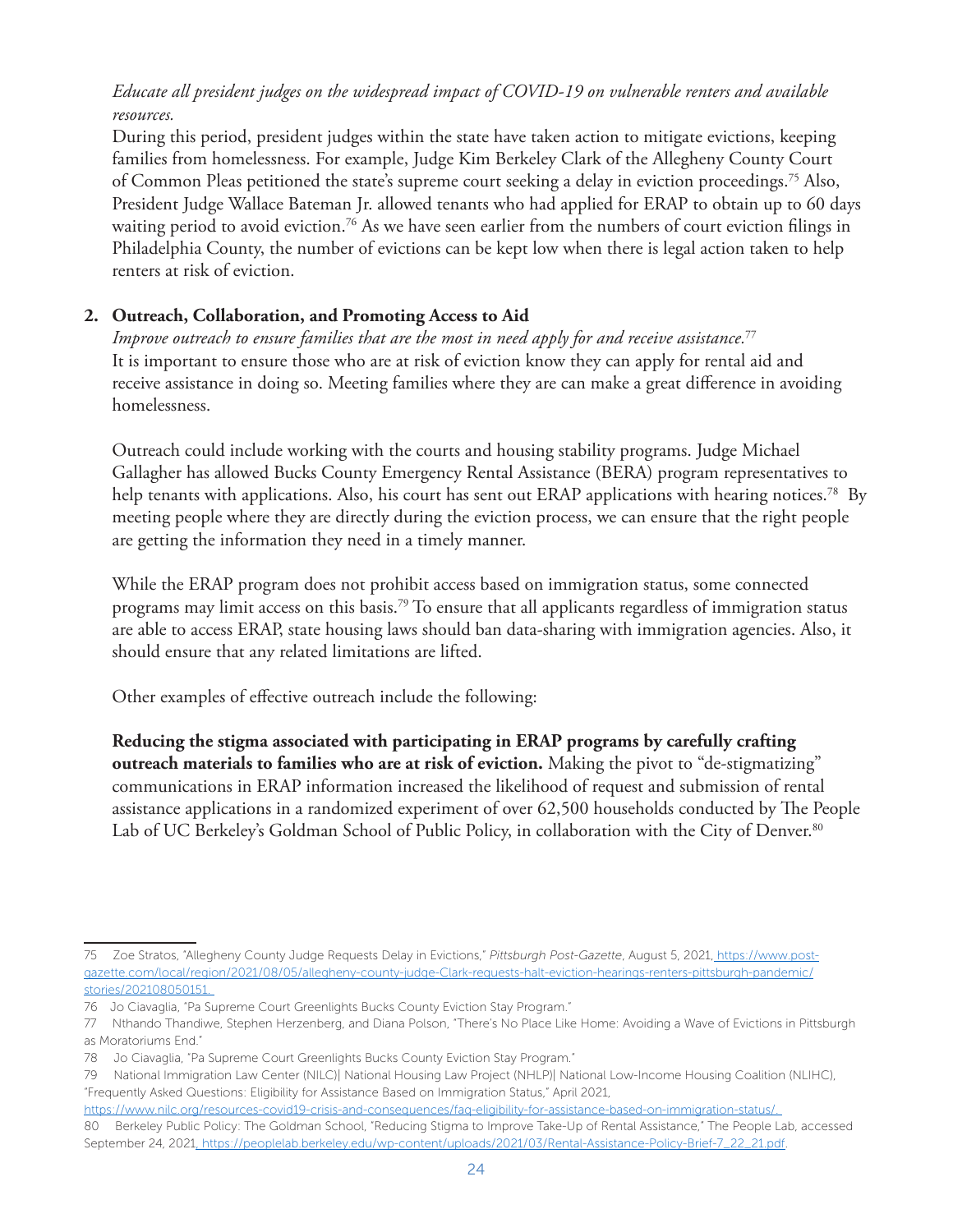**Utilizing "place-based" approaches to reach families most in need.** 81 It is important to disrupt the colorblind nature of the administration of ERAP and to facilitate discussion of complex cases to iterate solutions for different neighborhoods. Since target groups may not find out about ERAP programs on their own, Pennsylvania needs to earmark funding for locally customized outreach efforts so all communities know these programs exist and how to apply. Such customized outreach should, for example, connect tenants who are undergoing eviction proceedings to rental relief programs. Other options include collaborating with housing authorities and implementing eviction mediation to assist renters.

**Working with trusted community partners to assist families.** One example is to provide drop-in centers for completing applications. Another is working with utilities companies to help families obtain assistance during a time of need.<sup>82</sup> Community partners like non-profit service centers and communitybased organizations already have the trust of and familiarity with people who need housing support. The state and localities should provide those partners with the tools they need to intervene earlier, and not to wait until they are homeless. Ideally, community partners would have all the information and tools to get people who need rental assistance into rental assistance programs as early as possible to prevent eviction.

**Recognizing that landlords must maintain their livelihoods and that some are willing to collaborate to help families maintain housing.** Encouraging landlords to participate in ERAP could also help renters. As Judge Gallagher says: "Most landlords just want the money. They aren't looking to kick people out."83

<sup>81 &</sup>quot;Place-based" refers to services and activities that are provided on-site. In this instance, this is the resident's development or home. For examples of the success of "place-based" initiatives, please see the report "Participating in a Place-Based Employment Initiative Lessons from the Jobs-Plus Demonstration in Public Housing" by Linda Yuriko Kato from MDRC. Find more examples of the success of "place-based" initiatives in Will Lambe and the Atlanta Federal Reserve's article "The Role of Place-Based Initiatives in Community Development." 82 PECO offers assistance programs to customers during the pandemic through a variety of ways including collaboration with the ERAP, https://www.peco.com/MyAccount/CustomerSupport/Pages/AssistancePrograms.aspx.

<sup>83</sup> Jo Ciavaglia, "Pa Supreme Court Greenlights Bucks County Eviction Stay Program."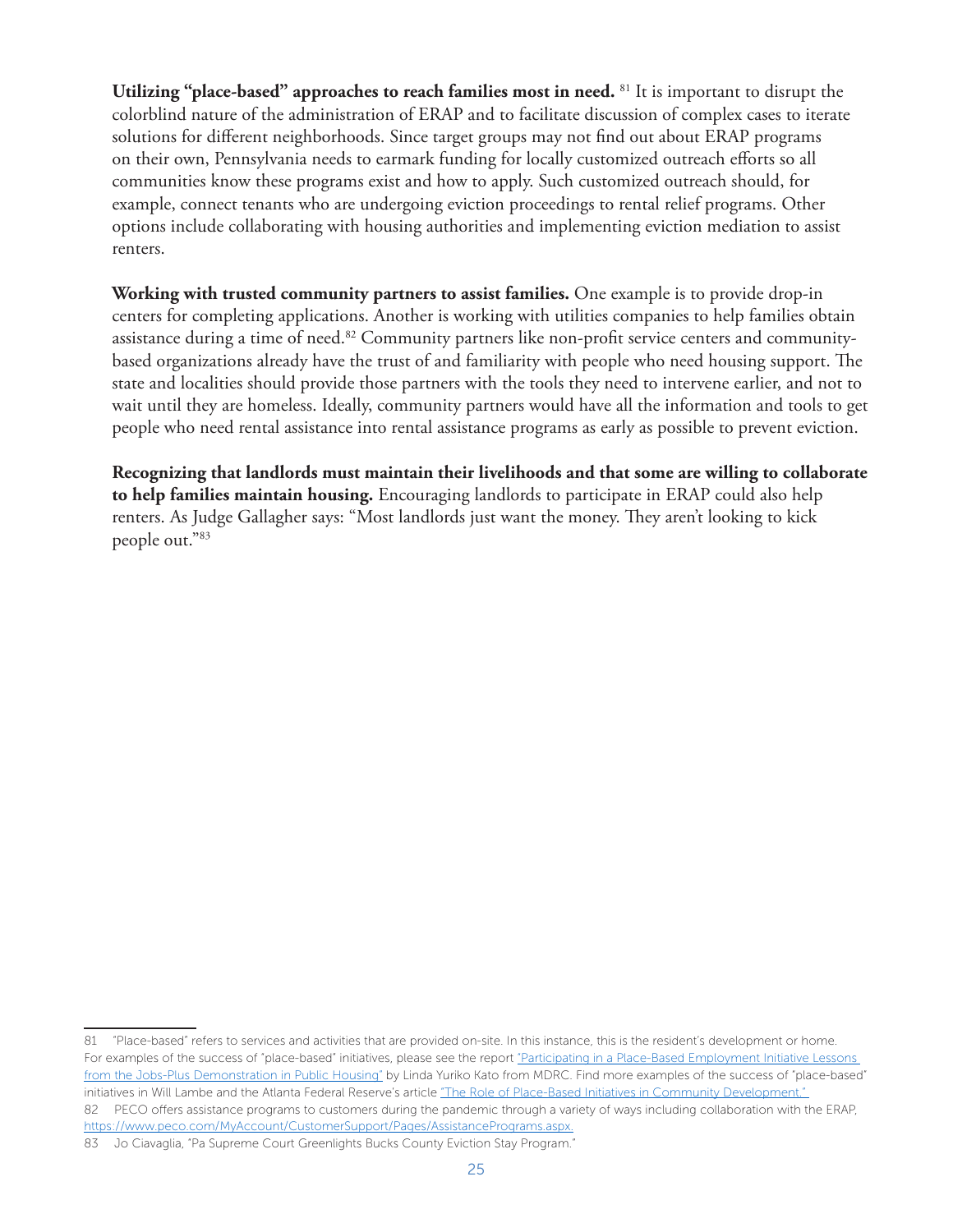#### Box #6: Ryan, Brandywine Communities resident

#### *Resident who contracted COVID-19; property management company encouraged and assisted with application for Emergency Rental Assistance Program (ERAP)*

The early days of the COVID-19 pandemic were surreal for all of us. Almost overnight, we found ourselves in a new reality – a world of masking, social distancing, and quarantining.

For essential workers like Brandywine Communities resident Ryan, that new reality was even more intense. Frontline workers were the people most at risk of being affected by the global health crisis. Staying home simply was not an option for people like Ryan.

While working to deliver essential services during the pandemic, Ryan contracted COVID-19, setting him on a potentially catastrophic path. Ryan survived, but COVID had hit him hard; he'd even ended up on a respirator for a time. Between his illness and mandatory quarantines, Ryan had to miss nearly a month of work. When he returned to his job, his hours had been cut in half.

Like many Americans, the missed income from his forced time off work caused Ryan to fall behind on his rent payments. Unlike most landlords, Brandywine was not only empathetic to the plight of residents like Ryan but proactive in helping its tenants receive financial assistance to stay afloat.

Brandywine Communities reached out, connected Ryan to Allegheny County's Emergency Rental Assistance Program (ERAP), and provided assistance with the application process.

As Ryan's health and finances continued to improve, the availability of ERAP was a key part of his recovery, allowing him to stay housed during dual public health and economic crises.

#### Box #7: James, Brandywine Communities resident

#### *Brandywine resident economically-impacted by the COVID-19 pandemic, referred to ERAP and assisted with his application by a Brandywine employee*



The economic impact of the COVID-19 pandemic was felt by many Americans, especially those whose jobs were lost to business shutdowns. A 20-year resident of Brandywine Communities, James is one of these workers.

Like so many others, when his workplace was shuttered during the pandemic, James quickly depleted his savings and fell behind on his rent. Without a steady paycheck, he was forced to choose which bills he could pay.

Due to his self-reliant nature, James was initially hesitant to ask for help. Thankfully, Brandywine reached out to James to let him know that rental assistance was available through Allegheny County's Emergency Rental Assistance Program.

With the help of the Brandywine Communities staff, James applied for and received ERAP funds, providing him with the financial relief he needed while navigating the new normal of living during a pandemic.

#### **3. Program Design and Improvement in Administration**

To improve the Emergency Rental Assistance Program in real time, the following recommendations can promote access.

• It is important to make the application process user-friendly.<sup>84</sup> Some research cites burdensome documentation requirements as one of the reasons that rental relief was distributed to families



<sup>84</sup> Treasury Guidance on ERAP Program Delivery & Design, https://home.treasury.gov/policy-issues/coronavirus/assistance-for-statelocal-and-tribal-governments/emergency-rental-assistance-program/service-design.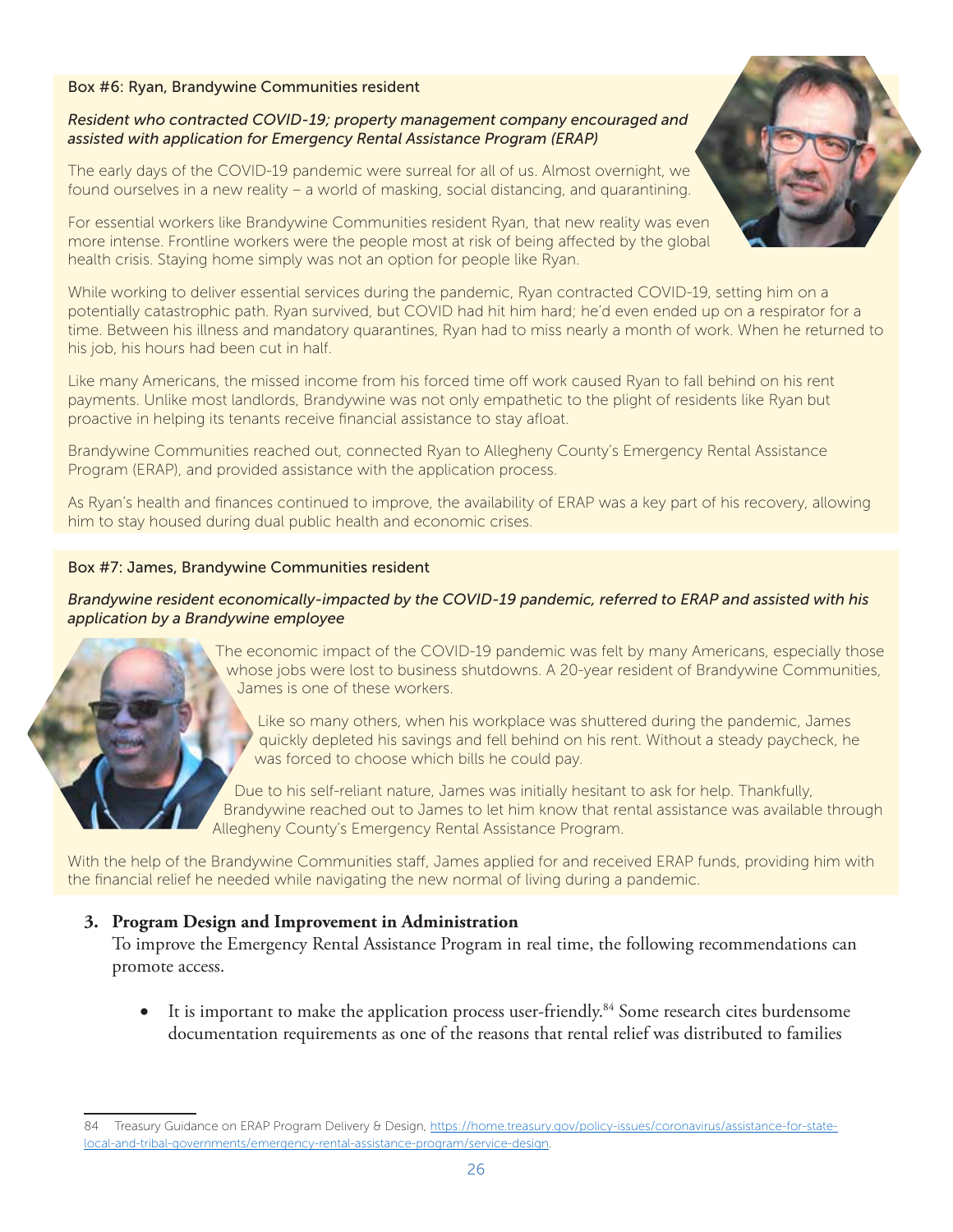more slowly than expected.<sup>85</sup> This included lack of internet, lack of landlord cooperation, missing required documentation, and the accompanying verification process. John J. Katz, president of Brandywine Agency in Allegheny County, shared that lack of childcare and difficulty with transportation are additional barriers preventing people from applying successfully.<sup>86</sup> Implementing a more accessible and user-friendly process can encourage applicants to complete their applications and possibly increase the number of rental assistance recipients.<sup>87</sup>

- A more equitable funding formula should be applied to any future federal and/or state emergency rental assistance aid.<sup>88</sup>
- Reduce administrative barriers to applying for rental aid. One example of this is permitting self-attestations.<sup>89</sup> Another is allowing for direct-to-tenant payments, in absence of landlord cooperation.<sup>90</sup> Local governments should use the flexibility of ARP funds to supplement ERA funds and fill in eligibility gaps.<sup>91</sup> Evictions also include informal evictions without formal eviction notices.<sup>92</sup> They can be due to no fault evictions, non-renewals, harassment and redevelopment.<sup>93</sup> We should consider remedies that include low-income families that are subject to these types of evictions as well.
- We should learn from the outcomes of these programs to better assist Pennsylvania's families going forward. One area to explore is to examine the relationship between administrative caps for programs like ERA 1 and 2 and their effect on program efficacy.<sup>94</sup> The administrative cap for ERA 2 was raised to 15% from ERA 1's 10% administrative cap, allowing for more resources to implement this program.<sup>95</sup> Through research within this area we can discover if administrative caps at certain rates produce barriers to efficient program rollouts and further improve this area.

<sup>85</sup> Owen Minott, "Emergency Rental Assistance: Challenges to Efficient Distribution and Potential Solutions," Bipartisan Policy Center, September 30, 2021, https://bipartisanpolicy.org/blog/emergency-rental-assistance-challenges/; U.S. Government Accountability Office," During COVID-19, Access to Federal Emergency Rental Assistance Increased, but Some Challenges and Risks Remain Unaddressed," February 15, 2022, https://www.gao.gov/blog/during-covid-19-access-federal-emergency-rental-assistance-increased-some-challenges-andrisks-remain-unaddressed.

<sup>86</sup> From interviews with Pennsylvania housing experts.

<sup>87</sup> Vincent Reina, Claudia Aiken, Julia Verbrugge, Ingrid Gould Ellen, Tyler Haupert, Andrew Aurand, and Rebecca Yae, "COVID-19 Emergency Rental Assistance: Analysis of a National Survey of Programs," Housing Initiative at Penn; NYU Furman Center; National Low Income Housing Coalition, June 2021, https://nlihc.org/sites/default/files/HIP\_NLIHC\_Furman\_Brief\_FINAL.pdf.

<sup>88</sup> Diana Polson and Stephen Herzenberg, "Missing the Target: Pennsylvania Emergency Rental Assistance Shorts Communities with Greatest Need," Pittsburgh Budget and Policy Center, 1-11, https://krc-pbpc.org/wp-content/uploads/DRAFT-ERA-distribution-paper.pdf. (See recommendations on formula based upon the number of renters and the average rent paid in the county.)

<sup>89</sup> Vincent Reina, Claudia Aiken, Isabel Harner, Julia Verbrugge, Ingrid Gould Ellen, Tyler Haupert, Andrew Aurand, and Rebecca Yae, "Treasury Emergency Rental Assistance Programs in 2021: Analysis of a National Survey," Housing Initiative at Penn, NYU Furman Center; National Low Income Housing Coalition, June 2021.

<sup>90</sup> Ibid; Flexibilities with adequate risk management could ensure that families in need receive rental assistance, https://www.gao.gov/ products/gao-22-105490.

<sup>91</sup> Nthando Thandiwe, Stephen Herzenberg, and Diana Polson, "There's No Place Like Home: Avoiding a Wave of Evictions in Pittsburgh as Moratoriums End."

<sup>92</sup> Kathryn Howell and Daniel William Immergluck, "Evictions: Shedding Light on the Hidden Housing Problem," *Housing Policy Debate* 31, no. 3-5 (2021): 374–76, https://doi.org/10.1080/10511482.2021.1929342.

<sup>93</sup> Ibid.

<sup>94</sup> Sarah Kleiner, "HUD Got \$9 Billion to Combat COVID-19 Impacts. Only a Quarter Has Been Spent," The Center for Public Integrity, https://publicintegrity.org/housing/housing-in-crisis/hud-housing-funding-covid-impacts/; Discussing that measurements of success should ask "…how are we using these funds, what outcomes are we trying to achieve, what is the highest and best use of these dollars, and doing that quickly and efficiently," Deputy Director Geoffrey Ross (California Department of Housing and Community Development: Federal Financial Assistance Division).

<sup>95</sup> Grant A. Driessen, Maggie McCarty, and Libby Perl, "Pandemic Relief: The Emergency Rental Assistance Program," Congressional Research Service, September 8, 2021.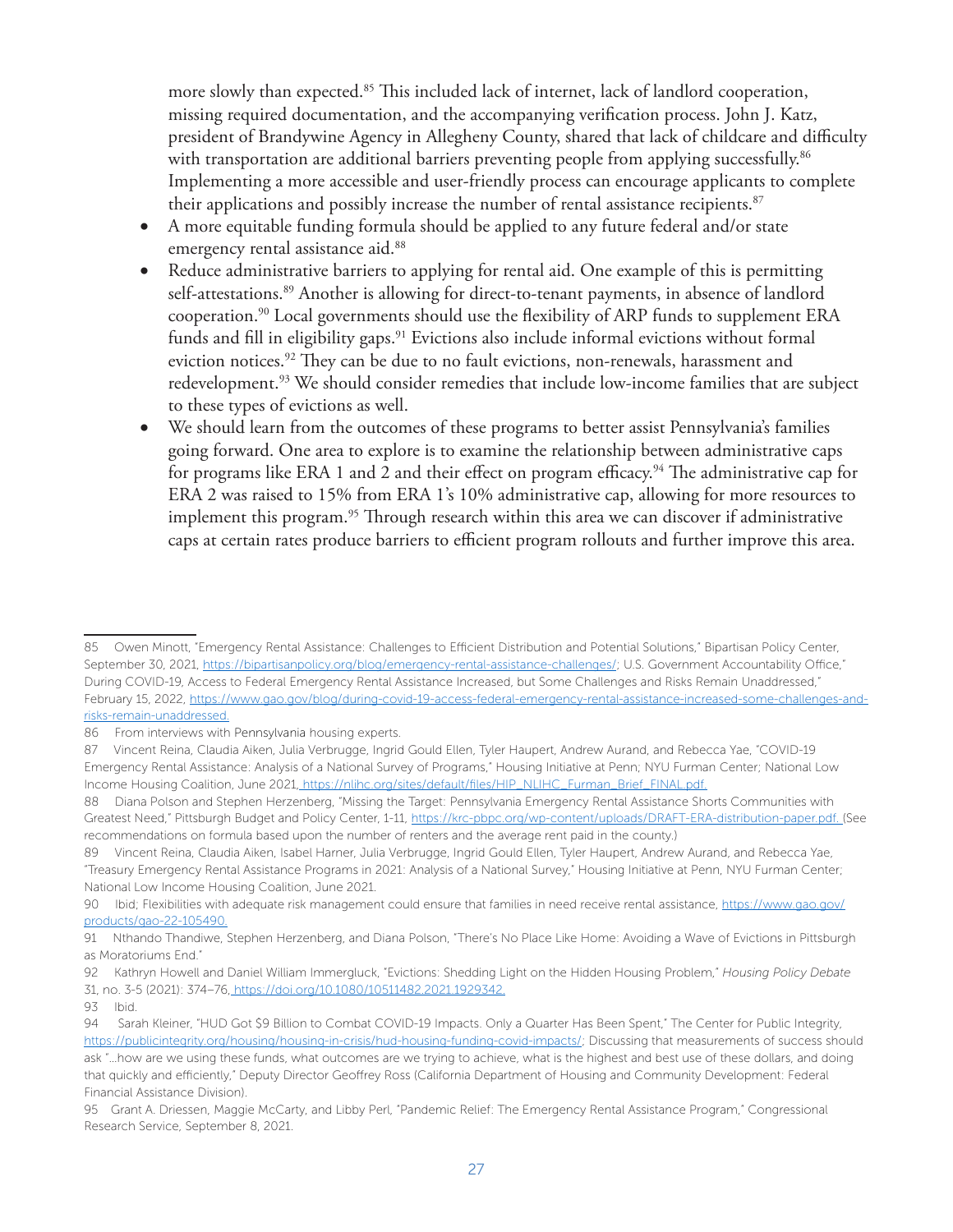Rowan Connelly, ERAP program manager at the YWCA of Greater Pittsburgh, mentioned the importance of researching why certain populations learned about ERAP later than other groups so we can improve the effectiveness of future outreach efforts.

• Lastly, administrative overhead funding should allow a portion of funds to be used for data transparency on implemented programs with specification that state- and county-level data highlight applications, approvals, denials, and allocations, by race, gender, ethnicity, and income.

## **4. Use American Rescue Plan funds going to counties and cities to supplement ERA funds and fill eligibility gaps**.

In addition to the state reallocating ERA funds if some localities do not use them, local governments should consider using their own ARP funds for rental assistance. Local ARP dollars could help people stay in their homes who cannot meet federal eligibility criteria but still need assistance to cover rent, a mortgage, or utilities.

## Long-Term

## **1. Fund "Right to [Legal] Counsel" (RTC)**

Legal counsel for renters can help with eviction prevention, which benefits families, communities, and the state.<sup>96</sup> Only 3% of tenants, on average, have access to counsel, compared to 81% of landlords.<sup>97</sup> Renters connected to legal representation obtain more favorable outcomes whether a judgment is entered in their favor or not.<sup>98</sup>

Washington state provided legal representation for low-income tenants within eviction proceedings (SB 5160) in April of 2021, with immediate effect. 99 Maryland passed similar legislation (HB18) on May 28, 2021, which went into effect on October 1, 2021.100 Connecticut also enacted right-to-counsel legislation for eviction proceedings—on June 3, 2021—funded through federal COVID-19 funds.<sup>101</sup> In Pennsylvania, Philadelphia's city council enacted Bill No. 190386 in October of 2019 (see box #5).<sup>102</sup> However, it is not enacted statewide.<sup>103</sup>

<sup>96</sup> Rasheedah Phillips and Bob Damewood, "All Pennsylvanians Win When Tenants Have Legal Representation: Opinion, *Pennsylvania Capital-Star*, August 5, 2021, https://www.penncapital-star.com/commentary/all-pennsylvanians-win-when-tenants-have-legalrepresentation-opinion/.

<sup>97</sup> National Coalition for a Civil Right to Counsel, "Eviction Representation Statistics for Landlords and Tenants Absent Special Intervention,"

http://civilrighttocounsel.org/uploaded\_files/280/Landlord\_and\_tenant\_eviction\_rep\_stats\_\_NCCRC\_.pdf

<sup>98</sup> See e.g. Legal Aid Society of Cleveland and United Way of Greater Cleveland, Annual Report to Cleveland City Council (Jan. 31, 2021), https://lasclev.org/wp-content/uploads/January-2021-report-on-initial-6-months-of-Right-to-Counsel-Cleveland-high-res.pdf. (Finding is not only that 93% of represented tenants avoided eviction or an involuntary move but that 83% of represented tenants who did have to move obtained more time to do so, and 89% of represented tenants mitigated damages.)

<sup>99</sup> Sen. Patty Kuderer, "Washington Becomes First State to Enact Right to Counsel in Eviction Cases," Senate Democrats-Washington, April 23, 2021, https://senatedemocrats.wa.gov/kuderer/2021/04/22/washington-becomes-first-state-to-enact-right-to-counsel-in-evictioncases/.

<sup>100</sup> National Low Income Housing Coalition (NLIHC), "From the Field: Maryland Becomes Second State to Enact Right to Counsel for Eviction Proceedings," https://nlihc.org/resource/field-maryland-becomes-second-state-enact-right-counsel-eviction-proceedings.

<sup>101</sup> Alexander Soule, "Low-Income Renters Facing Eviction in CT Can Now Get Free Legal Services," *Connecticut Post*, June 14, 2021, https://www.ctpost.com/business/article/Low-income-renters-facing-eviction-in-CT-can-now-16247012.php.

<sup>102</sup> Caitlin McCabe, "Philly Council Passes Right to Counsel, Giving Free Legal Representation to Tenants Who Are Evicted," *Philadelphia Inquirer*, November 14, 2019, https://www.inquirer.com/real-estate/housing/right-to-counsel-bill-helen-gym-city-council-tenants-evictionlawyer-20191114.html.

<sup>(</sup>New York City, San Francisco, and Newark, N.J., are cities that have also passed "right to counsel" legislation for low-income tenants in eviction proceedings.)

<sup>103</sup> National Coalition for a Civil Right to Counsel, "Interactive Map: Civil Right to Counsel: NCCRC," Public Justice Center, 2003, http:// civilrighttocounsel.org/map.

<sup>(</sup>Click on "right to counsel status," then under the "Subject" drop-down, select "Housing-Evictions.")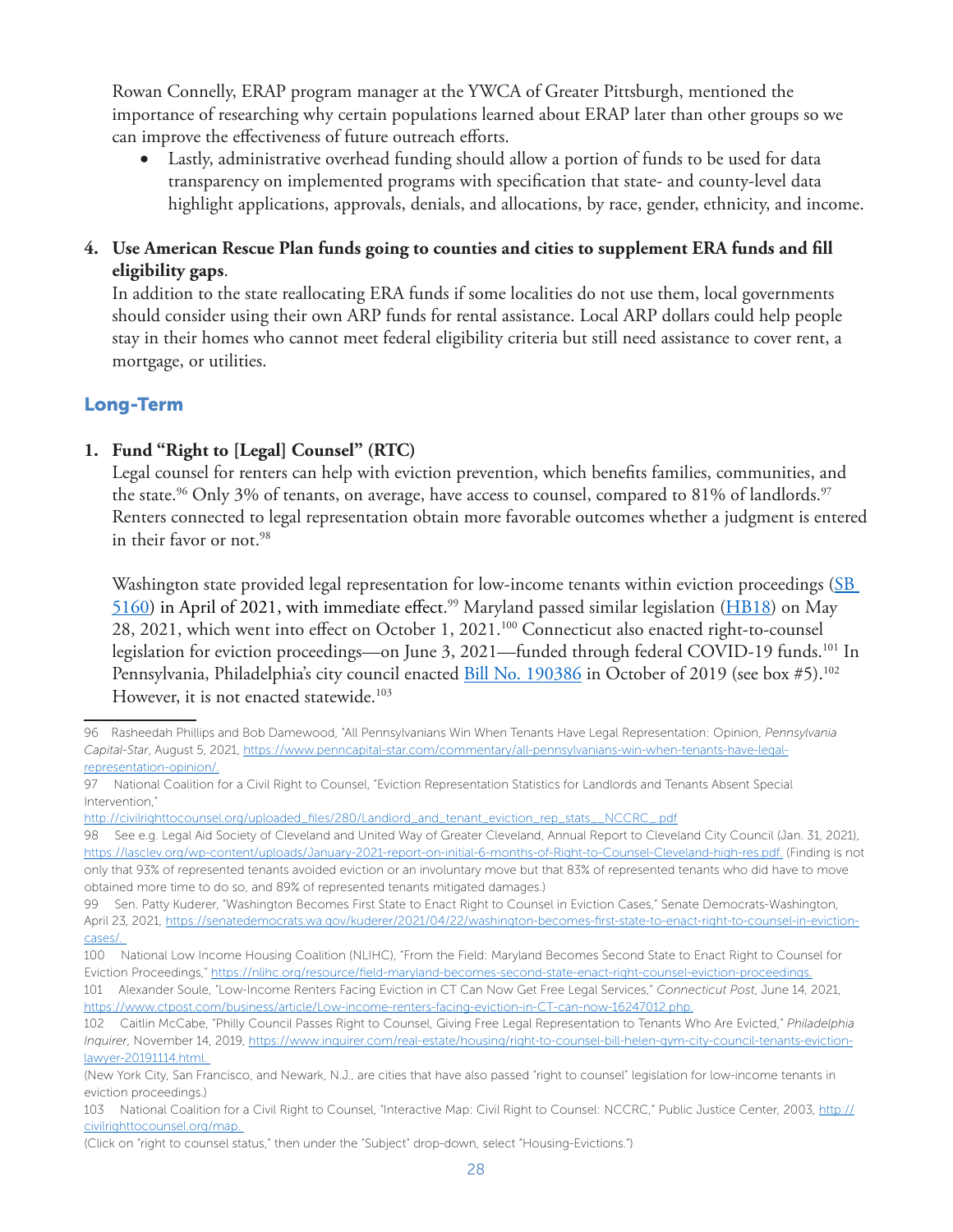According to the investment analysis firm Stout Risius Ross, for an investment of \$3.5 million in a right to counsel for renters, Philadelphia County would save almost \$45 million long term on costs related to emergency shelter, re-housing, emergency healthcare, foster care, and social services.<sup>104</sup> This again bolsters the case that when you invest in people up front you can reduce expenses later. Federal funds could be used to pilot the program.<sup>105</sup> In fact, some advocates in Maryland are urging the state to use ARP monies to fund this program.<sup>106</sup>Alternatively, raising court filing fees could serve as a funding source. Although the corresponding proposed bill, **HB31**, failed in Maryland, it is still a viable source of funding to explore for a prospective statewide program within Pennsylvania.<sup>107</sup> One downside is that landlords may respond to an increase in filing fees by increasing rent. Other funding options for RTC are general revenue funds or a landlord license tax as implemented in the cities of Boulder and Denver, Colorado.<sup>108</sup>

## **2. Harness the power of data collection and visualization to forecast and track eviction hotspots for mitigation.**

It has been highlighted that there is a dearth of official, reliable, and timely aggregated eviction data nationwide.109 Better data are essential to understand the scope of potential evictions, the disparate impacts upon various groups within our communities, and what is needed to help people remain in their homes. Using data collection and visualization can help us remain efficient and proactive in serving residents. CreateLab at Carnegie Mellon University and the Eviction Lab's work in the City of Pittsburgh, Allegheny County, and Philadelphia County illustrate the power of data collection in promoting housing affordability. It is important, however, to obtain data in a way that does not deter families from seeking rental relief or create privacy concerns—but that serves the limited purposes of giving a clear picture of the effects of evictions in the state and targeting outreach to households who most need assistance. Two types of data are needed: national eviction data and state court data.

#### **National Eviction Data**

The Biden administration should consider extending and potentially upgrading the "likelihood of eviction or foreclosure" Census Household Pulse Survey (HPS) data beyond the pandemic period. Many researchers have relied upon the U.S. Census Household Pulse Survey during this period to estimate the number of households at risk of eviction.<sup>110</sup> Despite its flaws, researchers found its measures of housing security valuable. It could be an even more valuable tool if its weights produced more accurate estimates of

HPS data, and some data accuracy challenges).

<sup>104</sup> Stout Risius Ross, "Economic Return on Investment of Providing Counsel in Philadelphia Eviction Cases for Low-Income Tenants" November 13, 2018, https://cdn2.hubspot.net/hubfs/4408380/PDF/Cost-Benefit-Impact-Studies/Philadelphia%20Evictions%20 Report\_11-13-18.pdf.

<sup>105</sup> Rasheedah Phillips and Bob Damewood, "All Pennsylvanians Win When Tenants Have Legal Representation: Opinion: Pennsylvania Capital."

<sup>106</sup> National Low Income Housing Coalition, "From the Field: Maryland Becomes Second State to Enact Right to Counsel for Eviction Proceedings."

<sup>107</sup> Horus Alas, "Maryland Joins States Providing Tenants Access to Counsel..." *U.S. News & World Repor*t, June 16, 2021, https://www. usnews.com/news/best-states/articles/2021-06-16/maryland-joins-states-providing-tenants-access-to-counsel.

<sup>108</sup> Boulder, Colorado-Municipal Code 4-20-18. Rental License Fee (2021), https://library.municode.com/co/boulder/codes/

municipal\_code?nodeId=TIT4LIPE\_CH20FE\_4-20-18RELIFE; Denver City Council Bill 21-0420 (2021) (passed), https://denver.legistar.com/ LegislationDetail.aspx?ID=4906155&GUID=5DF5FF66-D888-412D-90E7-9654F73418BA&Options=&Search.

<sup>109</sup> Yuliya Panfil and Lauren Lowery, "We Have to Close the Eviction Data Gap," *Bloomberg*, February 3, 2021, https://www.bloomberg. com/news/articles/2021-02-03/why-is-it-so-hard-to-collect-good-eviction-data.

<sup>110</sup> Alexander Hermann and Sharon Cornelissen, "Using the Census Bureau's Household Pulse Survey to Assess the Economic Impacts of COVID-19 on America's Households," Joint Center for Housing Studies of Harvard University, July 2, 2020, https://www.jchs.harvard.edu/ blog/using-the-census-bureaus-household-pulse-survey-to-assess-the-economic-impacts-of-covid-19-on-americas-households; Center on Budget and Policy Priorities (CBPP), "Tracking the COVID-19 Economy's Effects on Food, Housing, and Employment Hardships," https://www.cbpp.org/research/poverty-and-inequality/tracking-the-covid-19-economys-effects-on-food-housing-and (on the usefulness of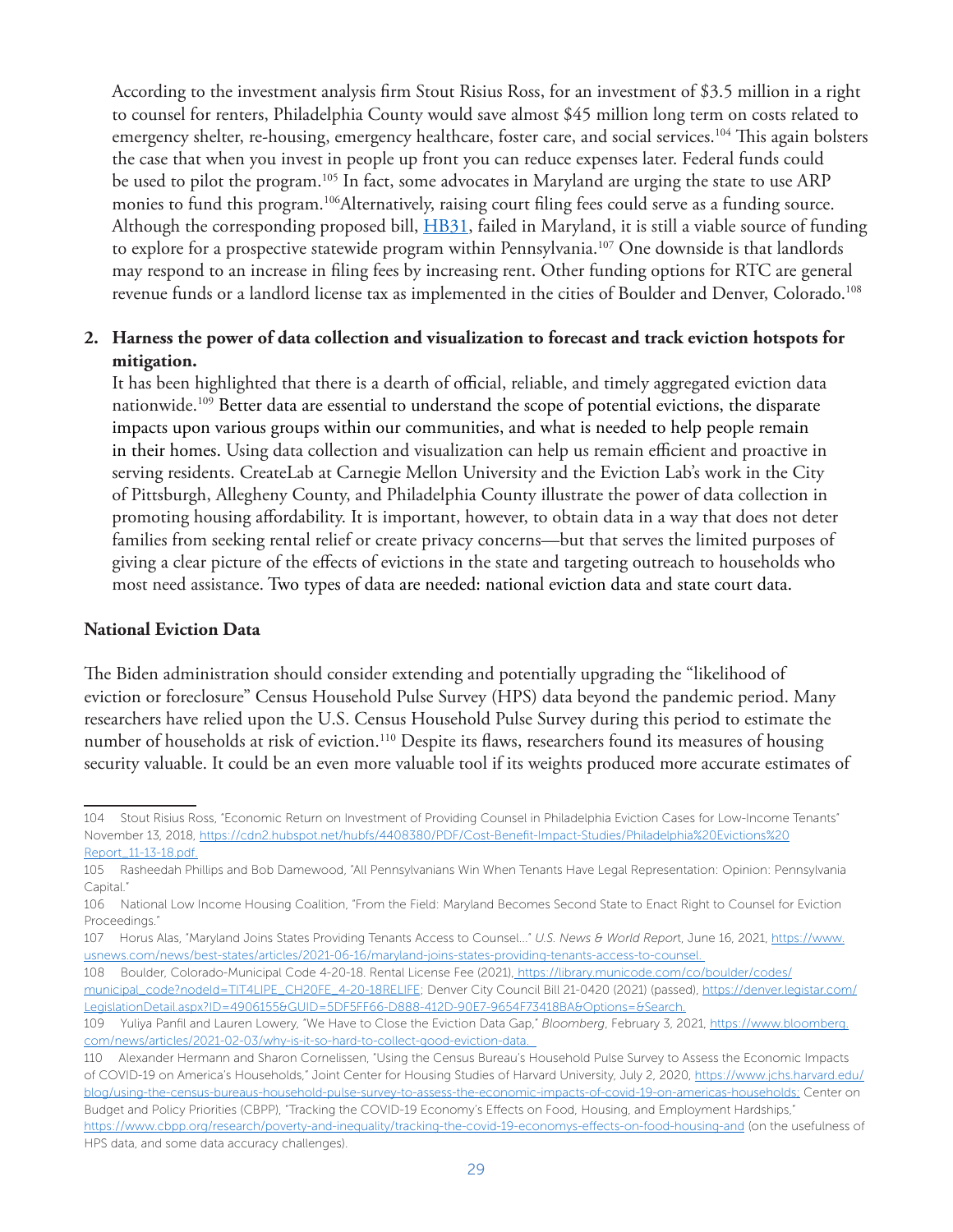households at risk of eviction and if it produced reliable, county-level estimates.111 In addition, the survey did not track rental arrears over time amongst at-risk households. Accessibility to taking the HPS was limited to those with internet and text message capabilities—tainting the data set with selection bias—and the high share of participants that left surveys incomplete reduced the sample size.112 Insights for upgrading the survey can also be drawn from researchers who have bootstrapped HPS housing data to produce more accurate estimates, including the need for rental assistance and the number of months in arrears.<sup>113</sup> The Urban Institute illuminates some of these data issues, while surveying other datasets and sharing good examples from which to learn.<sup>114</sup> Collecting and implementing these best practices can improve the Household Pulse Survey.

#### **State Court Data**

In 2019, researchers at the Department of Sociology's Eviction Lab at Princeton University surveyed 3.6 million eviction records from 12 states; about 22% of the records from 2011 through 2015 had ambiguous or inaccurate information on case outcomes. This includes omissions, duplicates, ambiguities, bias, and errors. These errors can inflate or deflate eviction rates, producing misleading information that then distorts policymaking efforts. To obtain more reliable eviction data at the state level, it will require the state court system to promote data accuracy and update its data practices. State civil courts can produce comprehensive administrative court records which could benefit tenants and be used to inform policymaking.<sup>115</sup>

We can also improve statewide eviction data by implementing measures such as: (1) "improv[ing] outcome code standards for civil courts"; (2) performing regular audits to eliminate duplicates; (3) marking serial cases (where a tenant appeared on a case associated with the same property) as a continuing landlord-tenant dispute; and (4) enforcing the right for tenants to dispute inaccuracies in their tenant history. Currently, the state court prohibits the sharing of household-level data needed for targeted outreach and intervention.<sup>116</sup> If household-level demographic data were available, community groups could directly inform people about ERAP. Newly crafted policy parameters would give the state court greater flexibility for releasing householdlevel court data that would enhance outreach without compromising privacy concerns. It could create a workable process, like the disclosure of health information and protections through HIPAA laws, even if it were to require working with the federal government. The privatization of eviction record data has jeopardized current and future housing security and economic stability for many tenants.117 In Philadelphia,

<sup>111</sup> Alexander Hermann and Sharon Cornelissen, "Using the Census Bureau's Household Pulse Survey to Assess the Economic Impacts of COVID-19 on America's Households," Joint Center for Housing Studies of Harvard University, July 2, 2020. (Discussion about the issues with the weights used in the Household Pulse Survey). Surgo Ventures' technical and white papers also discuss the issues with the weights used in HPS. They produced county-level rental arrears estimates using HPS microdata and pre-COVID American Community Survey data. 112 Jung Hyun Choi, Laurie Goodman, and Daniel Pang, "Navigating Rental Payment and Eviction Data during the Pandemic What Have We Learned, and What Do We Need to Know?" The Urban Institute, February 2022, https://www.urban.org/research/publication/navigatingrental-payment-and-eviction-data-during-pandemic.

<sup>113</sup> Surgo Ventures, "Rental Arrears in the Pandemic: Responding to the U.S. Rent Debt Crisis with a Precision County-Level Approach," 202.

<sup>114</sup> Jung Hyun Choi, Laurie Goodman, and Daniel Pang, "Navigating Rental Payment and Eviction Data during the Pandemic What Have We Learned, and What Do We Need to Know?"

<sup>115</sup> Adam Porton, Ashley Gromis, and Matthew Desmond, "Inaccuracies in Eviction Records: Implications for Renters and Researchers," Housing Policy Debate, 31:3-5, 377-394, https://doi.org/10.1080/10511482.2020.1748084. (Court outcomes can negatively affect tenants' credit histories and ability to rent.)

<sup>116</sup> The Unified Judicial System of Pennsylvania, "Electronic Case Record Public Access Policy of the Unified Judicial System of Pennsylvania," accessed November 19, 2021, https://www.pacourts.us/Storage/media/pdfs/20210508/214127-file-11411.pdf. (See Sec. 3.00(F), and Sec. 3.10.)

<sup>117</sup> Rasheedah Phillips, "Eviction Records Follow People Around for Years. This Isn't Fair," *Next City,* June 4, 2021, https://nextcity.org/ urbanist-news/entry/eviction-records-follow-people-around-for-years-this-isnt-fair; Annette Duke and Andrea Park, "Court Database Shouldn't Be Landlord Screening Tool," *Commonwealth Magazine*, July 18, 2019, https://commonwealthmagazine.org/opinion/courtdatabase-shouldnt-be-landlord-screening-tool/.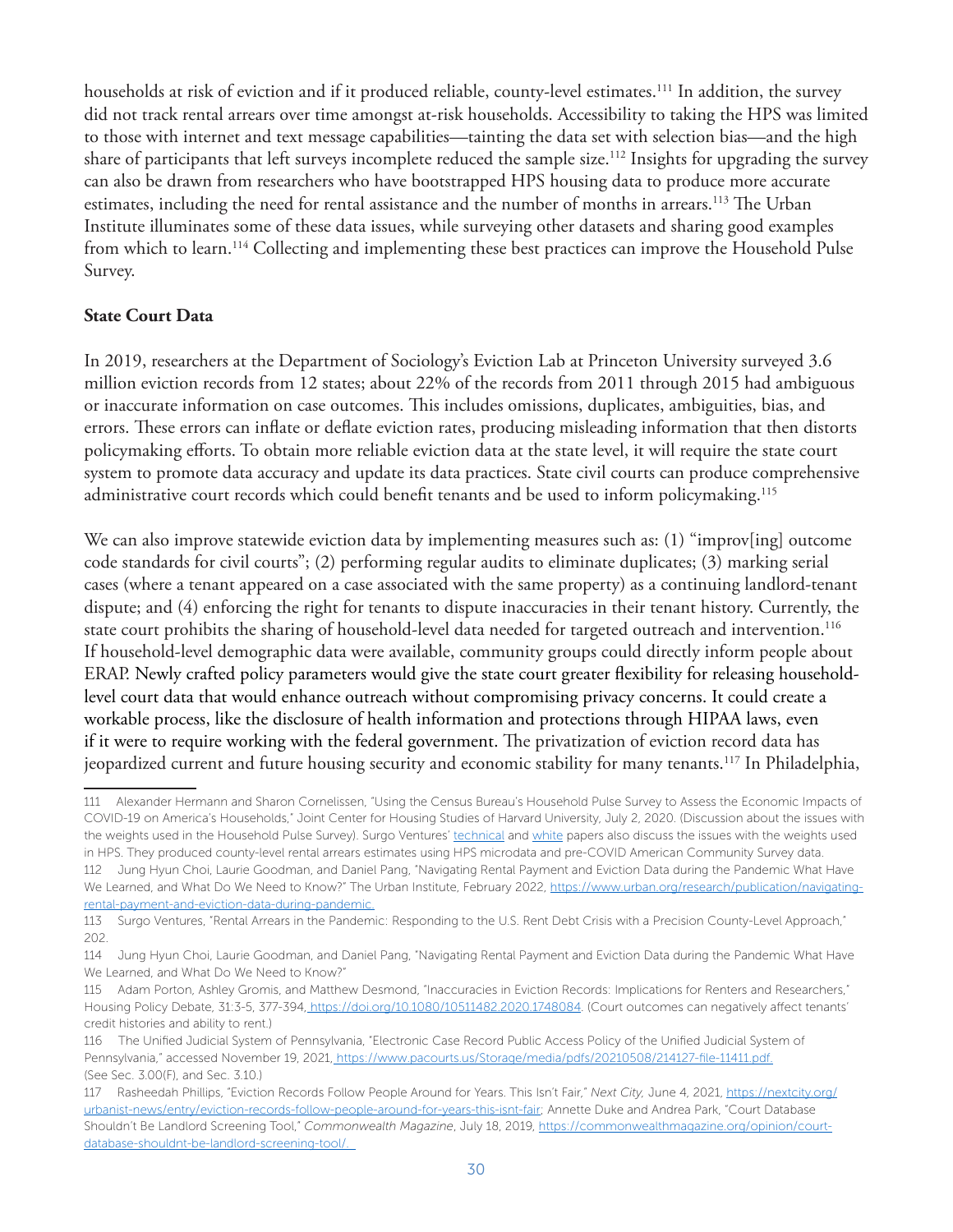there are ongoing efforts to make eviction proceedings more equitable through passage of local laws like the Renters Access Act.<sup>118</sup> Also, CLS has proposed recommendations requesting that access to eviction records and filings be sealed or restricted within rental decisions and eviction proceedings.<sup>119</sup>

#### **A State Eviction Dashboard**

Lastly, by coalescing all available eviction dashboards on a dedicated state agency website, and requiring counties without a dashboard to create one, we can produce a more reliable picture of the nature of evictions in the state and readily address them in a more concerted fashion.

## **3. Fund a long-term emergency rental assistance program.**

Providing long-term funding to address evictions and help low-income renters allows the state to be ready, and better equipped to assist those in crisis. The National Low-Income Housing Coalition (NLIHC) has included the expansion of rental assistance as one of its asks within the proposed federal Build Back Better bill, the future of which is currently uncertain.120 Within BBB, the coalition seeks \$90 billion to expand rental assistance to a greater number of extremely low-income families nationally.<sup>121</sup>

#### **4. Make more funds available for increased affordable housing development.**

Aside from new rental assistance legislation, there are some preexisting federal programs that provide some funding for rental assistance. Through the U.S. Department of Housing and Urban Development (HUD), the Housing Choice Voucher Program Sections 8 Housing Choice Vouchers (HCV) can partially subsidize the cost of rent for very low-income families, disabled persons, and elderly persons.122 Alternatively, HUD's Project- Based Rental Assistance (PBRA) program assists low-, very low-, and extremely low-income households, making 50% or less than the area median income, in obtaining safe and sanitary housing.<sup>123</sup> Cities and counties may have additional funding through local initiatives. In addition to support through foundations and philanthropy, Pittsburgh was able to give renters shortterm assistance through its Housing Stabilization fund.<sup>124</sup>

120 National Low Income Housing Coalition (NLIHC), Priorities For The Build Back Better Act, March 15, 2021, https://nlihc. org/sites/default/files/American\_Recovery\_Plan.pdf?utm\_source=NLIHC+All+Subscribers&utm\_campaign=02977d7893-CTA\_

housed\_09162021&utm\_medium=email&utm\_term=0\_e090383b5e-02977d7893293421378&ct=t(CTA\_housed\_09162021)&utm\_ source=NLIHC+All+Subscribers&utm\_campaign=d0b2367c0a-CTA\_housed\_100521&utm\_medium=email&utm\_term=0\_e090383b5ed0b2367c0a-293430262&ct=t(CTA\_housed\_100521).

<sup>118</sup> Taylor Allen, "Aiming to 'Protect Renters', Philly Council Limits Use of Eviction Records," WHYY, June 25, 2021, https://whyy.org/ articles/aiming-to-protect-renters-philly-council-limits-landlords-use-of-eviction-records/.

Note: The Renters Access Act prohibits landlords from denying housing based solely on eviction records; credit scores; eviction records more than four years old; or inability to pay rent or utility bills during the COVID-19 emergency period. Also, "the law requires that landlords let tenants know why they are denied and provide written rental screening criteria to prospective tenants."

<sup>119</sup> Community Legal Services, "Report: Breaking the Record: Dismantling the Barriers Eviction Records Place on Housing Opportunities," December 1, 2020, https://clsphila.org/housing/report-eviction-record-policy/.

<sup>121</sup> Ibid.

<sup>122</sup> U.S. Department of Housing & Urban Development, "Housing Choice Voucher Section 8 Program," https://www.hud.gov/topics/ housing\_choice\_voucher\_program\_section\_8#hcv01.

Housing vouchers can also help eligible renters receive rental assistance. Renters could apply for assistance for a future or current residence once it meets the Public Housing Agencies (PHA) guidelines. PHA subsidizes 75% of the applicants rent, and applicants must make 30% or less of the area median income.

<sup>123</sup> U.S. Department of Housing & Urban Development, "Renewal of Section 8 Project-Based Rental Assistance," https://www.hud.gov/ hudprograms/rs8pbra.

Project-based rental assistance provides rent-subsidized units to families who make 50% to 80% of the area median income. The applicant must pay the highest of 30% of their adjusted income amongst these three options: (1) 10 % of gross income; (2) welfare assistance allocated to housing cost; or (3) minimum rent as defined by HUD, while HUD offsets the remainder of the cost of rent. PHAs in Pennsylvania: https://www.hud.gov/sites/dfiles/PIH/documents/PHA\_Contact\_Report\_PA.pdf.

<sup>124</sup> Urban Redevelopment Authority, https://www.ura.org/pages/housing-stabilization-program. "The Housing Stabilization Program provides one-time or short-term financial assistance to households who are facing a temporary non-recurring housing crisis. City of Pittsburgh renters may receive up to \$3,000 and homeowners may receive up to \$6,000 in housing assistance."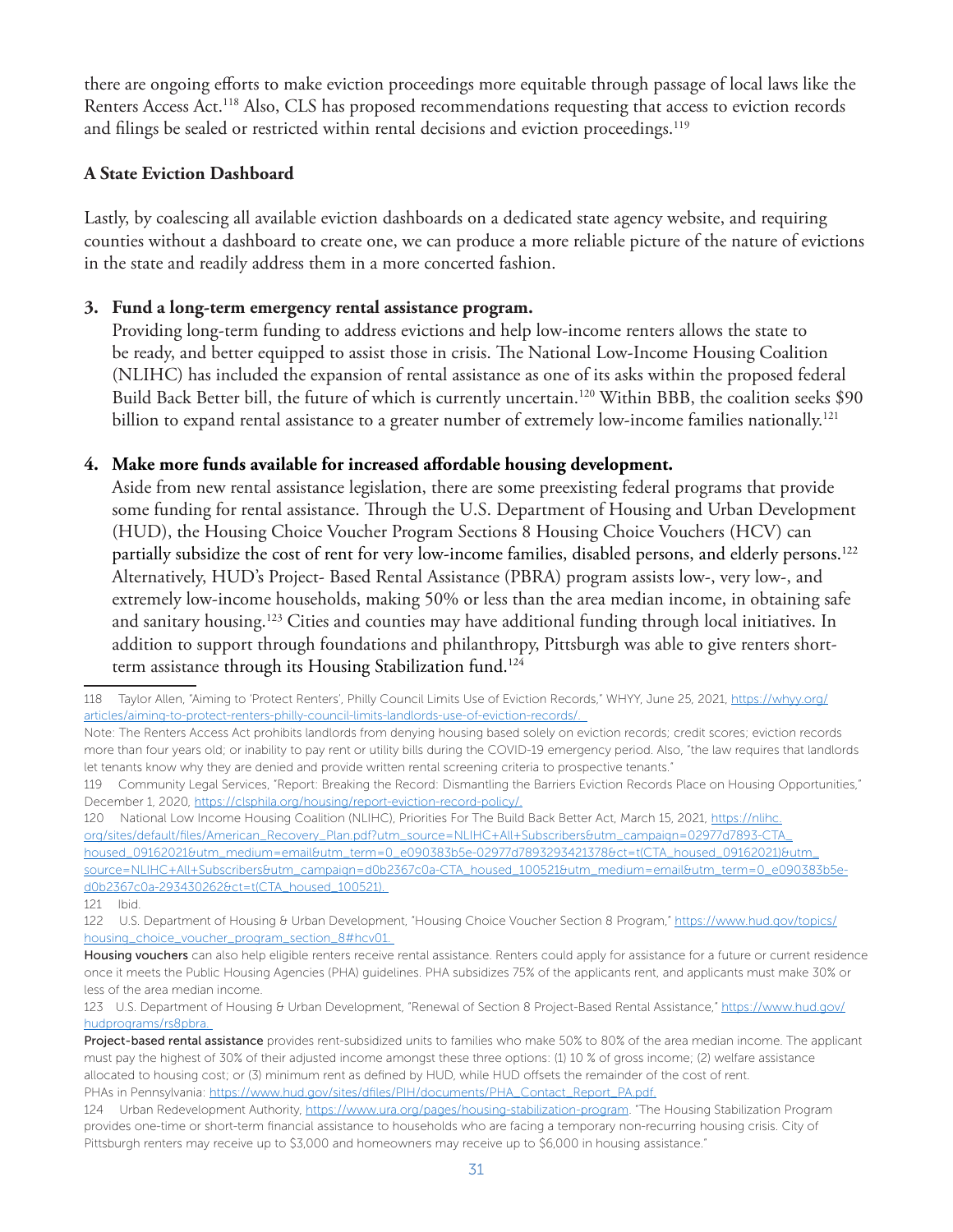Sarah Dittoe, director of Economic Empowerment Programs at the YWCA of Greater Pittsburgh, mentioned that while subsidized housing is helpful and has potential, it should be improved and expanded to meet housing needs. She explained that housing vouchers can be difficult to use and administer. Some of the challenges include the limited number of housing vouchers available and the rules regarding rent increases when tenant income rises—in effect, a "benefit cliff" for housing vouchers that can undercut the incentive to earn more.

Alternative funding sources for sustaining renters' assistance include the Emergency Solution Grants (ESG) and Community Development Block Grant (CDBG) from HUD's Home Program.125 This could allow the federal government to collaborate with states to provide funding, while also allowing for philanthropic support.<sup>126</sup> An additional grant that could assist Pennsylvanians with rental assistance is the Community Service Block Grant (CSBG) provided through the Health & Human Services (HHS) Administration for Children and Families. States must use these funds primarily to alleviate poverty; housing is a permitted  $use.$ <sup>127</sup>

# **CONCLUSION**

It is vital to assist Pennsylvanians facing housing insecurity. The need is unprecedented due to the economic and housing affordability crisis induced by the novel coronavirus. Complicated by legislative and programmatic bureaucracy, with an unprecedented number of families experiencing housing insecurity, our nation, state, and communities had to rise to the occasion—and, to a significant extent, did so.<sup>128</sup>

The improvements in disbursement of aid from ERA 1 and ERA 2, and through Philadelphia and other local innovations to help families in need, demonstrate progress in real time to assist families who most need help.

A few months ago, many Americans and Pennsylvanians feared an evictions tsunami as the CDC eviction moratorium ended. Today, our overview of housing security in Pennsylvania makes us cautiously optimistic that our worst fears may not be realized. Our work, however, is not yet done at the state or local level.

<sup>125</sup> Ingrid G. Ellen, Amy Ganz, and Katherine O'Regan, "A Renter Safety Net: A Call For Federal Emergency Renters Assistance," The Aspen Institute: Economic Strategy Group, December 3, 2020, https://www.smgov.net/departments/pcd/agendas/Planning-Commission/2020/20201209/s20201209-10Ae.pdf.

The Emergency Solution Grants (ESG) Program is a grant provided through the U.S. Department of Housing and Urban Development. It was established through the McKinney-Vento Homeless Assistance Act and reauthorized by the Homeless Emergency Assistance and Rapid Transition to Housing (Hearth) Act of 2009. This grant can be used for the purpose of homelessness outreach, shelter operations and services, rehousing, and homelessness prevention. https://www.hudexchange.info/programs/esg/esg-requirements/.

Community Development Block Grant: CARES Act (CDBG- CV), Regulation 24 CFR 570.207(b)(4), permits the use of these funds to make rent payments directly to a landlord or lender on behalf of a family or individual for a period of up to three consecutive months, https:// nlihc.org/resource/hud-provides-additional-guidance-using-cdbg-cv-rental-assistance#:~:text=Existing%20CDBG%20regulations%20 %5B24%20CFR,.%E2%80%9D%20Therefore%2C%20the%20use%20of; (It was extended to six months in August 2020.) https://www.hud.gov/ sites/dfiles/CPD/documents/CDBG-CV-Notice-FAQs-OBGA-082720-TOC.pdf;

Andrew Aurand, Rebecca Yae, Daniel Threet, and Emma Foley, "NLIHC Research Note: State and Local Rental Assistance Programs: Finding Solutions for A Growing Crisis," July 20, 2020, https://nlihc.org/sites/default/files/State-and-Rental-Assistance-Programs.pdf. On page 8, the report says that more than half of the surveyed local and state rental assistance programs received CARES Act funding through a Community Development Block Grant: CARES Act (CDBG-CV), the Coronavirus Relief Fund (CRF), the Emergency Solution Grants-CARES Act (ESG-CV), or a Community Service Block Grant (CSBG) and that many jurisdictions "infused new funding into an existing rental assistance infrastructure.")

<sup>126</sup> Ingrid G. Ellen, Amy Ganz, and Katherine O'Regan, "A Renter Safety Net: A Call For Federal Emergency Renters Assistance," The Aspen Institute: Economic Strategy Group, December 3, 2020.

<sup>127</sup> Health & Human Services (HHS) Administration for Children and Families, "CSBG Fact Sheet," https://www.acf.hhs.gov/ocs/fact-sheet/ csbg-fact-sheet.

<sup>128</sup> Vincent Reina, Claudia Aiken, Isabel Harner, Julia Verbrugge, Ingrid Gould Ellen, Tyler Haupert, Andrew Aurand, and Rebecca Yae, "Treasury Emergency Rental Assistance Programs in 2021: Analysis of a National Survey."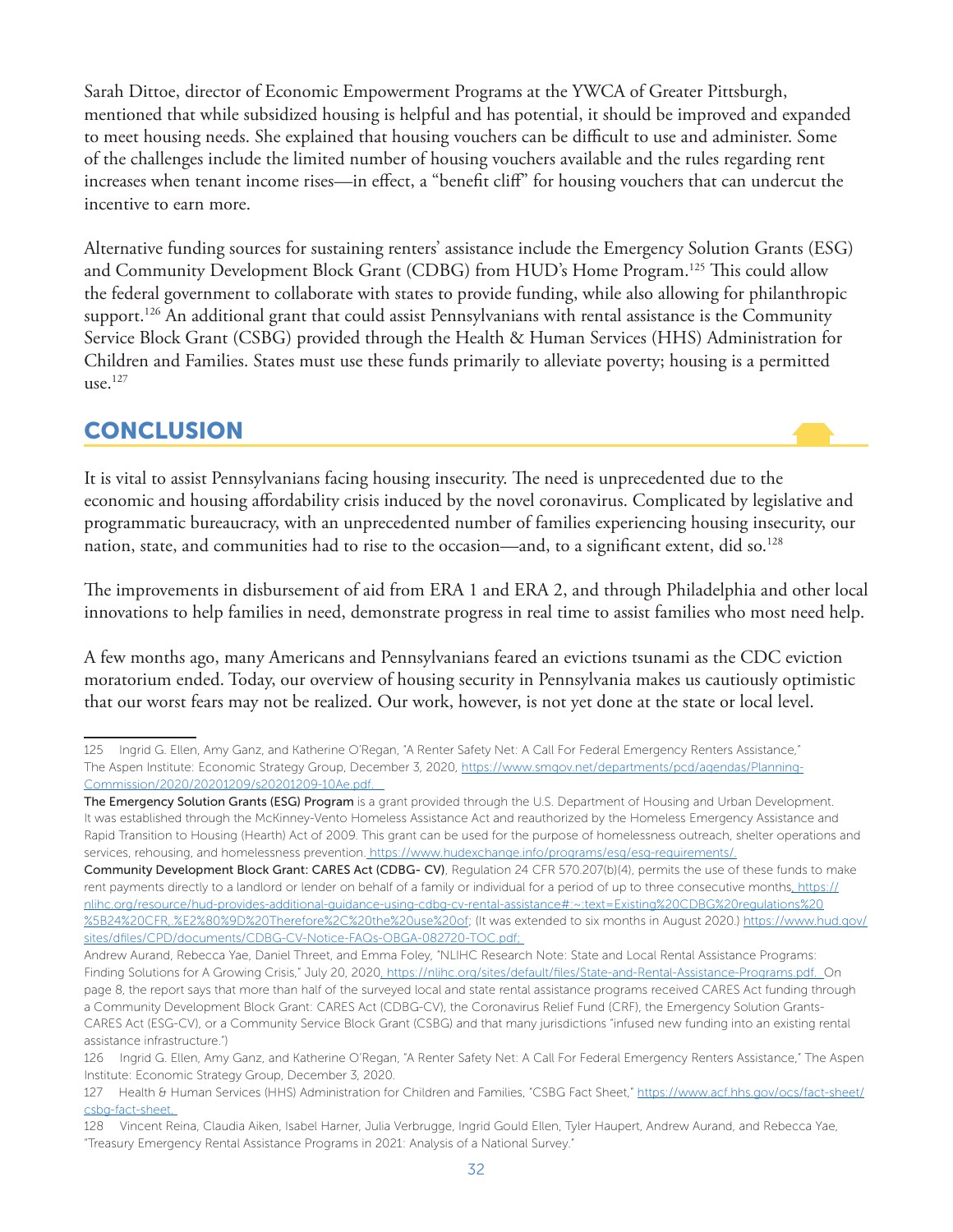Moving forward with empathy and urgency, and embracing collaboration, accountability and continuous improvement, Pennsylvania and its counties have a chance to do more than avoid the worst—and to make progress towards long-term housing security for all.

# SPECIAL THANKS

*Pennsylvania Budget & Policy Center (PBPC)| and Keystone Research Center (KRC) extend special gratitude to the following:*

## **Regional Housing Legal Services, Pittsburgh Office**

Rachel Blake (Director, Strategic Initiatives) Robert Damewood (Attorney) Cynthia Witman Daley (Director, Community Development Initiatives) Vanessa Raymond Garcia (Policy Analyst) www.rhls.org

**Housing Alliance of Pennsylvania** Gale Schwartz (Associate Director, Policy & Strategic Initiatives) https://housingalliancepa.org/

## **National Coalition for a Civil Right to Counse**l

John Pollock (Coordinator) http://www.publicjustice.org http://www.civilrighttocounsel.org

## **Center on Budget and Policy Prioritie**s

Bernie Gallagher (Senior Policy Analyst) www.cbpp.org

## **MidPenn Legal Services**

Matthew S. Rich (Attorney) http://www.midpenn.org

## **Unemployment Information Center**

Adam Goldman (Housing Counselor) https://philaup.org/web/

**Action Housing** Kyle Webster (General Counsel) https://actionhousing.org/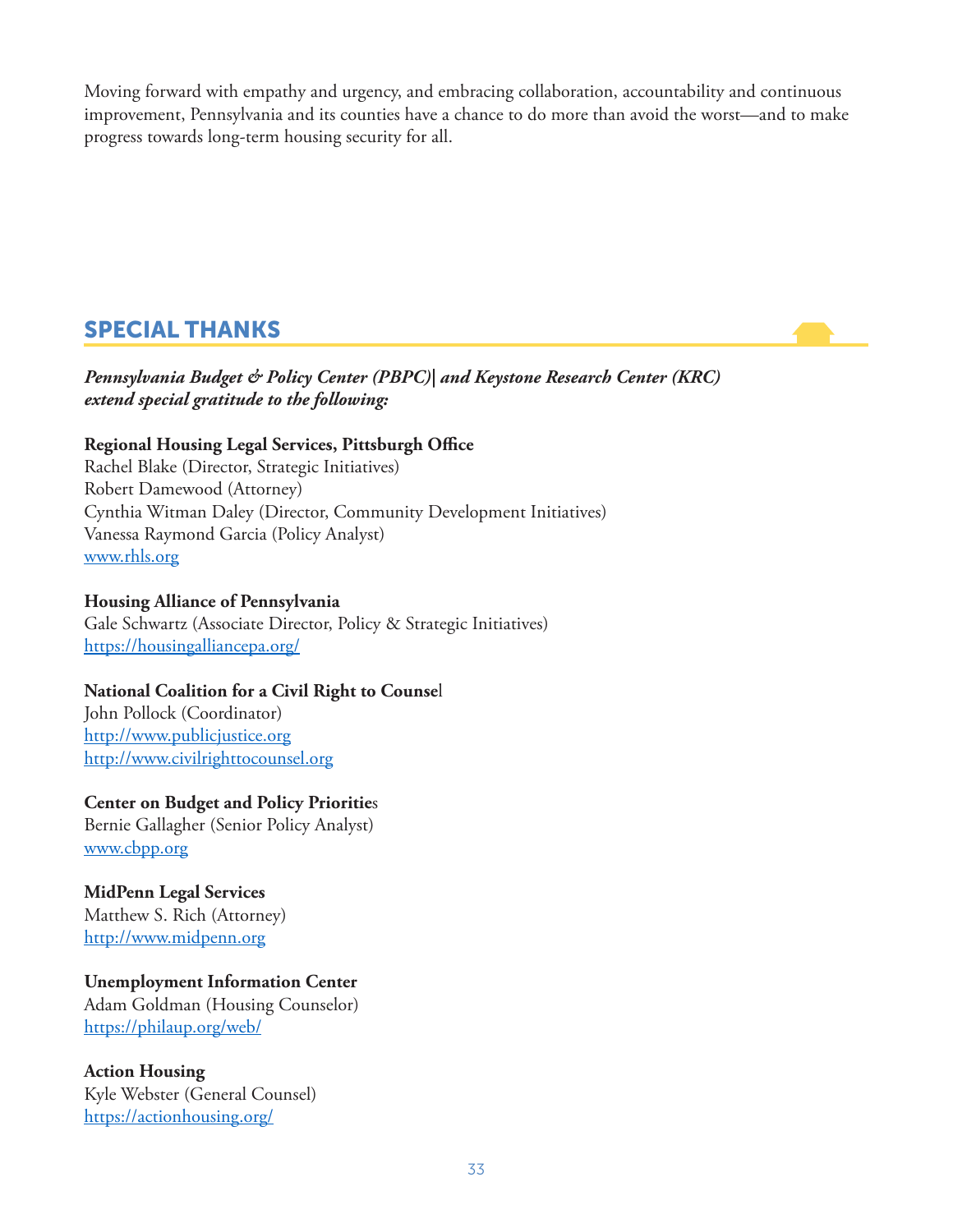#### **YWCA of Greater Pittsburgh**

Sarah Dittoe (Director, Economic Empowerment Programs) Rowan Connelly (ERAP Program Manager) https://www.ywcapgh.org/

**Make The Road PA** Patty Torres (Director of Organizing)

https://www.maketheroadpa.org/

**Rose Hill Consulting Co**. Melissa McCleery (President) https://www.onrosehill.com/about

**Pittsburgh United** Jennifer Rafanan Kennedy (Executive Director) https://pittsburghunited.org/about/

**Brandywine Agency** John J. Katz (President) https://brandywinecommunities.com/about/management-service/

**Sequal Consulting** Jodi Hirsh (Co-Founder & Principal Consultant) Kyla Rollins (Communications Associate) https://sequalconsulting.com/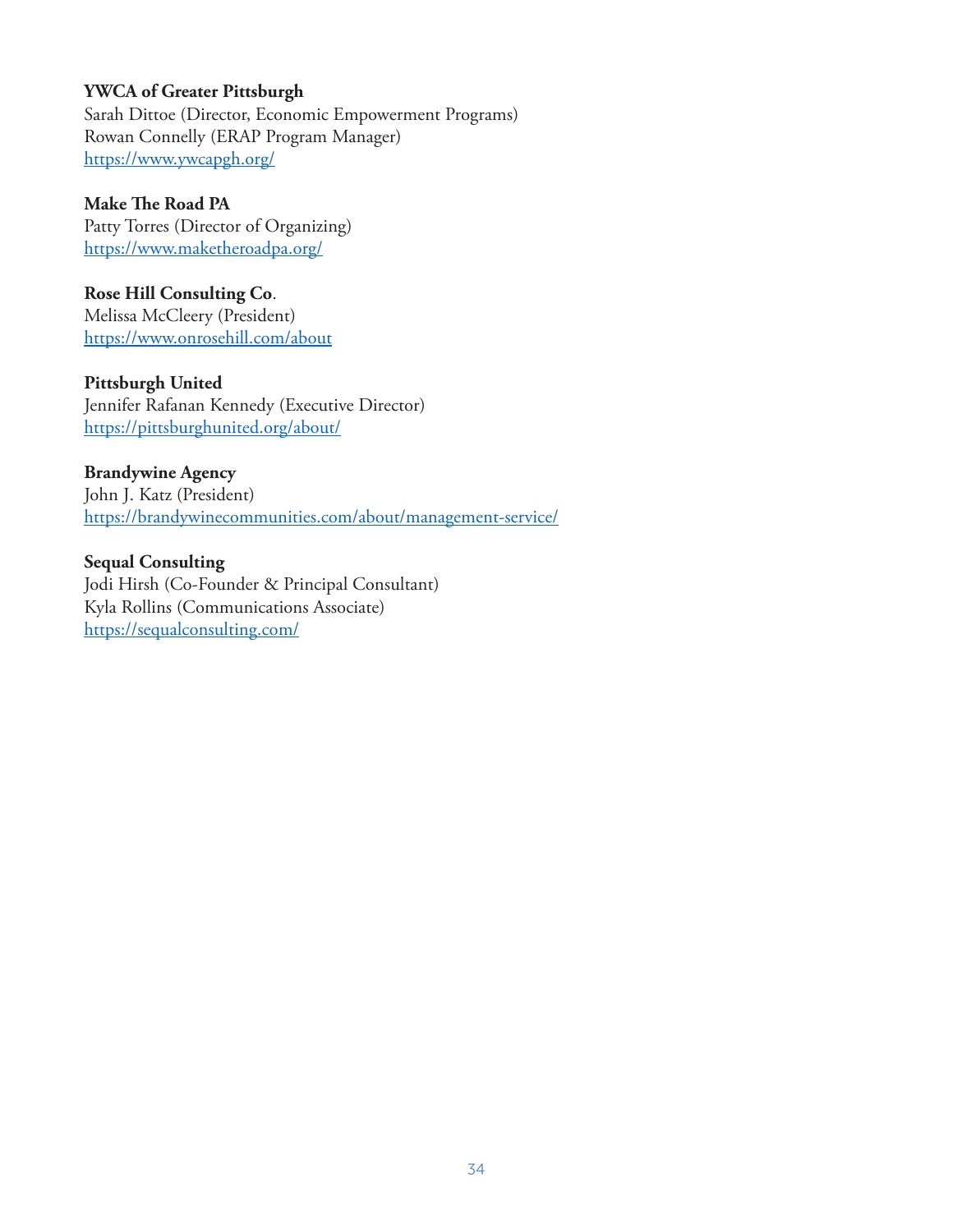# APPENDIX

#### Box #8.

#### *ERAP Requirements*

For application requirements we have included portions most pertinent to household and income eligibility. There are other components of the assessment, but these are most important.

Household eligibility requires that one or more of the individuals with the responsibility of paying rent within a household qualifies for unemployment or has "experienced a reduction in household income, incurred significant costs, or experienced other financial hardship due, directly or indirectly, to the COVID-19 outbreak," attested to in writing. Also, the individual(s) must show risk of homelessness or housing instability by providing past due rent, utility or an eviction notice, unhealthy or safe living conditions, or risk. Lastly, the household must have a monthly annual income at 80 percent of the Area Median Income (AMI) or less.129

Income eligibility is based on the household's total annual income before deductions for the last year, 2020 or the monthly income of all adults in the home at the time of the application. The program collects client information, housing information and financial information to make a determination for each applicant. Client information includes a release, identification, demographic information, client certification or attestations and appeals forms. Housing information includes landlord-certification, rental or utility arrears, landlord utility information if applicable, a W9 form, eviction notice, lease, and housing expense or cost written attestation without documentation. Lastly, financial information includes income verification, tax returns (1040), written income attestations without documentation, an income calculation worksheet, and a Household Area Median Income (AMI) percent bracket determination (30, 50, and 80).<sup>130</sup>

<sup>129</sup> Pennsylvania Department of Human Services, "Emergency Rental Assistance Program (ERAP) Instructions And Requirements," March 2021.

<sup>130</sup> Ibid.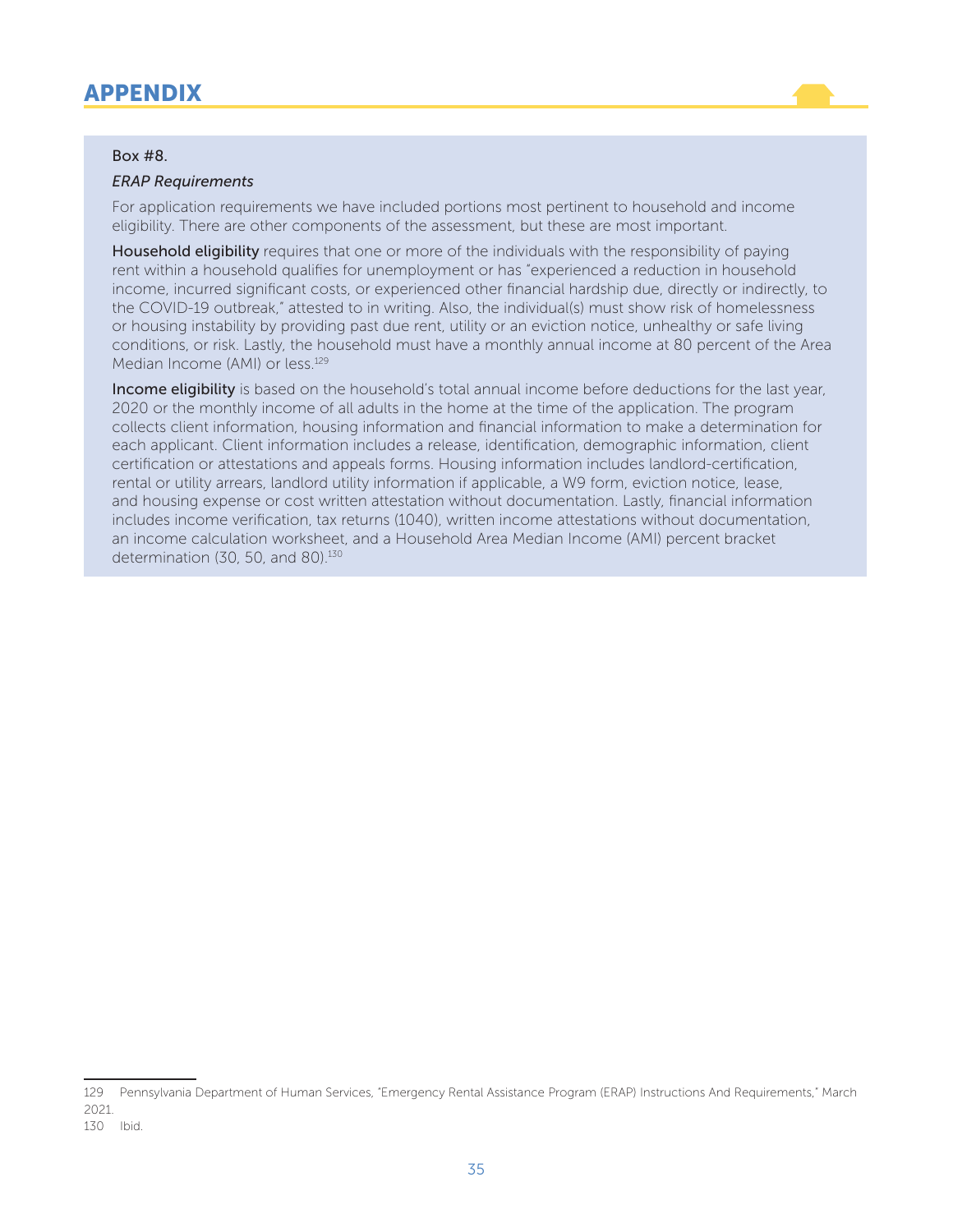#### Box #9.

#### *ERA Rental Relief Outreach Case Study*

One of the biggest challenges in distributing ERA funds was creating a rental relief distribution infrastructure from scratch. Every county was tasked with giving out more direct assistance than ever before. While each county is unique, analyzing the rental distribution in Allegheny County gives insight on how rental relief with a focus on equity can help high-risk communities that don't typically gain access to social programs because they are not being serviced.

As a grantee of ERA funds, Allegheny County partnered with Action Housing as a subgrantee to distribute ERA funds. Before the pandemic, Action Housing was not involved in rental aid, but it quickly created a detailed plan to distribute rental relief. Action Housing partnered with 27 subcontractors to help with rental distribution and assistance program awareness, separating these subcontractors into four tiers (table A1). With 70% of subcontractors being minority-led nonprofits and community organizations, this outreach model has led to more equitable outcomes.

#### Action Housing's Approach

Action Housing approach to distributing funds was to develop a program that could get to those most in need. The group didn't have the ground game connections to know what works in every community and deferred to community partners to tell the organization what it needed to do to serve their community. Action Housing recognized that it was vital to have other organizations to 1) help people navigate the programs and 2) be at the table to tell Action where the program was failing. For example, in the majority-minority neighborhood of Homewood, a subcontractor Operation Better Block sent people to spread information in churches to reach community members and be a trusted source. Other examples of targeted outreach include Acculturation for Justice, Access, and Peace Outreach (AJAPA) servicing African immigrant populations and the Pittsburgh Hispanic Development Corporation, which works with Hispanic communities and ensured they were being serviced.

#### Action Housing Partner Framework (Table A1)

| <b>Partner Tier</b>                                                                                                  | <b>Payment Model</b>                                                                                                     |
|----------------------------------------------------------------------------------------------------------------------|--------------------------------------------------------------------------------------------------------------------------|
| <b>Primary Subcontractors</b><br>The Urban League and the YWCA                                                       | Reimbursement model based on staff time and<br>agreed upon expenses and actual successes                                 |
| Ground Game<br>To connect with the community<br>e.g., Operation Better Block, Hill District Consensus<br>Group, etc. | Monthly stipends based on the organization's<br>capacity and referral agreement<br>(between \$2,000 and \$4,000 a month) |
| Drop-In Centers<br>Community centers & paid trainings<br>e.g., Kingsley Association                                  | Referral-Based (volume capacity)<br>Open at least 35 hours per week<br>(\$5,000 a month)                                 |
| Targeted Outreach<br>Local grassroots organizing groups<br>e.g., Pittsburgh United                                   | Negotiated contract<br>(paid in a flat sum)                                                                              |

#### Leveraging Partners

The two primary partners, the Urban League and the YWCA, were instrumental to Action Housing's outreach plan. With 97% of applications submitted incomplete, the YWCA conducted outreach to ensure applications had all necessary documentation. The YWCA reached out to tenants by phone or email and walked them through the application to rectify any issues or missing documentation. This process required contacting people repeatedly—sometimes, as much as up to 15 times—and not being limited by a set number of attempts.